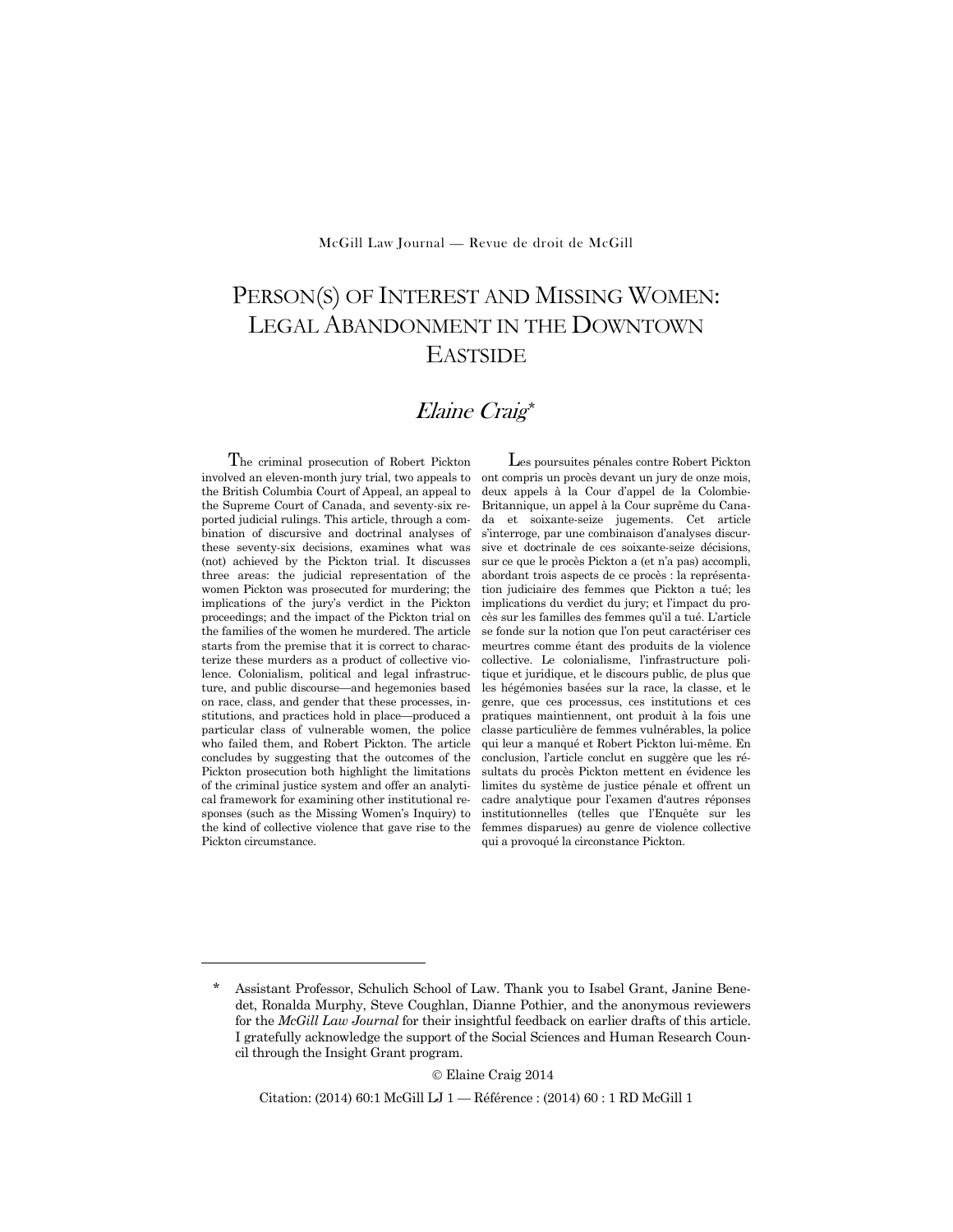2 (2014) 60:1 MCGILL LAW JOURNAL — REVUE DE DROIT DE MCGILL

|     | The Pickton Circumstance                                          | 3   |
|-----|-------------------------------------------------------------------|-----|
| П.  | The Story of the Missing Women as Reported<br>by the Courts       | 8   |
| HL. | The Pickton Prosecution Did Not Produce a<br><b>Truth Account</b> | 99. |
| IV. | Did the Pickton Trial Achieve Justice for the<br><b>Families?</b> | 99  |
| V.  | Conclusions on the Limits of the Criminal Justice<br>Response     | 36  |

 $\overline{\phantom{0}}$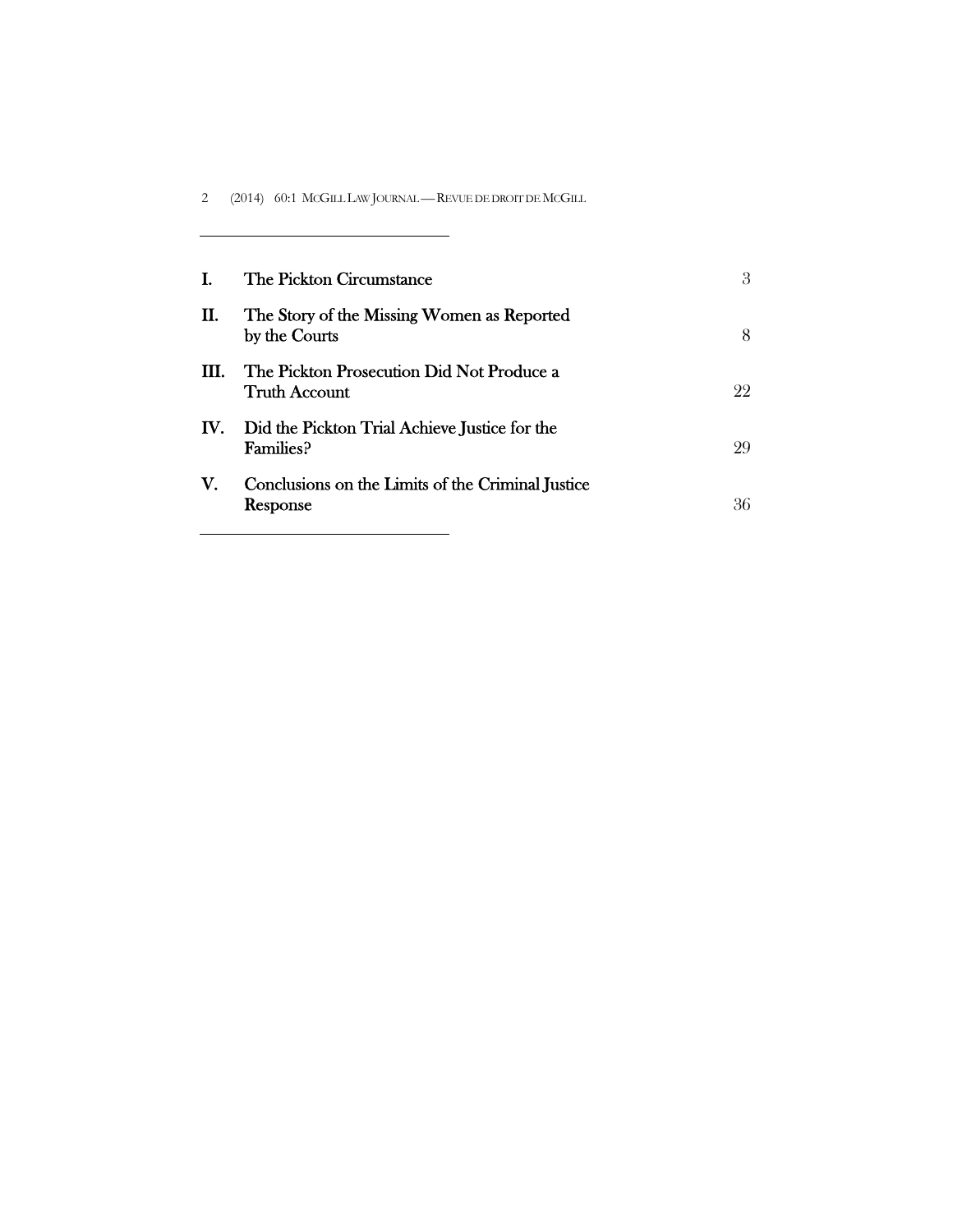## I. The Pickton Circumstance

 Women are disappearing. Sixty-nine of them disappeared from the Downtown Eastside of Vancouver between 1997 and 2002.<sup>1</sup> Northern communities in British Columbia believe that more than forty women have gone missing from the Highway of Tears in the past thirty years.<sup>2</sup> The endangered do not come from every walk of life. Most of these women are Aboriginal. Many of them are poor.3

 To be more precise then, poor women and Aboriginal women are disappearing.4 Aboriginal women in particular are the targets of an undeniable epidemic of violence in Canada.<sup>5</sup> They are five to seven times more likely to be killed as a result of violence than are non-Aboriginal women.<sup>6</sup>

 Robert Pickton is thought to have murdered almost fifty of the women reported as missing from the Downtown Eastside of Vancouver between 1997 and 2002. Following years of widespread indifference toward the shocking number of women that continued to disappear from this neighbourhood in Vancouver, an investigation finally resulted in Pickton's arrest in 2002. Pickton confessed to killing forty-nine women with an aspiration to make it an "even fifty".7 The DNA of thirty-three missing women

<sup>1</sup> British Columbia, Missing Women Commission of Inquiry, *Forsaken: The Report of the Missing Women Commission of Inquiry* (Vancouver: Missing Women Commission of Inquiry, 2012) vol 1 at 33, online: Missing Women Commission of Inquiry <www. missingwomeninquiry.ca/wp-content/uploads/2010/10/Forsaken-Vol-1-web-RGB.pdf> [*Missing Women's Inquiry Vol I*].

<sup>2</sup> *Ibid* at 29.

<sup>3</sup> *Ibid* at 23–24.

<sup>4</sup> Police report that many of the women who have gone missing from the Highway of Tears area were working in the sex trade at the time of their disappearance. Many of them were Aboriginal. See Patrick Brethour, "Treat 'Highway of Tears' Victims as Woman First, Police Told", *The Globe and Mail* (17 October 2010), online: <www. theglobeandmail.com/news/british-columbia/treat-highway-of-tears-victims-as-womenfirst-police-told/article1320096/>.

<sup>&</sup>lt;sup>5</sup> For a discussion of this epidemic and the relationship between violence against women and Aboriginal and treaty rights under *Constitution Act*, *1982*, s 35, being schedule B to the Canada Act 1982 (UK), 1982, c 11 see John Burrows, "Aboriginal and Treaty Rights and Violence Against Women" (2013) 50:3 Osgoode Hall LJ 699.

<sup>6</sup> Amnesty International, *No More Stolen Sisters: The Need for a Comprehensive Response to Discrimination and Violence against Indigenous Women in Canada* (London: Amnesty International Publications, 2009) at 1, online: Amnesty International <www. amnesty.ca/sites/default/files/amr200122009enstolensistersupdate.pdf>.

<sup>7</sup> *R v Pickton*, 2007 BCSC 29, [2007] BCJ No 3075 (citing a transcript of the undercover cellmate interview with Pickton: "I was gonna do one more, make it an even fifty" at para 20).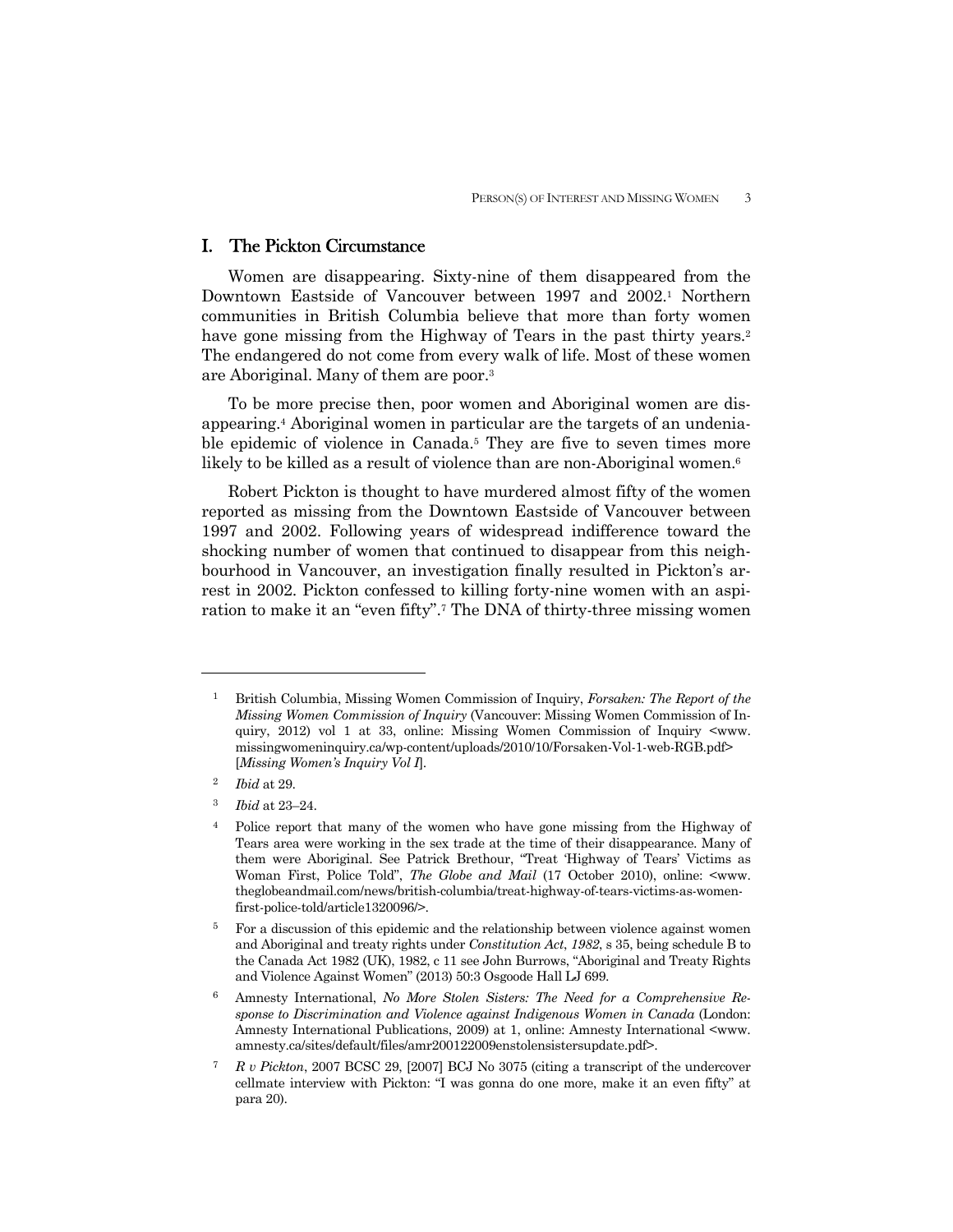-

was found on his farm.<sup>8</sup> He was charged with murdering twenty-six women, and charges against him were recommended with respect to several other missing women.9 Following Pickton's conviction for murder in only six of these cases,<sup>10</sup> the government of British Columbia conducted a public inquiry into police failures to investigate the disappearances in a timely manner. $11$ 

 The Missing Women Commission of Inquiry concluded that "in the cold hard light of 2012, using an objective test and avoiding the unerring eye of hindsight ... the missing and murdered women investigations were a blatant failure."12 According to the BC Civil Liberties Association, Pivot Legal Society and West Coast LEAF, the Missing Women Commission of Inquiry was also "an absolute failure".13 The police investigation into missing and murdered women in the Downtown Eastside and the Missing Women's Inquiry into that police investigation constitute two institutional responses to these disappearances. Their failings and achievements have

<sup>8</sup> *Missing Women's Inquiry Vol I*, *supra* note 1 at 33. See also Lori Culbert, "2 More Women Identified From DNA at Pickton Farm", *Vancouver Sun* (30 October 2009), online: <www.canada.com/story.html?id=073750d6-ba23-4211-ac22-3f4e752186ea>; Lori Culbert, "Police to Recommend Pickton Be Charged for Deaths of Six More Women", *Vancouver Sun* (29 October 2009), online: <www.vancouversun.com/Police+recommend+ Pickton+charged+deaths+more+women/2159939/story.html>.

<sup>9</sup> In October 2009, RCMP recommended Pickton be charged with the murders of Sharon Abraham, Stephanie Lane, Yvonne Boen, Jackie Murdock, Dawn Crey and Nancy Clark (Stevie Cameron, *On the Farm: Robert William Pickton and the Tragic Story of Vancouver's Missing Women* (Toronto: Alfred A Knopf, 2010) at 701–702 [Cameron, *On the Farm*]).

<sup>10</sup> *R v Pickton*, 2006 BCSC 1212, [2006] BCJ No 3671*.* One of the counts was stayed by the trial judge and twenty by the Attorney General of British Columbia, after Pickton's conviction on six counts of second-degree murder. See Rod Mickleburgh, "Pickton Legal Saga Ends as Remaining Charges Stayed" *The Globe and Mail* (4 August 2010), online: <www.theglobeandmail.com/news/british-columbia/pickton-legal-saga-ends-asremaining-charges-stayed/article1377540/>.

<sup>11</sup> British Columbia, Missing Women Commission of Inquiry, "Terms of Reference" (Vancouver: Missing Women Commission of Inquiry, 2013), online: Missing Women Commission of Inquiry <www.missingwomeninquiry.ca/terms-of-reference/>.

<sup>12</sup> British Columbia, Missing Women Commission of Inquiry, *Forsaken: The Report of the Missing Women Commission of Inquiry* (Vancouver: Missing Women Commission of Inquiry, 2012) vol 2A at 1*,* online: Government of British Columbia <www.ag.gov.bc.ca/ public\_inquiries/docs/Forsaken-Vol\_2A.pdf> [*Missing Women's Inquiry Vol II*].

<sup>13</sup> Darcie Bennett et al, *Blueprint for an Inquiry: Learning from the Failures of the Missing Women Commission of Inquiry* (Vancouver: BC Civil Liberties Association, West Coast Women's Legal Education and Action Fund, Pivot Legal Society, 2012) at 5, online: BC Civil Liberties Association <www.bccla.org/wp-content/uploads/2012/11/ 20121119-Report-Missing-Women-Inquiry.pdf>.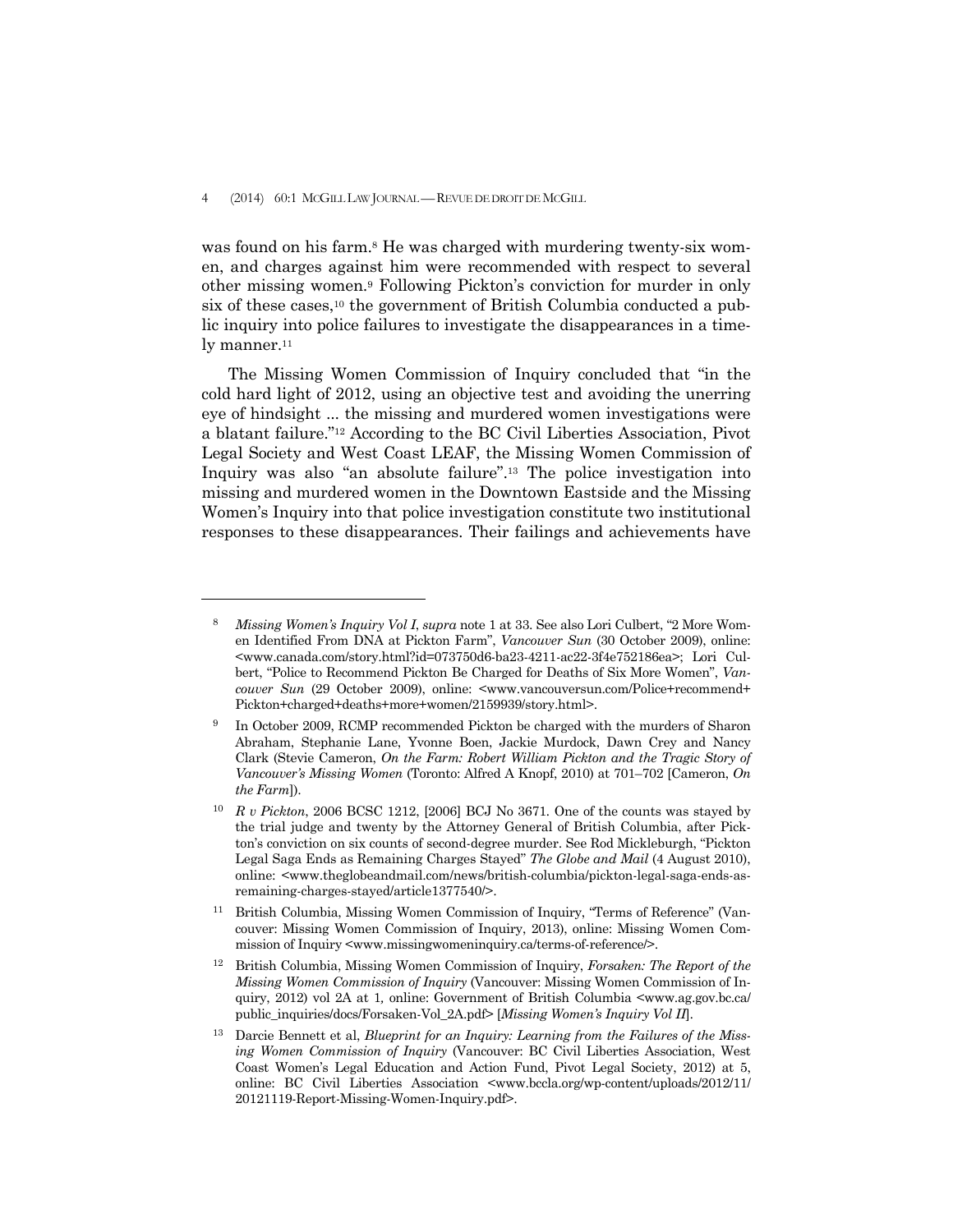received public, media, and government attention.14 To date, what has not received as much attention is the criminal justice system's response to the murder of these women.15

 The criminal prosecution of Robert Pickton involved an eleven-month jury trial, two appeals to the British Columbia Court of Appeal, an appeal to the Supreme Court of Canada, \$12 million in defence counsel legal expenses, a \$2 million upgrade to the New Westminster courthouse, \$9 million in Crown counsel expenses, \$12 million in judicial support, trial support, security, and management costs, and seventy-six reported judicial rulings.16 This article, through a combination of discursive and doctrinal analysis of these seventy-six decisions, examines what was (not) achieved by the Pickton trial. It discusses three areas: the judicial representation of the women Pickton was prosecuted for murdering; the implications of the jury's verdict in the *Pickton* proceedings; and the impact of the *Pickton*  trial on the families of the women he murdered.17

 The article starts from the premise that it is correct to characterize these murders as a product of collective violence. The World Health Organization defines collective violence as "the instrumental use of violence by people who identify themselves as members of a group – whether this group is transitory or has a more permanent identity – against another group or set of individuals, in order to achieve political, economic or social

<sup>14</sup>See *ibid*; *Missing Women's Inquiry Vol I*, *supra* note 1. "Pickton Inquiry Slams 'Blatant Failures' by Police", *CBC News* (17 December 2012), online: <www.cbc.ca/news/canada/ british-columbia/story/2012/12/17/bc-pickton-missing-women-report.html>; "Families of Four Missing Women File Lawsuit Against Pickton, Police, Government", *MacLean's* (9 May 2013), online: <www2.macleans.ca/2013/05/09/families-of-four-missing-women-filelawsuit-against-pickton-police-government-2/>; Brian Hutchinson, "Missing Women Inquiry Beset by 'Sexism': Ex-Staff", *National Post* (3 April 2012), online:  $\le$ news.nationalpost.com/2012/04/03/missing-women-inquiry-staff-claim-abuse-highlysexualized-workplace/>; Brian Hutchinson, "Pickton Inquiry Gives Cold Shoulder to Key Witness", *National Post* (12 February 2013), online: <www.fullcomment. nationalpost.com/2012/02/13/brian-hutchinson-pickton-inquiry-gives-cold-shoulder-tokey-witness/>; Harsha Walia, "Why the B.C. Missing Women's Commission of Inquiry Fails" *Rabble* (11 October 2011), online: <rabble.ca/news/2011/10/why-missing-womenscommission-inquiry-fails>.

<sup>&</sup>lt;sup>15</sup> Quicklaw and Westlaw searches conducted on July 22, 2013 suggest that, to date, legal scholars have not produced any scholarship on the Pickton trial and appeals.

<sup>16 &</sup>quot;Pickton Prosecution Cost More Than \$100 Million", *CBC News* (16 November 2010) (reporting on figures released by British Columbia's Ministry of the Attorney General in November, 2010.), online: <www.cbc.ca/news/canada/british-columbia/story/2010/11/16/ bc-robert-pickton-trial-costs.html>.

<sup>17</sup> In this article, "*Pickton* trial" or "*Pickton* proceedings" refers to the proceedings generally rather than to any specific ruling out of the seventy-six reported judicial rulings.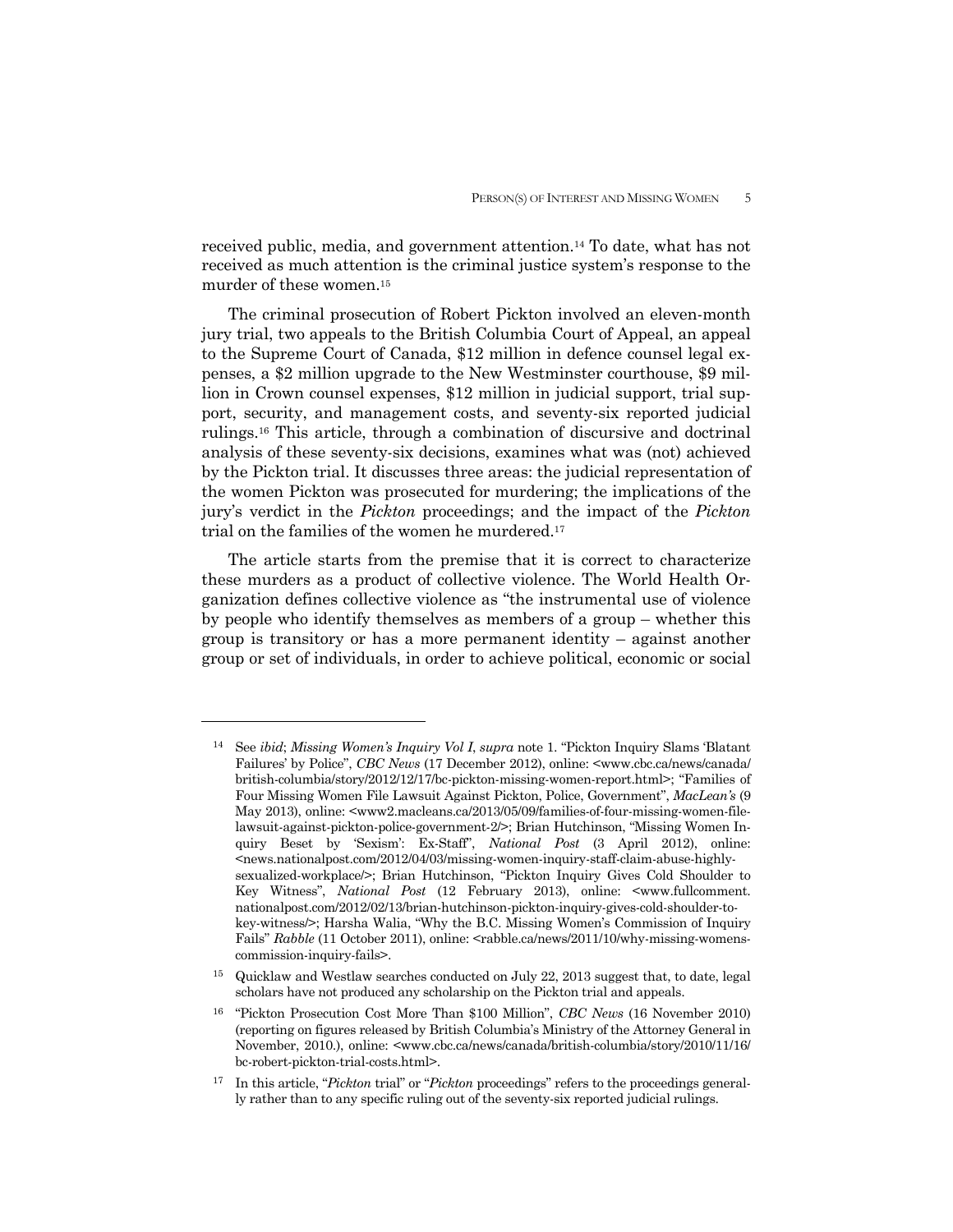## 6 (2014) 60:1 MCGILL LAW JOURNAL —REVUE DE DROIT DE MCGILL

objectives."18 Sereena Abotsway, Mona Wilson, Andrea Joesbury, Brenda Wolfe, Georgina Papin, Marnie Frey and countless others from the Downtown Eastside were rendered subhuman and disposed of well before they encountered Robert Pickton. The horror of what Robert Pickton did to these women, and of a police force that ignored what was happening for years,19 pales in comparison to the collective violence that produced these subjects and their actions. Colonialism, sexism, the political and legal infrastructure, public, media and legal discourse—and the race-, class-, and gender-based hegemonies that these processes, institutions, policies, and practices hold in place—produced a class of vulnerable women, the police who failed them, and Robert Pickton.

 To put it otherwise, it is unsurprising that these women in particular, from this community in particular, were murdered. "Do you think Willie Pickton just entered this picture out of the blue? I mean, we created a pool that nobody cared about, and he went to it."20 It is unsurprising that the police investigation into the murdered and missing women was a "blatant failure".21 Entrenched structural inequalities in Canadian society produced a category of illegible subjects, denied access to the social contract upon which the state's monopoly on power and the paramilitary organizations charged with enforcing it are purportedly justified. In a sense, it is also unsurprising that Robert Pickton took Sereena Abotsway, Mona Wilson, Andrea Joesbury, Brenda Wolfe, Georgina Papin, and Marnie Frey, paid them for vaginal or oral intercourse, murdered them, dismembered their bodies, and distributed and disposed of what was left of them at the local meat shops and rendering plant where he sent the pigs he purchased each week at auction.22 What Robert Pickton did to these women was the material articulation of a social, political, and legal rendering that had already occurred—"a kind of bestialization of [wo]man achieved through the

<sup>18</sup> World Health Organization, "Collective Violence" (Geneva: World Health Organization, 2002), online: World Health Organization <www.who.int/violence\_injury\_prevention/ violence/world\_report/factsheets/en/collectiveviolfacts.pdf>.

<sup>19</sup> *Missing Women's Inquiry Vol I*, s*upra* note 1 at 110.

<sup>20</sup> Cameron, *On the Farm*, *supra* note 9 at 695 (quoting Don Adam, Vancouver Police Department).

<sup>21</sup> *Missing Women's Inquiry Vol II*, *supra* note 12 at 1.

<sup>22</sup> *R v Pickton*, 2009 BCCA 299 at paras 32, 35, 288 BCAC 246 (testimony of Lynn Ellingsen and Gina Houston discussing Pickton's practice of attending auctions each Saturday). See also Larry Pynn, "Ottawa Rates Health Risk from Human Remains in Farm Meat" *Vancouver Sun* (24 October 2004), online: <www.missingpeople.net/ottawa rates\_health\_risk\_from\_hu.htm>; "Human Remains from Pickton Farm May Have Reached Food Supply", *The Globe and Mail* (10 March 2004), online: <www. theglobeandmail.com/news/national/human-remains-from-pickton-farm-may-havereached-food-supply/article1129161/>.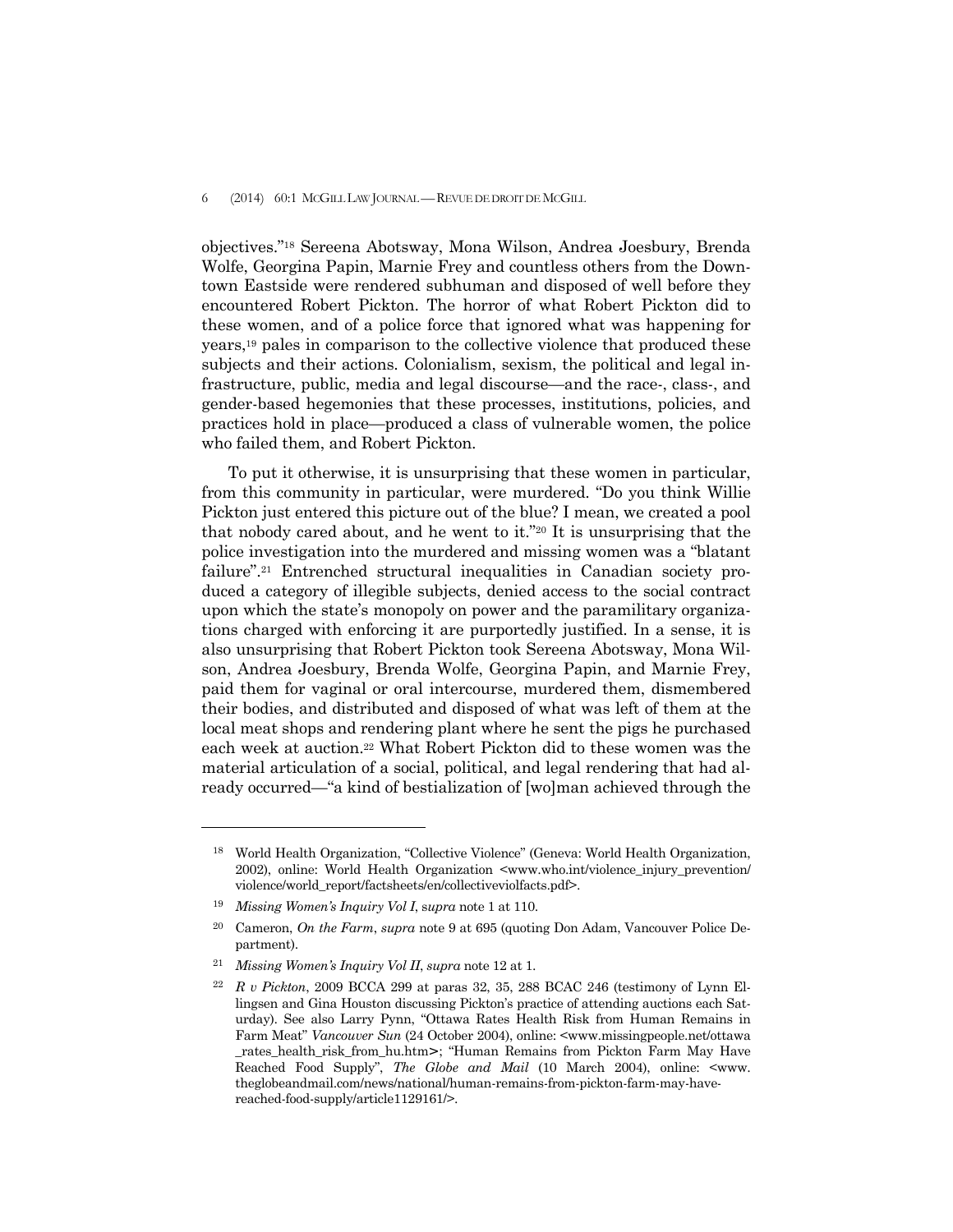most sophisticated political techniques."23 This article examines what role the criminal justice process plays in constituting or perpetuating the social relations that produce this bestialization.

 While somewhat awkward, referring to the "Pickton circumstance" rather than to Pickton's actions—is also intentional. It emphasizes the importance of recognizing the social relations that produced this collective violence—the way in which women from the Downtown Eastside were abandoned through processes that deprived them of citizenship and humanity in order to maintain the hegemonic structures that produce citizenship and preserve humanity for some by abandoning others.

 The remainder of the article is divided into four parts. Part II examines the representation of the murdered women in the judicial decisions produced throughout the *Pickton* proceedings. The prosecution of Pickton, because it produced seventy-six separate decisions, offers a unique opportunity to examine the anatomy of a case as articulated through judicial rulings.24 Part II reveals that the criminal justice process as reported by the courts did not recognize the humanity and citizenship of the murdered women through the story it told about them. In fact, the judicial representation of the women murdered by Pickton perpetuates the same discursive construction of them that constitutes and reinforces the alienation of this category of individuals in broader public and political contexts. Part III briefly examines whether the *Pickton* trial and appeals produced a truth account about what happened to these women. The article concludes that this did not occur. Part IV questions whether the prosecution and conviction of Pickton on six counts of second-degree murder achieved justice for the families of the women he murdered. Part IV also rejects the possibility that the humanity and citizenship of the murdered women

<sup>23</sup> Giorgio Agamben, *Homo Sacer: Sovereign Power and Bare Life*, translated by Daniel Heller-Roazen (Stanford: Stanford University Press, 1998) at 3 [Agambern, *Homo Sacer*] (quoting Michel Foucault).

<sup>24</sup> Consider, for example, the very high profile prosecution of Paul Bernardo. It involved less than a third as many reported decisions: *R v Bernardo*, [1995] OJ No 1374 (QL) (Gen Div); *R v Bernardo*, [1995] OJ No 1394 (QL) (Gen Div); *R v Bernardo*, [1993] OJ No 2047 (QL) (Gen Div); *R v Bernardo*, [1994] OJ No 4114 (QL) (Gen Div); *R v Bernardo*, [1994] OJ No 1718 (QL) (Gen Div); *R v Bernardo*, [1994] OJ No 4119 (QL) (Gen Div); *R v Bernardo*, 50 CRR (2d) 332, 1994 CanLII 7405 (Ont Gen Div); *R v Bernardo*, [1995] OJ No 4 (QL) (Gen Div); *R v Bernardo*, 38 CR (4th) 229, 26 WCB (2d) 343 (Ont Gen Div); *R v Bernardo* (1995), 26 WCB (2d) 328, [1995] OJ No 247 (Ont Gen Div); *R v Bernardo*, [1995] OJ No 585 (QL) (Gen Div); *R v Bernardo* (1995), 42 CR (4th) 85, 28 WCB (2d) 129 (Ont Gen Div); *R v Bernardo*, [1995] OJ No 1379 (QL) (Gen Div); *R v Bernardo*, [1995] OJ No 2247 (QL) (Gen Div); *R v Bernardo*, [1995] OJ No 2248 (QL) (Gen Div); *R v Bernardo* (1995), 42 CR (4th) 96, 28 WCB (2d) 130 (Ont Gen Div); *R v Bernardo*, [1995] OJ No 3866 (QL) (Gen Div); *R v Bernardo*, [1995] OJ No 1472 (QL) (Gen Div); *R v Bernardo*, [1995] OJ No 2988 (QL) (Gen Div).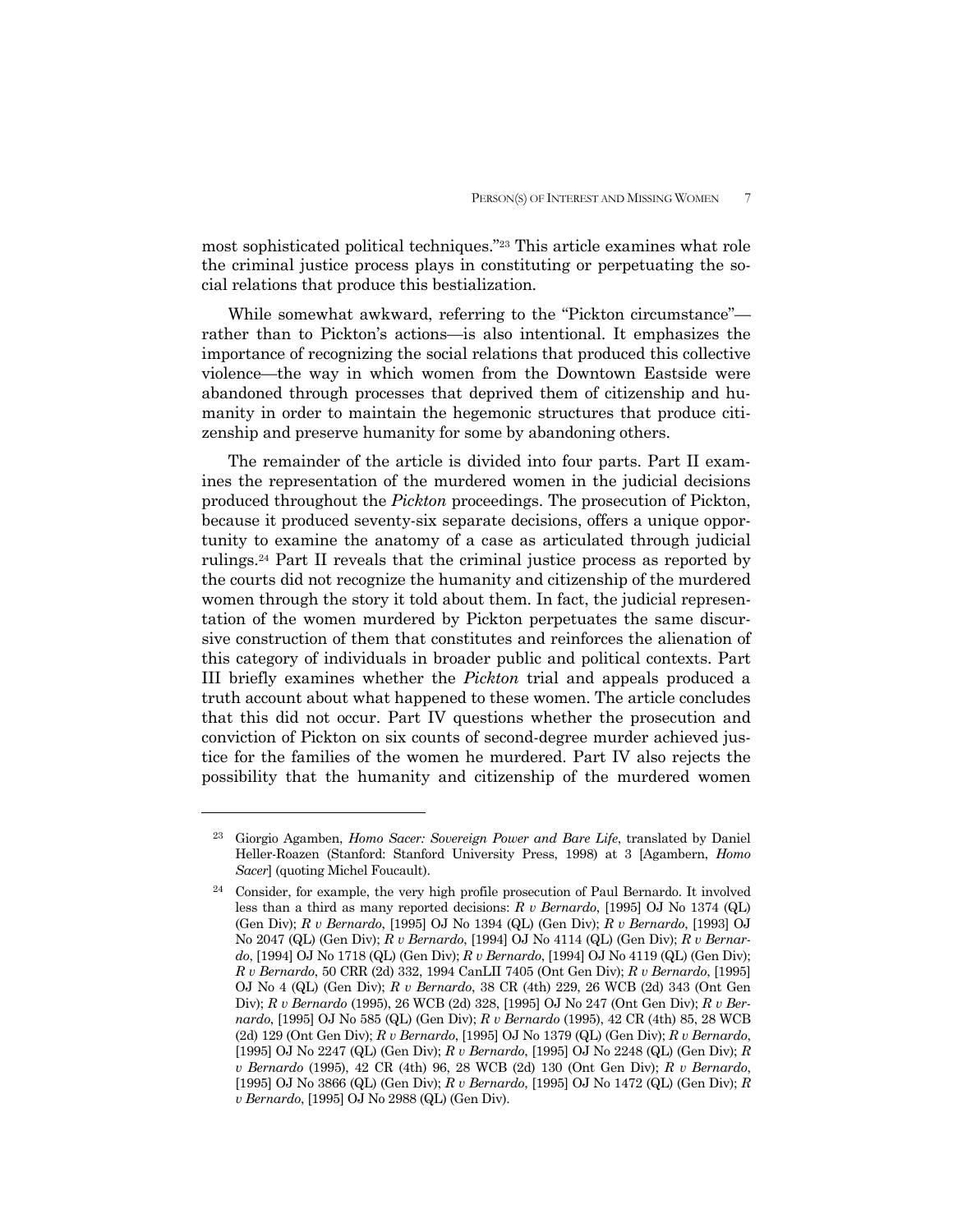could be restored even if justice were achieved for the family members who grieve them. One response to the claims that the *Pickton* proceedings did not represent the humanity of the murdered women, produce knowledge about what happened, or achieve justice for the families is that none of these objectives form a legitimate part of the criminal justice process. Part V, the final part of the article, offers three reasons why it is important to identify what was not achieved by the *Pickton* proceedings regardless of one's perspective on the functions and limits of the criminal justice process. It concludes by suggesting that the outcomes of the Pickton prosecution both highlight the limitations of the criminal justice system and offer an analytical framework for examining other institutional responses, such as the Missing Women's Inquiry, to the kind of collective violence that gave rise to the Pickton circumstance.

 This article, examining the criminal justice response to the missing and murdered women from the Downtown Eastside, forms the first article of a two-part project. Drawing on the significant limitations of the criminal justice response identified in this article, the second article will examine the Missing Women's Inquiry as an institutional response to legal abandonment in the Downtown Eastside.

## II. The Story of the Missing Women as Reported by the Courts

 "Robert William Pickton became a person of interest to the police in early 2001 when a task force began collecting the DNA of women missing from the downtown eastside of Vancouver. All the missing women were drug-dependent sex-trade workers who had frequently worked in that area."25 These are the opening lines of the Supreme Court of Canada's majority opinion dismissing Pickton's appeal from conviction on six counts of second-degree murder. This is Justice Charron's sole descriptive reference to the missing and murdered women.

 Justice Charron's description is quite fitting. It is not apt because of its accuracy. In fact, some of the women missing from the Downtown Eastside were not drug dependent, and not all of them were working in the sex trade.26 Instead, it is fitting because it encapsulates almost entirely the totality of information about the humanity of these women that can be gleaned from the seventy-five rulings that came before this decision from the Supreme Court of Canada. The story of Robert William Pickton's trial, at least as told by its official texts, is not a story about the women he murdered. It is Robert Pickton who became a person of interest. The miss-

<sup>25</sup> *R v Pickton*, 2010 SCC 32 at para 1, [2010] 2 SCR 198.

<sup>26</sup> *Missing Women's Inquiry Vol I*, *supra* note 1 at 18. See generally Cameron, *On the Farm*, *supra* note 9.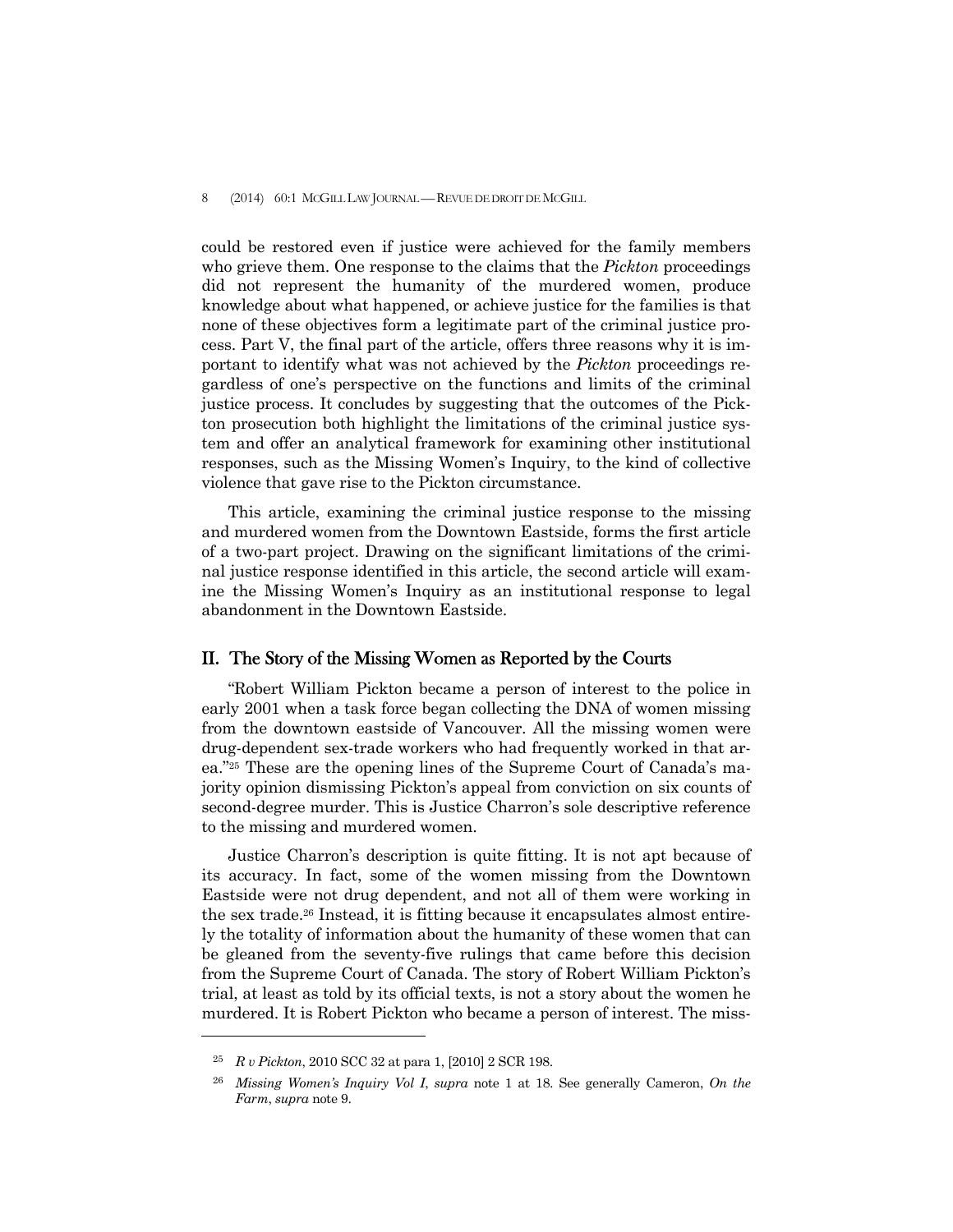ing women are largely missing from these seventy-six judicial renderings.27

 The seventy-six rulings emanating from Pickton's trial and appeals offer only three pieces of information about the murdered women: drugdependent, sex-trade workers who lived in the Downtown Eastside.28 These descriptors occur for the first time in an interlocutory ruling on the admissibility of similar fact evidence related to the 1997 attack by Pickton on Person X.29 There are six short paragraphs, devoted one each, to the six women he stood accused of murdering.<sup>30</sup> The structure of each paragraph is the same and each opens with the same sentence:

 "Ms. Abotsway was a drug dependent sex trade worker who lived and worked in Vancouver, primarily the Downtown East Side."31

 "Ms. Wilson was a drug dependent sex trade worker who lived and worked in Vancouver, primarily the Downtown East Side."32

 $27$  While the site of examination for this article is these seventy-six rulings, seventy-three of which were authored by Justice Williams of the British Columbia Supreme Court, this should not be taken as a critique of any individual judge. It is a critique of the criminal justice process, the judicial and legal culture that supports it, and the doctrinal and procedural rules that undergird it. It is true that no one among Justice Williams, the three-judge panel of the British Columbia Court of Appeal, nor the nine justices of the Supreme Court of Canada authored these decisions in a manner that recognized the humanity of these women. However, all of them operated within the same legal and professional traditions, culture, and rules. Without changing these, it is hard to assume any decision maker would have done differently.

<sup>&</sup>lt;sup>28</sup> There is one reference to the Aboriginality of most of the missing women by the British Columbia Court of Appeal in *R v Pickton*, 2009 BCCA 300 at para 25, 260 CCC (3d) 132.

<sup>29</sup> *R v Pickton*, 2006 BCSC 1447, [2006] BCJ No 3672. Person X, whose identity remained anonymous throughout the proceedings, is the only woman known to have survived an attack by Pickton. She testified at the preliminary inquiry regarding an incident in which he picked her up from the Downtown Eastside, took her to his farm and attempted to kill her after they had engaged in sexual intercourse. Her testimony was excluded at trial (*ibid*).

<sup>&</sup>lt;sup>30</sup> As discussed below in the section on justice for the families, Justice Williams granted a motion by the defence to have the twenty-six counts of murder against Pickton severed into two trials (*R v Pickton*, 2006 BCSC 1212, *supra* note 10 at para 39). The first (and, in the end, only) trial involved six counts arising from the murders of Sereena Abotsway, Mona Wilson, Andrea Joesbury, Brenda Wolfe, Georgina Papin and Marnie Frey (*R v Pickton*, 2006 BCSC 1447, *supra* note 29).

<sup>&</sup>lt;sup>31</sup> *Ibid* at para 3. One might respond immediately to these observations by suggesting that both the structure and content of this judicial ruling makes sense given that this was a decision regarding the admission of similar fact evidence. This point will be addressed below.

<sup>32</sup> *Ibid* at para 4.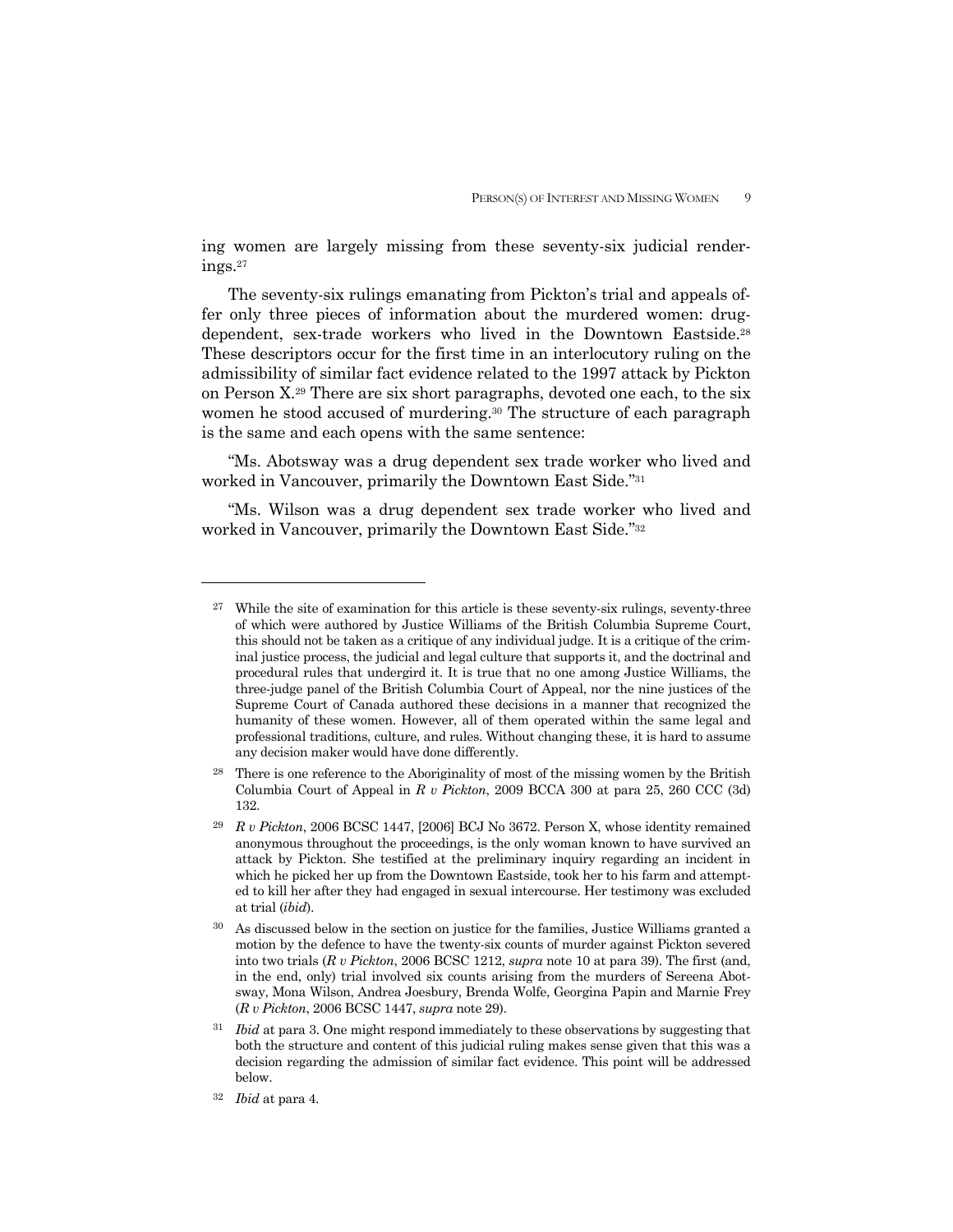10 (2014) 60:1 MCGILL LAW JOURNAL —REVUE DE DROIT DE MCGILL

 "Ms. Joesbury was a drug dependent sex trade worker who lived and worked in Vancouver, primarily the Downtown East Side."33

 "Ms. Wolfe was a drug dependent sex trade worker who lived and worked in Vancouver, primarily the Downtown East Side."34

 "Ms. Papin was a drug dependent sex trade worker who lived and worked in Vancouver, primarily the Downtown East Side."35

 "Ms. Frey was a drug dependent sex trade worker who lived and worked in Vancouver, primarily the Downtown East Side."36

 Following this one sentence description of each, the discussion shifts to DNA, blood, gunshot wounds to the head, and post-mortem dismemberment. It does not shift back. In these seventy-six judicial texts the drug-dependent sex-trade worker from the Downtown Eastside seamlessly and without pause becomes frozen partial remains, dismembered hands and feet, the fragment of a jawbone with teeth still attached, $37$  and perhaps most revealingly "meat product"<sup>38</sup>—materially and symbolically indistinguishable from the other animals "butcher[ed]"39 on the Pickton farm.40

 Such a bestial representation of the women Pickton murdered evokes concepts such as the bare life of Giorgio Agamben's *homo sacer* and the state of exception in which (s)he exists.<sup>41</sup> Agamben asserts that modern

- <sup>35</sup> *Ibid* at para 7.
- <sup>36</sup> *Ibid* at para 8.
- <sup>37</sup> *Ibid* at paras 3–8.
- <sup>38</sup> *R v Pickton*, 2006 BCSC 1601 at para 37, [2006] BCJ No 3676.
- <sup>39</sup> *R v Pickton*, 2009 BCCA 300, *supra* note 28 at para 37.

<sup>33</sup> *Ibid* at para 5.

<sup>34</sup> *Ibid* at para 6.

<sup>&</sup>lt;sup>40</sup> The police found a number of plastic bags containing "ground meat" in freezers on the Pickton farm. Samples of the "meat" yielded a combination of DNA from Cynthia Feliks and Inga Hall. The samples also contained "protein characteristic of pig and human" (*R v Pickton*, 2006 BCSC 1601, *supra* note 38 at para 10. It seems telling that the sample would even be referred to as meat by the court. It is arguably more common to refer to human flesh than to human meat. The noun *meat* is habitually used to refer to the flesh of an animal as food, as material intended for consumption.

<sup>41</sup> This insight belongs to Geraldine Pratt, who brings Agamben's theory of legal abandonment to bear on the women murdered by Robert Pickton in "Abandoned Women and Spaces of Exception" (2005) 37:5 Antipode 1052. According to Agamben, bare life is the "definition of a life that may be killed without the commission of a homicide ... [but that] could not be put to death following a death sentence" (Agamben, *Homo Sacer*, *supra* note 23 at 165). The bare life of the *homo sacer* is a life with no political relevance (other than its constitutive role in establishing the sovereign). It is a life that can be eliminat-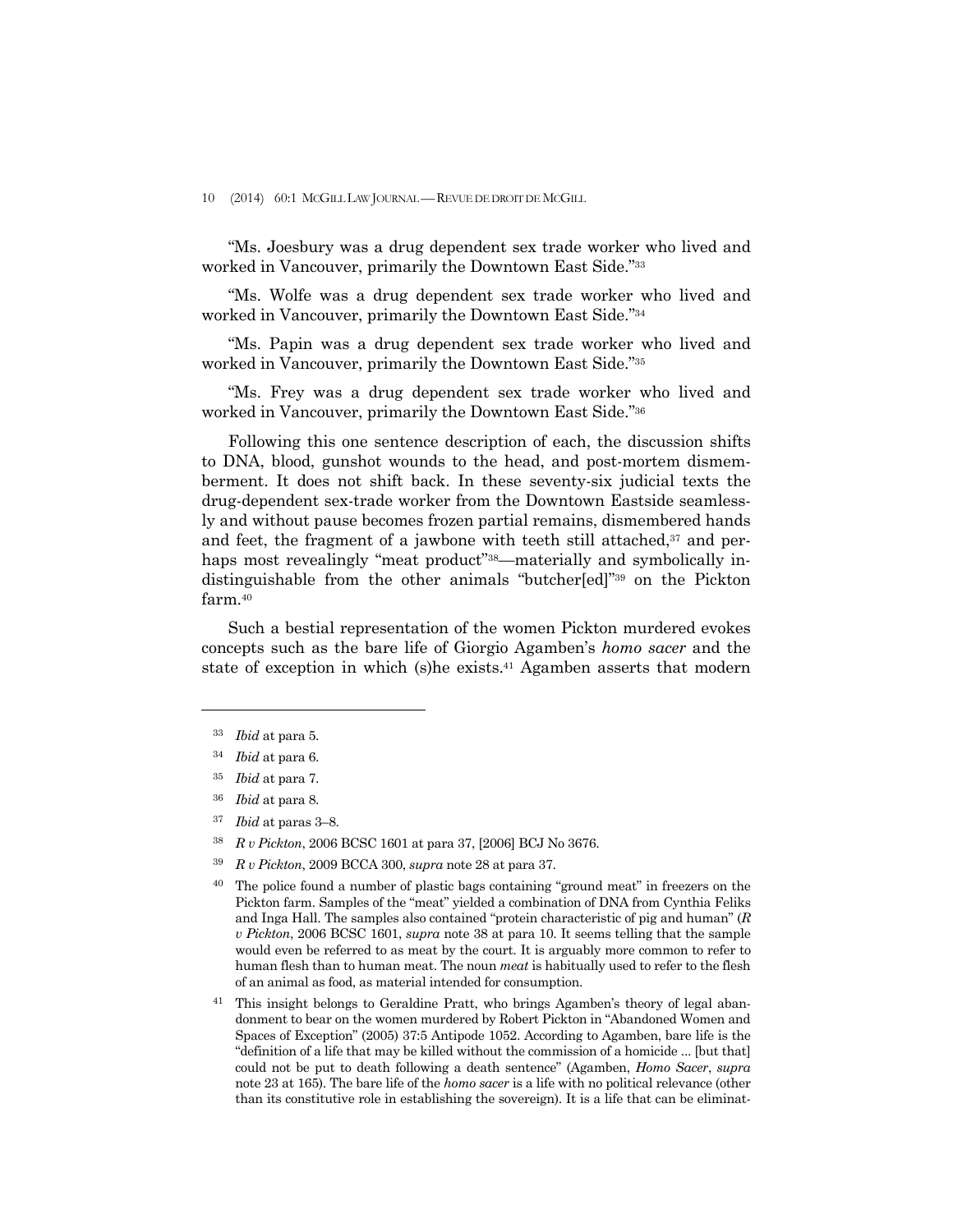liberal democracies are founded on a state of exception—a generalized suspension of the law that he describes as the sovereign ban.<sup>42</sup> By suspending the law, a border between inclusion and exclusion is created, and entire categories of citizens are eliminated. They are legally abandoned. Such people are, in his words, rendered bare life. By bare life Agamben means the mere life of the body stripped of all the "customary forms or qualifications of lives (*bios*) in a community."43 Bare life is life reduced to matter. According to Agamben, states of exception operate by animalizing the human.44 In the judicial texts of the *Pickton* proceedings women are "butcher[ed]"45 and human flesh is transformed into "meat product".46

 What is missing from the legal account of the missing women is as significant to this animalistic rendering as is the story that the law does tell about them. A disproportionate number of the women that Pickton murdered were Aboriginal.47 Sherene Razack would argue that because of the relationship between colonialism, racism, and prostitution even those women who were not of Aboriginal descent were racialized. For Razack, to be a woman working in prostitution in the Downtown Eastside is to be the racial Other.48 However, race is invisible in the law's story of Robert Pickton and the women he murdered. In seventy-five of the seventy-six judicial rulings produced over the course of the Pickton trial and appeals,

- <sup>45</sup> *R v Pickton*, 2009 BCCA 300, *supra* note 28 at para 37.
- <sup>46</sup> *R v Pickton*, 2006 BCSC 1601, *supra* note 38 at para 37.
- <sup>47</sup> *Missing Women's Inquiry Vol I*, *supra* note 1 at 94.

 $\overline{a}$ 

48 According to Razack, the desire to transgress and the repugnance in response to transgression are central to the maintenance of class, race, and gender hegemonies. All three hegemonic systems are deployed to stabilize a structure of dominance. In this way, social, legal, and political relations constitute the bodies and spaces of prostitution, and the bodies and spaces of prostitution secure a white, middle class, elite (Sherene Razack, "Race, Space, and Prostitution: The Making of the Bourgeois Subject" (1998) 10:2 CJWL 338 at 341–43, 346 [Razack, "Race, Space, and Prostitution"]). This is why, for Razack, the question is not who works as a prostitute but why other women do not work as prostitutes: "Women in prostitution are integrally connected to women who are not engaged in prostitution ... because the violence directed at some of us enables others to live lives of lesser violence. Prostitution is thus always about racial, class, and male dominance, and it is always violent" (*ibid* at 359–60).

ed without punishment (*ibid* at 139, 165). Presumably, for Agamben, a death sentence implies that one is still in some sense being treated as a citizen.

*Ibid* at 15–29. In this regard, Agamben draws upon Carl Schmitt's concept of sovereignty: "Sovereign is he who decides on the exception" (Carl Schmitt, *Political Theology: Four Chapters on the Concept of Sovereignty* (Chicago: University of Chicago Press, 2005) at 5).

<sup>43</sup> Leland de la Durantaye, *Giorgio Agamben: A Critical Introduction* (Stanford, California: Stanford University Press, 2009) at 207.

<sup>44</sup> Giorgio Agamben, *The Open: Man and Animal*, translated by Kevin Attell (Stanford: Stanford University Press, 2004) at 34.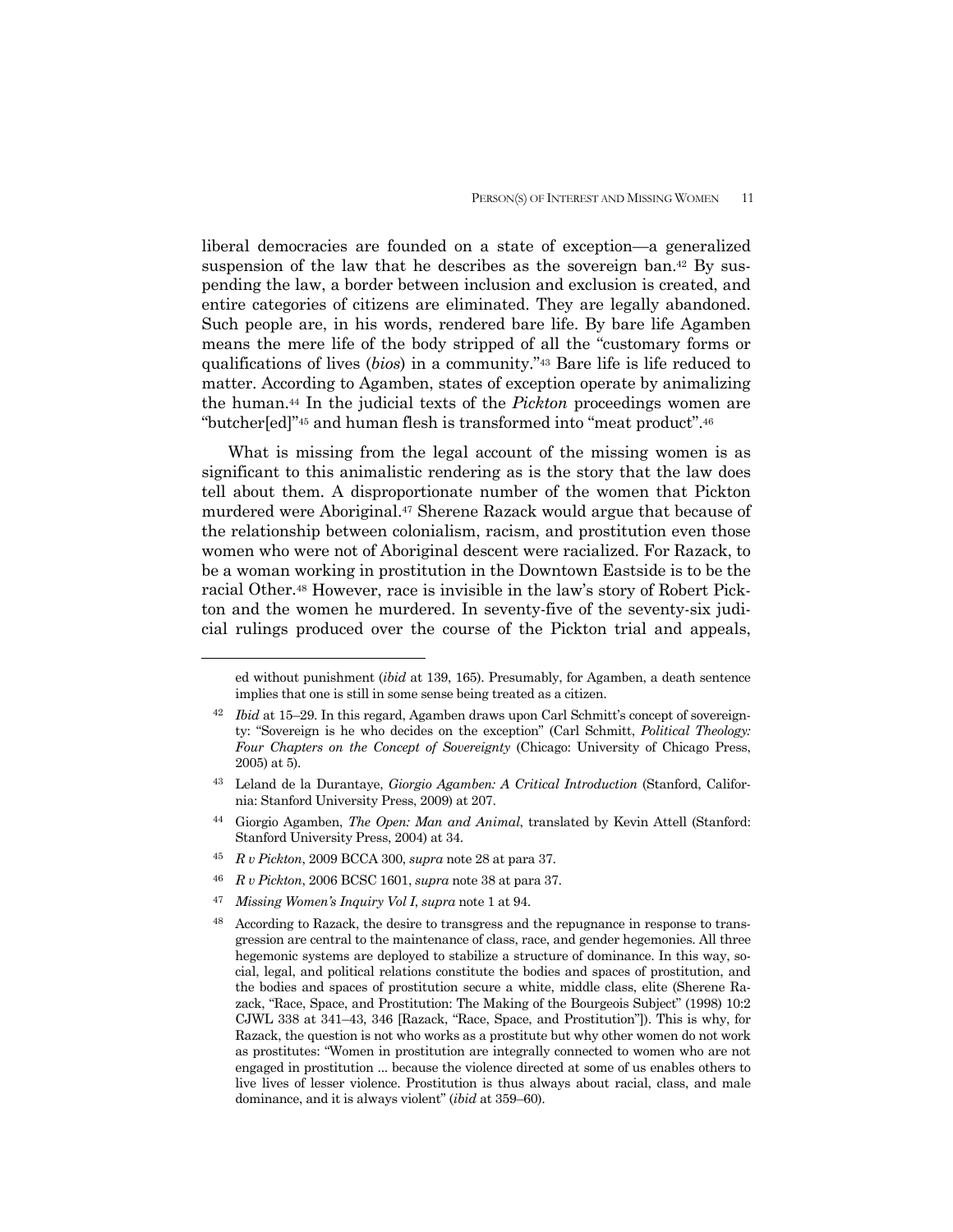there is no reference to the Aboriginality of these women. It is impossible to grasp the reality of the Pickton circumstance, let alone begin to formulate systemic responses to it, without recognizing that this collective violence was perpetuated against Aboriginal women in particular. Yet, in hundreds of pages of judicial text there is only one reference, by Justice Finch of the British Columbia Court of Appeal, to the fact that most of the women Pickton murdered were of Aboriginal descent.49

 Discussing this same failure to signify race in the media representation of women from the Downtown Eastside, Geraldine Pratt highlights the long colonial history of assuming that Aboriginal peoples and cities are mutually exclusive—a colonial geography that makes First Nations women "almost naturally disappear" from the Downtown Eastside.<sup>50</sup> Dara Culhane refers to this as a form of "race blindness."51 She describes it as a regime of disappearance that selectively marginalizes Aboriginal women in the Downtown Eastside by privileging representations of drug addiction and commercial sex "rather than the ordinary and mundane brutality of everyday poverty" and its relationship to the ongoing effects of settler colonialism.52 For Razack, this kind of "insistence on racelessness" makes the law complicit in the perpetuation of violence against Aboriginal women.53

 While the gender of those whose lives were taken by Pickton is communicated in these texts, the fact that all of them were women, and in particular women living in a community where the male privilege of one well known john was maintained by police and others in authority, also does not figure in the legal analysis.54 The criminal justice response to the Pickton circumstance does not tell a story of structuralized and systematized male violence against women.

<sup>49</sup> *R v Pickton*, 2009 BCCA 300, *supra* note 28 ("[a]ll 26 victims on the original Indictment were young women who were known to be engaged in the business of providing sexual services for payment. They all practiced their trade in the DTES and lived in the vicinity. Most of the 26 victims were of Aboriginal descent. Most were addicted to illegal drugs. Sex-trade workers of this description and from this location were known to be very reluctant to work outside the DTES" at para 25).

<sup>50</sup> Pratt, *supra* note 41 at 1062.

<sup>51</sup> Dara Culhane, "Their Spirits Live Within Us: Aboriginal Women in Downtown Eastside Vancouver Emerging Into Visibility" (2013) 27:3 American Indian Quarterly 593 at 595.

<sup>52</sup> *Ibid.*

<sup>53</sup> Sherene Razack, "Gendered Racial Violence and Spatialized Justice: The Murder of Pamela George" (2000) 15:2 Can JL & Soc 91 at 95.

<sup>54</sup> See generally Cameron, *On the Farm*, *supra* note 9.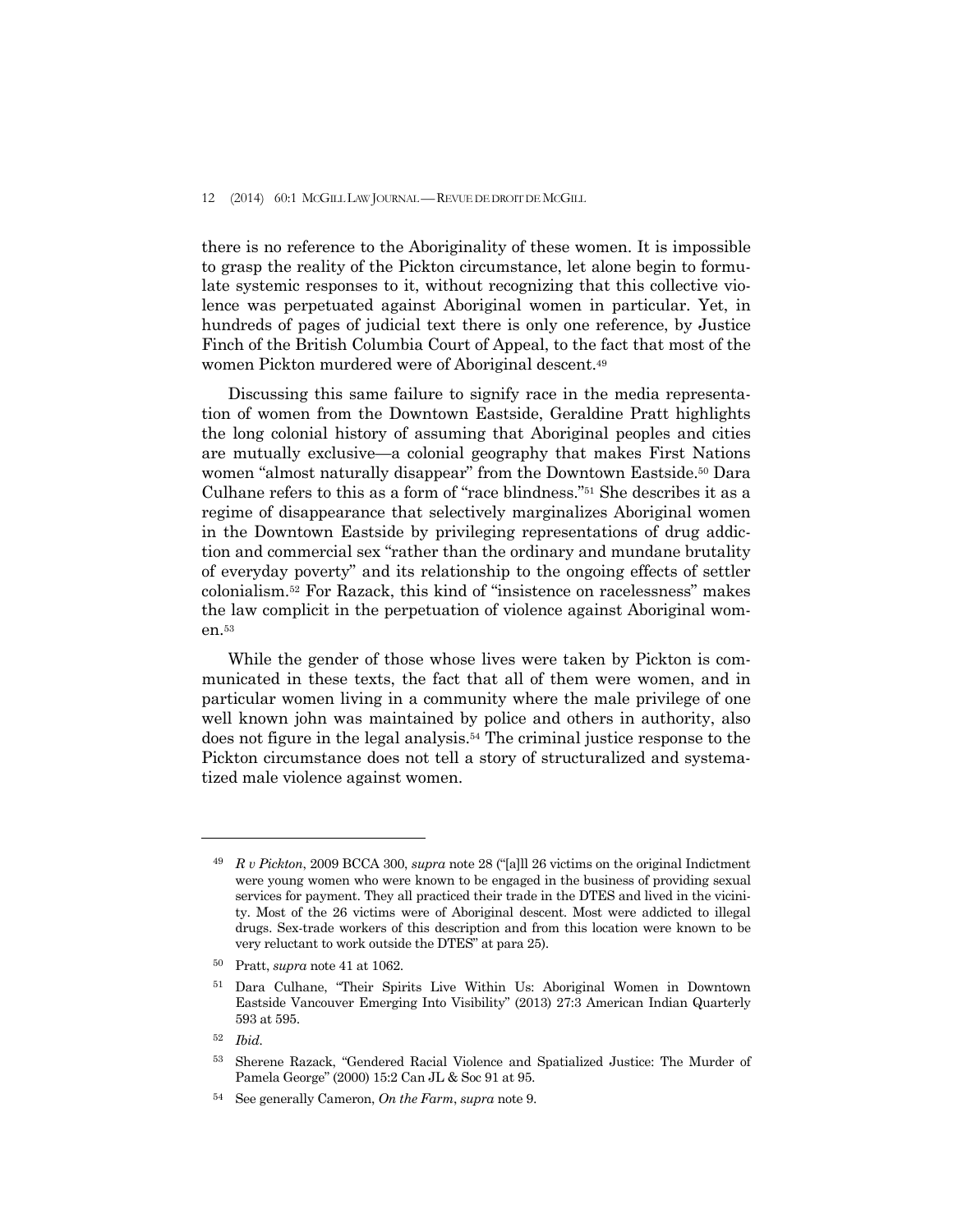Unlike with respect to the women themselves, the official texts of the criminal justice process do tell a fuller story about both Robert Pickton and the site where he murdered, dismembered, and disposed of these women. Pickton, unlike the women he was on trial for murdering, is constructed as a whole person in the texts of these decisions. The articulation of his life has temporality and three dimensions. A reader of these texts learns about his relationship with his mother and his brother,55 his mental acuity, $56$  and his affinity for the property he owned with his siblings. $57$ 

 Also apparent from these decisions is the way in which the procedural and doctrinal rules of the criminal justice system preserved some dignity for Robert Pickton throughout this process. For example, the defence was successful in having a jailhouse video edited before trial to remove segments depicting Pickton alone in a cell masturbating.58 The Crown opposed the editing on the basis that the fact that Pickton was relaxed enough to masturbate contradicted the defence's assertion that Pickton was so agitated and fatigued that any statements he made during this period were unreliable. Justice Williams excluded the evidence on the basis that "the knowledge that Mr. Pickton was masturbating in his cell and the image of him doing so are reasonably capable of diminishing his dignity in the eyes of the jurors, although in a fairly minor way."59

 The rulings also offer many details about the property where these women were murdered. We learn that the land was used as a farm and that its civic address was 953 Dominion Avenue, Port Coquitlam, British Columbia.60 In addition to husbandry, the property was also used for a topsoil and landfill business. $61$  It is evident from the judicial rulings that on this property there were several buildings including a workshop, a slaughterhouse, a trailer and an old farmhouse.<sup>62</sup> Several decisions make

- <sup>58</sup> *R v Pickton*, 2007 BCSC 29, *supra* note 7.
- <sup>59</sup> *Ibid* at para 12.

- 60 See e.g. *R v Pickton*, 2006 BCSC 995, *supra* note 55 at para 95.
- <sup>61</sup>Cameron, *On the Farm*, *supra* note 9 at 6.
- 62 See e.g. *R v Pickton*, 2009 BCCA 300, *supra* note 28 at paras 19–21.

<sup>55</sup> See e.g. *R v Pickton*, 2006 BCSC 995, [2006] BCJ No 3667 (regarding the admissibility of Pickton's statements to the police Justice Williams wrote: "I will proceed on the assumption that Mr. Pickton is close to and cares very deeply for his brother" at para 268).

<sup>56</sup> *Ibid* ("Mr. Pickton is a simple man. ... That said, Mr. Pickton is by no means intellectually dysfunctional or unable to manage with ordinary, day to day interactions with other persons" at para 201).

<sup>57</sup> *Ibid* ("I accept that Mr. Pickton was quite attached to his property and that it was very important to him" at para 264).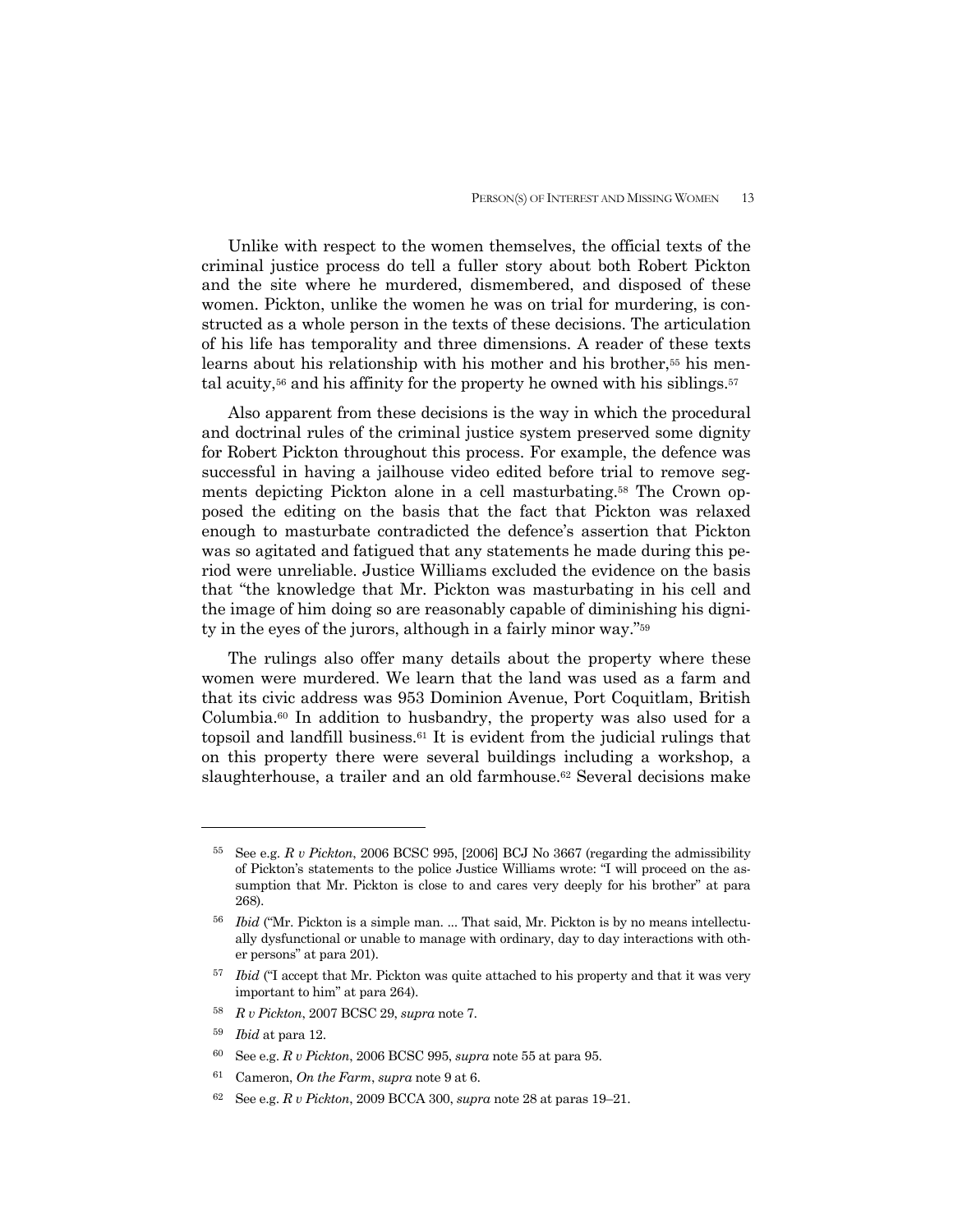#### 14 (2014) 60:1 MCGILL LAW JOURNAL —REVUE DE DROIT DE MCGILL

clear that it was a seventeen-acre property about thirty kilometres from the Downtown Eastside, in Port Coquitlam, a suburb of Vancouver.63

 What one cannot learn from these texts about the land where these (mostly) Aboriginal women died, is that it originally belonged to the Coast Salish peoples and that it was only in the latter part of the nineteenth century that European settlers took this land from its original inhabitants and began farming in the area.64 Similarly, the text of these decisions reveals that, according to the Crown, Pickton lured these women away from the Downtown Eastside to this land in Port Coquitlam by offering them additional money.65 However, what cannot be gleaned from the law's story of the Pickton circumstance is that Pickton had the funds available to do this because he had subdivided and sold off significant chunks of this land,<sup>66</sup> which had been taken from the Coast Salish peoples by European settlers, acquired by Pickton's ancestors, and eventually inherited by Pickton and his siblings.<sup>67</sup> At the time of his incarceration Robert Pickton was a wealthy man.<sup>68</sup> Colonialism and its living legacy are as constitutive of Pickton in both symbolic and material ways as they are of the women he murdered.

 Why was the Aboriginality of these women not part of the law's story? Similarly why do the reality and impact of colonialism not figure in the texts of these decisions? It is not that these factors are irrelevant to the factual circumstances and legal doctrine involved in the Pickton trial. For example, the defence attempted to have the Crown's forensic evidence relating to Wendy Crawford—a piece of bone recovered from a manure cistern on the Pickton property—excluded on the basis that it was not actually part of her remains.69 The defence argued unsuccessfully that the bone was an Aboriginal artifact that had at some point been contaminated

<sup>63</sup> See e.g. *ibid* at para 19; *R v Pickton*, 2006 BCSC 1212, *supra* note 10 at para 26.

<sup>64</sup> Chuck Davis, *Where Rails Meet Rivers: The Story of Port Coquitlam* (Madeira Park, BC: Harbour, 2000) at 24. The city of Vancouver, including the area that is now called the Downtown Eastside, was also land that had been owned and occupied by the Coast Salish peoples for over 10,000 years (see Culhane, *supra* note 51 at 595).

<sup>65</sup> *R v Pickton*, 2010 SCC 32, *supra* note 25 at para 15.

<sup>66</sup> Stevie Cameron, *On the Farm*, *supra* note 9 at 6.

<sup>67</sup> *Ibid*; Davis, *supra* note 64 at 24.

<sup>68</sup> In 2007, the Pickton farm was worth \$7.1 million (Stevie Cameron, *The Pickton File*  (Toronto: Knopf, 2007) at 233–34).

<sup>69</sup> *R v Pickton*, 2006 BCSC 1601, *supra* note 38 at para 21. Wendy Crawford was one of the twenty other women that Pickton was charged with murdering. These twenty charges were severed from the Pickton trial. The Crown introduced evidence of Wendy Crawford's remains as similar fact evidence intended to establish a distinctive modus operandi on the part of Pickton (*ibid* at para 17).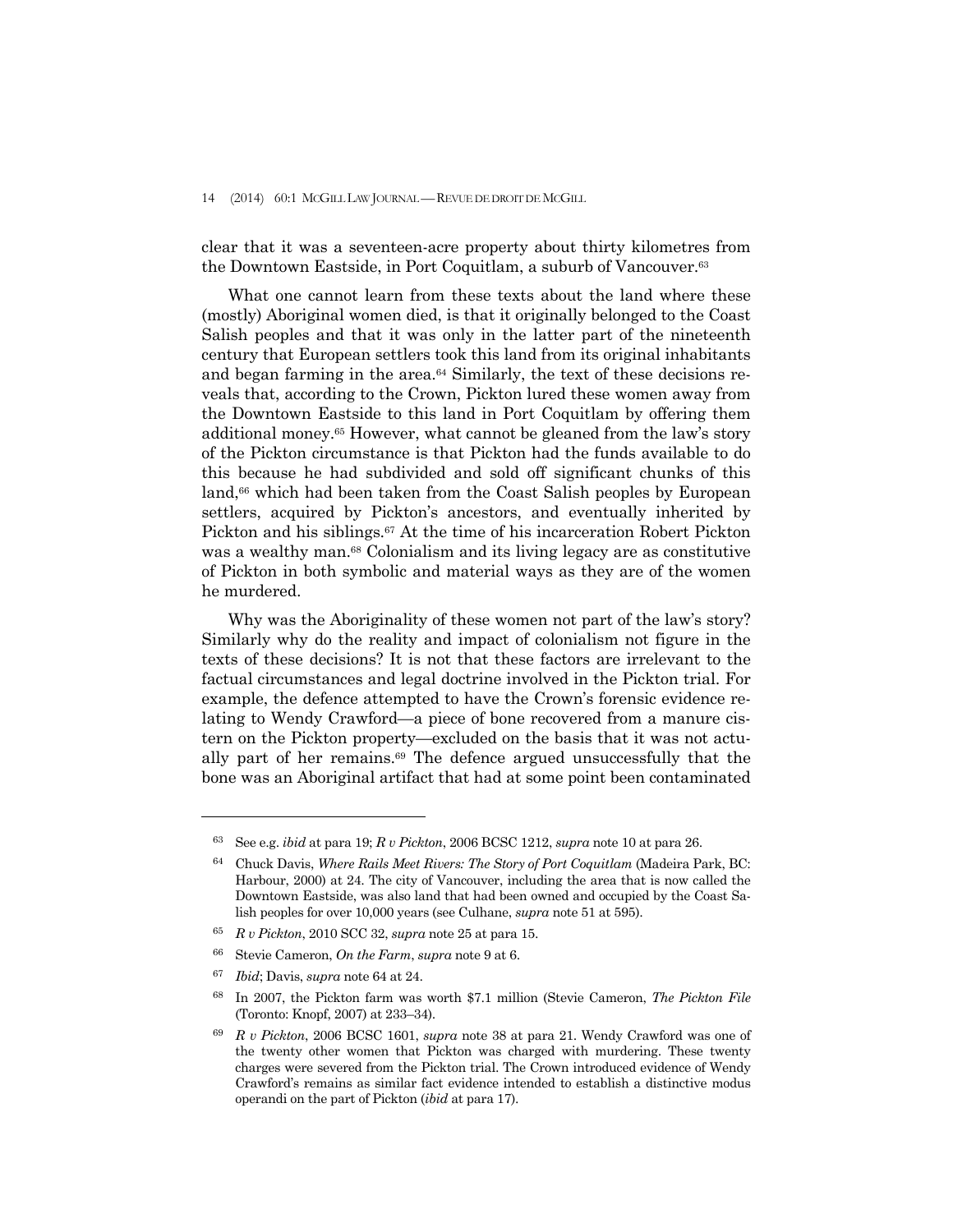with Wendy Crawford's DNA. They introduced expert evidence from a forensic anthropologist who testified that the bone resembled an Aboriginal artifact used for probing or piercing and that approximately 140 such artifacts had been recovered from the Pickton farm.70 Presumably, the presence of so many Aboriginal artifacts on this seventeen-acre property reflects the colonial settlement of what was traditional Salish territory. The displacement of Aboriginal peoples from this land that became the Pickton farm was a relevant fact regarding the strength of the defence argument with respect to this piece of evidence. Yet it was not part of the story.

 The sentencing decision in *Pickton* provides another example. Justice Williams ordered the strictest sentence legally possible—a life sentence, as required under the law, with a twenty-five-year period of parole ineligibility.71 Length of parole ineligibility is to be determined based on the circumstances of the offender and the offences, as well as the degree of moral culpability.72 In identifying the relevant circumstances in this case, Justice Williams described the women's troubled lives and extreme vulnerability. The factors identified as contributing to this vulnerability were addictions and involvement in survival sex work. There is no reference to the fact that four of the six women he was convicted of murdering were Aboriginal.73 Conditions of vulnerability are sourced in the individual actor rather than racism and the history of colonialism. Moreover, the racial pattern of these murders is not identified as a circumstance relevant to the seriousness of Pickton's offences or the degree of moral culpability.

 Consider a third example. The Crown sought to introduce several pieces of similar fact evidence in the Pickton trial.74 Similar fact evidence is factual evidence of other misconduct of an accused introduced for the purpose of inferring that the accused committed the misconduct at issue in the trial.75 It is only admissible in exceptional circumstances. In cases such as this one, in which it is introduced by the Crown in an effort to establish the identity of the perpetrator, the analysis regarding its admissi-

<sup>70</sup> *Ibid*.

<sup>71</sup> *R v Pickton*, 2007 BCSC 2039 at paras 20–21, [2007] BCJ No 3109.

<sup>72</sup> *R v Shropshire*, [1995] 4 SCR 227 at 242–43, 129 DLR (4th) 657.

<sup>73</sup> *R v Pickton*, 2007 BCSC 2039, *supra* note 71 at para 20.

<sup>74</sup> *R v Pickton*, 2006 BCSC 1212, *supra* note 10. Presumably, the assumption at that point was that a second trial involving the twenty severed counts would proceed once the first trial was completed. As discussed below, this second trial never occurred. After Pickton's conviction on six counts of second-degree murder was upheld by the Supreme Court of Canada, Attorney General Wally Oppal decided to stay the additional twenty charges (Mickleburgh, *supra* note 10).

<sup>75</sup> Sidney N Lederman, Alan W Bryant & Michelle K Fuerst, *The Law of Evidence in Canada*, 3rd ed (Toronto: Butterworths, 2009) at 676.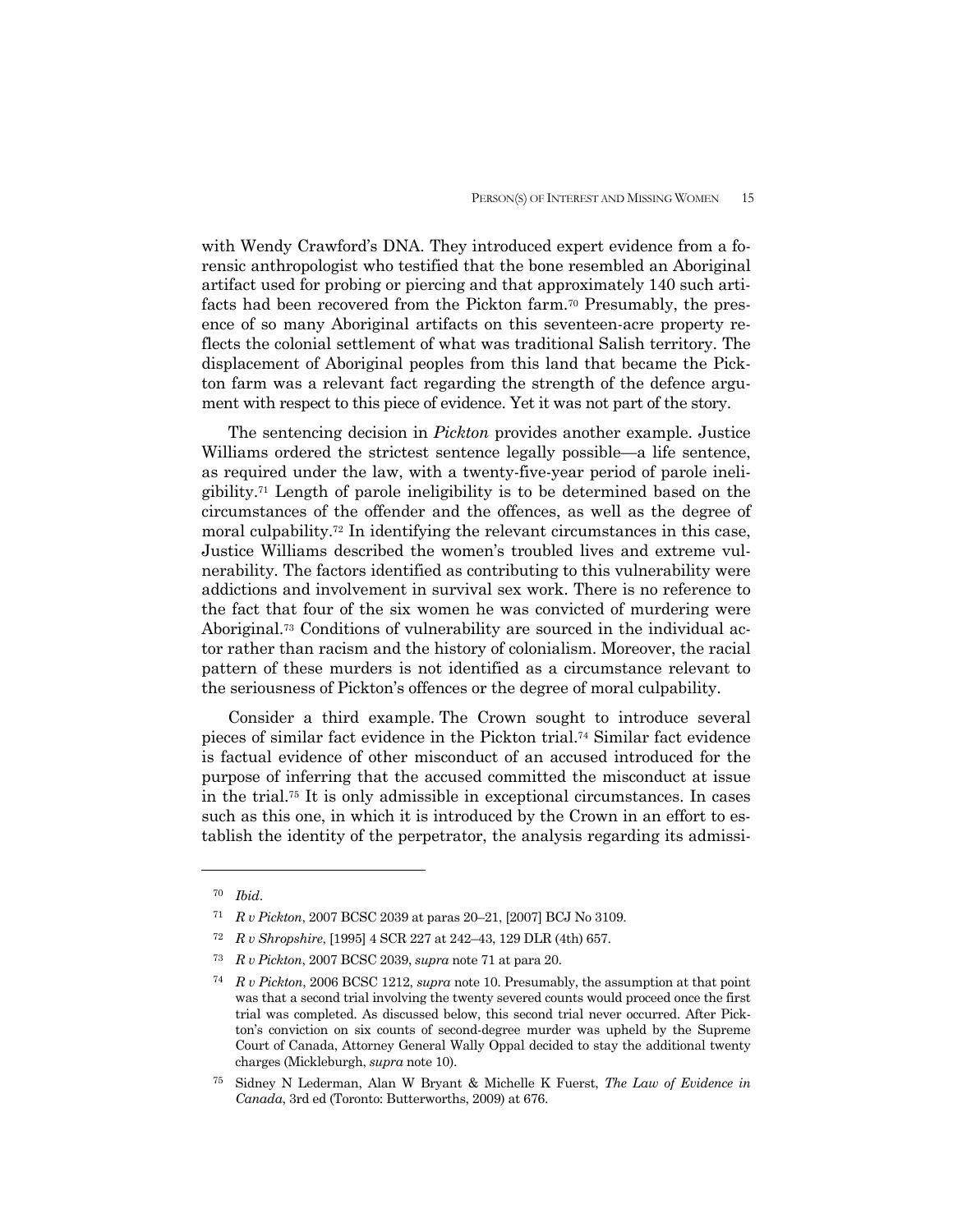bility focuses almost exclusively on the similarity in modus operandi and evidence of signature type behavior.76 In performing this analysis the court is required to conduct a two-step inquiry. The first step involves examining the similarity between the way in which the acts were committed in order to assess how likely it is that the same person committed both acts. The second step requires the court to determine whether there is some evidence linking the accused to the similar act.77 The first step of this inquiry would encourage the Crown in *Pickton* to articulate a narrow and specific description or profile of the missing women in an effort to introduce the similar fact evidence of Pickton's other murders. The profile adopted was, of course, that of the drug-dependent sex-trade worker from the Downtown Eastside. The phrase drug-dependent sex-trade worker was embraced like a mantra for the Pickton trial in the media,<sup>78</sup> and in the judicial texts this phrase is repeated so frequently that it becomes a slogan-like identity category—a vacuous shibboleth capturing precisely the constitutive lack that signifies the creatures who inhabit Agamben's state of exception. It is true that the disciplining effect of the legal doctrine in this instance demands a descriptive account reduced to whatever common denominator is available.

 To be admissible, similar fact evidence must be sufficiently similar.79 Much of the Crown's case turned on establishing a repeated pattern of conduct involving the removal of women with a certain profile from a cer-

<sup>76</sup> *R v Arp*, [1998] 3 SCR 339 at 365–66, 166 DLR (4th) 296. Pickton was originally charged with twenty-six murders. Ultimately, twenty of those counts were severed from the trial. This left only the six counts for which the remains of the women were discovered on Pickton's property, and the defence had conceded their deaths. Once the defence motion to sever the counts and proceed with two trials was granted, the only way for the Crown to introduce the evidence of the twenty other murders in the first trial for the six counts was as similar fact evidence. The Crown was mostly unsuccessful in introducing evidence of the murder of these twenty other women. See e.g. *R v Pickton*, 2006 BCSC 1601, *supra* note 38; *R v Pickton*, 2006 BCSC 1447, *supra* note 29. With respect to the six counts that did proceed, the jury could only consider the evidence for each one individually, unless the Crown was permitted to introduce them as cross-count similar fact evidence with respect to the others. The Crown was successful in this regard. Convictions against Pickton on counts four to six turned on cross-count similar fact evidence regarding counts one to three: "There was no forensic evidence or opinion as to the cause of death of the victims in Counts 4 through 6. Proof of homicide in each of those counts rested on count-to-count similar fact analysis" (*R v Pickton*, 2009 BCCA 299, *supra* note 22 at para 20).

<sup>77</sup> *R v Handy*, 2002 SCC 56, [2002] 2 SCR 908.

<sup>78</sup> David Hugill, *Missing Women*, *Missing News: Covering Crisis in Vancouver's Downtown Eastside* (Halifax: Fernwood, 2010) at 13–14. See generally Jennifer England, "Disciplining Subjectivity and Space: Representations, Film and its Material Effects" (2004) 36:2 Antipode 295.

<sup>79</sup> *R v Handy*, *supra* note 77 at para 113.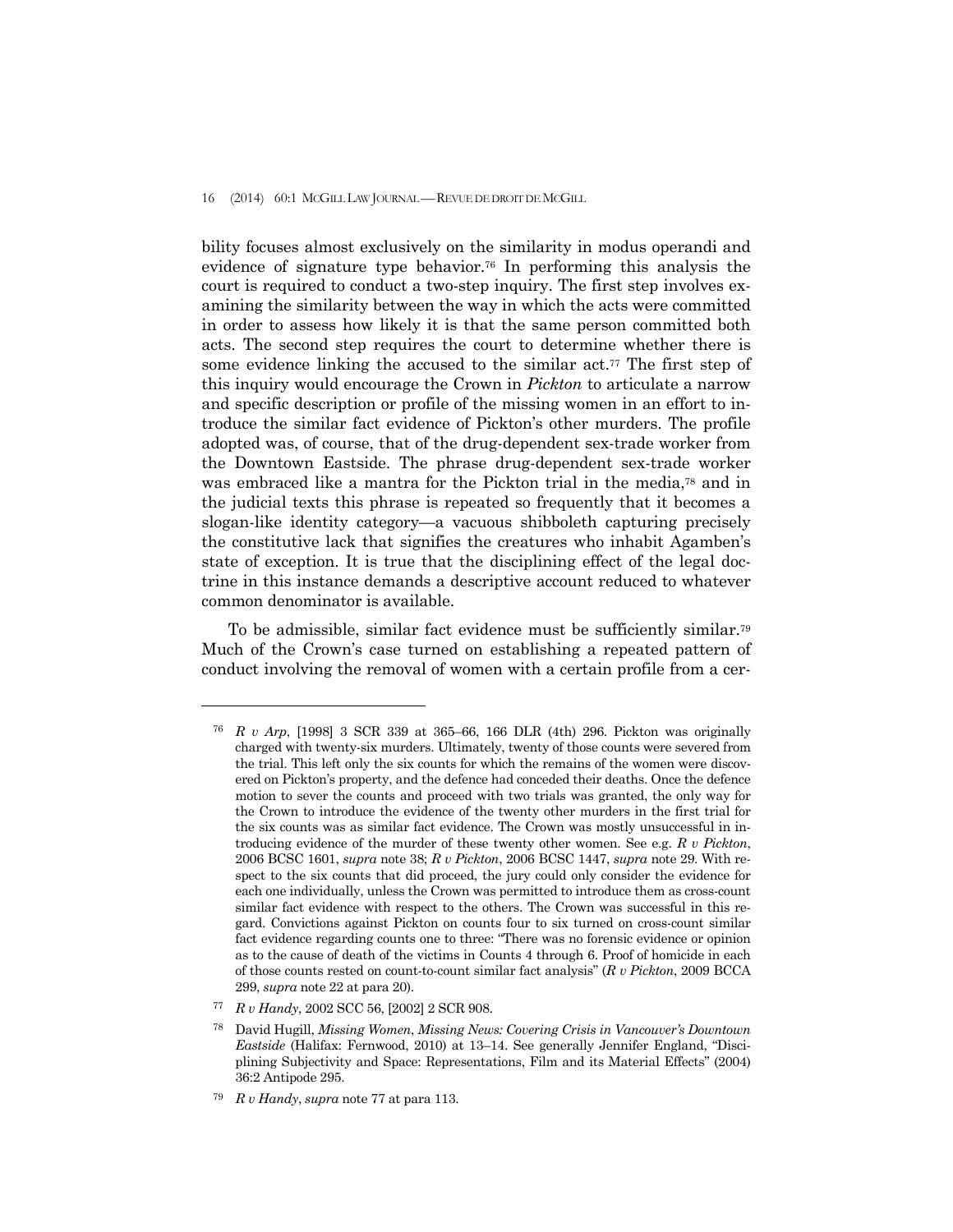tain area of Vancouver. But four of the six women he was on trial for murdering *were* Aboriginal, and a massively significant number of the other women Pickton confessed to murdering (evidence of which the Crown sought to admit as similar fact) were Aboriginal.<sup>80</sup> If race was not rendered invisible in the manner Razack suggests—if the social relations that situated Aboriginal bodies in particular in a vulnerable positionality vis-à-vis Pickton were recognized—the Aboriginality of these women would be at least as cogent and important an aspect of the similar fact analysis as was their relationship to drugs. Similarly, all of the women Pickton murdered were living in poverty.<sup>81</sup> Why was this shared socioeconomic status not a salient part of the similar fact profile?

 The admissibility of similar fact evidence turns on the cogency of the similarity. The cogency of the similarity is informed, if not dictated, by culturally and socially biased assessments.82 In other words, how we characterize, categorize and compare is informed by how we see the world. Both the principles underpinning the law of evidence and the application of its doctrine mirror social, political, and cultural contexts.83 Indeed, the drug-dependent sex-trade worker from the Downtown Eastside was the central and almost exclusive character in the media's story—and thus the public imagination—of these women long before jurists adopted this same profile to satisfy the doctrinal demands of similar fact evidence rules.84 This is not a coincidence.

 Moreover, it is not that, absent the doctrinal demands of a similar fact evidence analysis, the spectre is replaced by a more three dimensional, human representation of the women who were murdered. "[D]rug dependent sex trade worker" is also used as the sole descriptor of these women in contexts where there appears to be no doctrinal justification for

<sup>80</sup> *Missing Women's Inquiry Vol I*, *supra* note 1 at 94. See Hugill, *supra* note 78 at 46–47 (surveying estimates of the number of missing women who were Aboriginal somewhere between one third to over half).

<sup>81</sup> Hugill, *supra* note 78 at 91–95.

<sup>82</sup> I have developed this argument in earlier work: see Elaine Craig, *Troubling Sex: Towards a Legal Theory of Sexual Integrity* (Vancouver: UBC Press, 2012) ch 2.

<sup>83</sup> The differing application of similar fact evidence doctrine in sexual assault cases involving child complainants and adult complainants reveals this same phenomenon. I have demonstrated this pattern in earlier work (see *ibid*).

 $84$  In describing the media representation of the missing and murdered women, Geraldine Pratt notes: "[W]omen were and continue to be represented almost exclusively as diseased, criminalized, impoverished and degenerate bodies, now—literally—as disembodied DNA or as dead contaminating [*sic*] meat" (Pratt, *supra* note 41 at 1062). See also Hugill, *supra* note 78.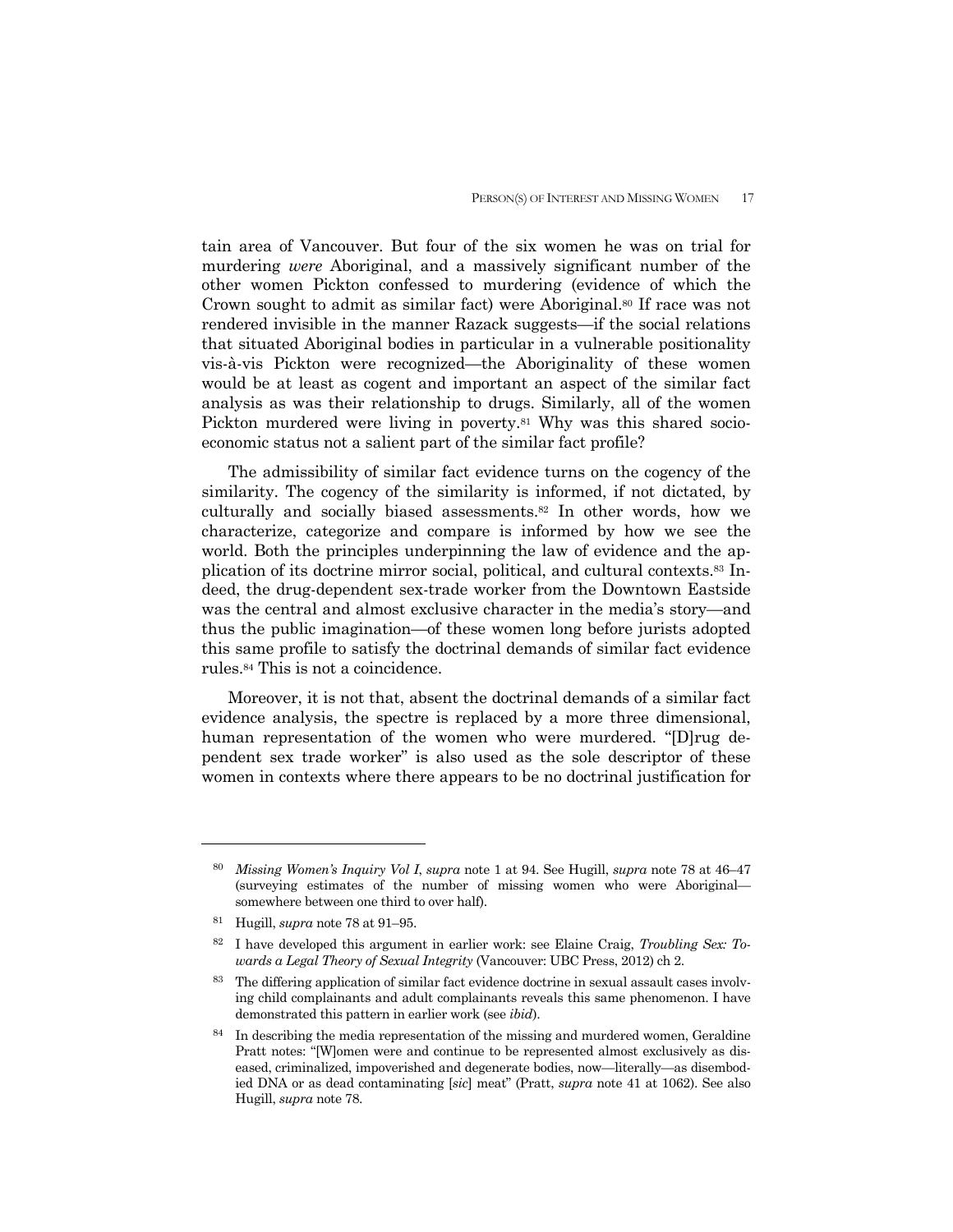18 (2014) 60:1 MCGILL LAW JOURNAL —REVUE DE DROIT DE MCGILL

its invocation.85 Indeed, the names of the six women Pickton was on trial for murdering do not even appear in the overwhelming majority of the judicial texts.86 The Supreme Court of Canada, in its decision upholding Pickton's conviction, does not call any of the six women by name. It refers to them only as drug-dependent sex-trade workers.<sup>87</sup>

 Similarly, the names of seventeen of the other twenty women that Pickton was charged with murdering, counts which were severed from the first trial, do not appear in any of the seventy-six texts.88 The combination of procedural and evidentiary doctrine with the state's ultimate decision to stay the charges for the murder of these seventeen women renders them totally invisible in the criminal justice response to the Pickton circumstance.

 Why does it matter what story these texts, and the evidentiary and procedural rules that underpin them, tell? Seventy-six reported decisions issued from the criminal prosecution of Robert Pickton. That there were this many reported decisions in this trial would be remarkable even if there had been conflicting points of law to resolve. It is even more remarkable given that this was not the case. Despite the volume of judicial ink spilled on this case the precedential value of the *Pickton* proceedings is almost negligible. Indeed, in total, these seventy-six separate decisions

<sup>85</sup> See e.g. *R v Pickton*, 2006 BCSC 1881 at para 11, [2006] BCJ No 3681; *R v Pickton*, 2010 BCSC 1198, [2010] BCJ No 1669; *R v Pickton*, 2007 BCSC 42 at para 14, [2007] BCJ No 3077; *R v Pickton*, 2005 BCSC 1240 at para 32, [2005] BCJ No 3245; *R v Pickton*, 2005 BCSC 1463 at para 6, [2005] BCJ 3247; *R v Pickton*, 2005 BCSC 967 at para 2, [2005] BCJ 3244; *R v Pickton*, 2007 BCSC 718 at para 1, [2007] BCJ No 3082. In so many of the seventy-six decisions, the words "sex trade workers" could be replaced with the word *women* or *individuals* without any legal significance. See e.g. *R v Pickton*, 2009 BCCA 299, *supra* note 22 at para 14. Even in the sentencing decision, the only account of these women's lives was of drug abuse, desperation, and sex work (*R v Pickton*, 2007 BCSC 2039, *supra* note 71).

<sup>86</sup> Brenda Ann Wolfe is called by name in only six of the seventy-six rulings. Georgina Papin's name is raised in eight of the seventy-six texts, Marnie Frey in seven. Sereena Abotsway's name appears in eleven rulings, and Andrea Joesbury's name is used in thirteen of the seventy-six decisions. These numbers are based on a Quicklaw search on 30 May 2013. In relation to the use of names in decisions, see Shulamit Almog, "As I Read, I Weep: In Praise of Judicial Narrative" (2001) 26:2 Okla City U L Rev 471 at 483 (discussing the way in which Justice Rehnquist, in *Ake v Oklahoma*, 470 US 68, 105 S Ct 1087 (1985), brings the victims into the story by calling them by name).

<sup>87</sup> *R v Pickton*, 2010 SCC 32, *supra* note 25.

<sup>88</sup> The names of these twenty women were: Jacquelene McDonell, Dianne Rock, Heather Bottomley, Jennifer Furminger, Heather Chinnock, Sarah de Vries, Tiffany Drew, Cynthia Feliks, Inga Hall, Helen Hallmark, Tanya Holyk, Sherry Irving, Angela Jardine, Patricia Johnson, Debra Jones, Diana Melnick, Wendy Crawford, Kerry Koski, Andrea Borhaven, Cara Ellis (*Missing Women's Inquiry Vol I*, *supra* note 1 at 40–60).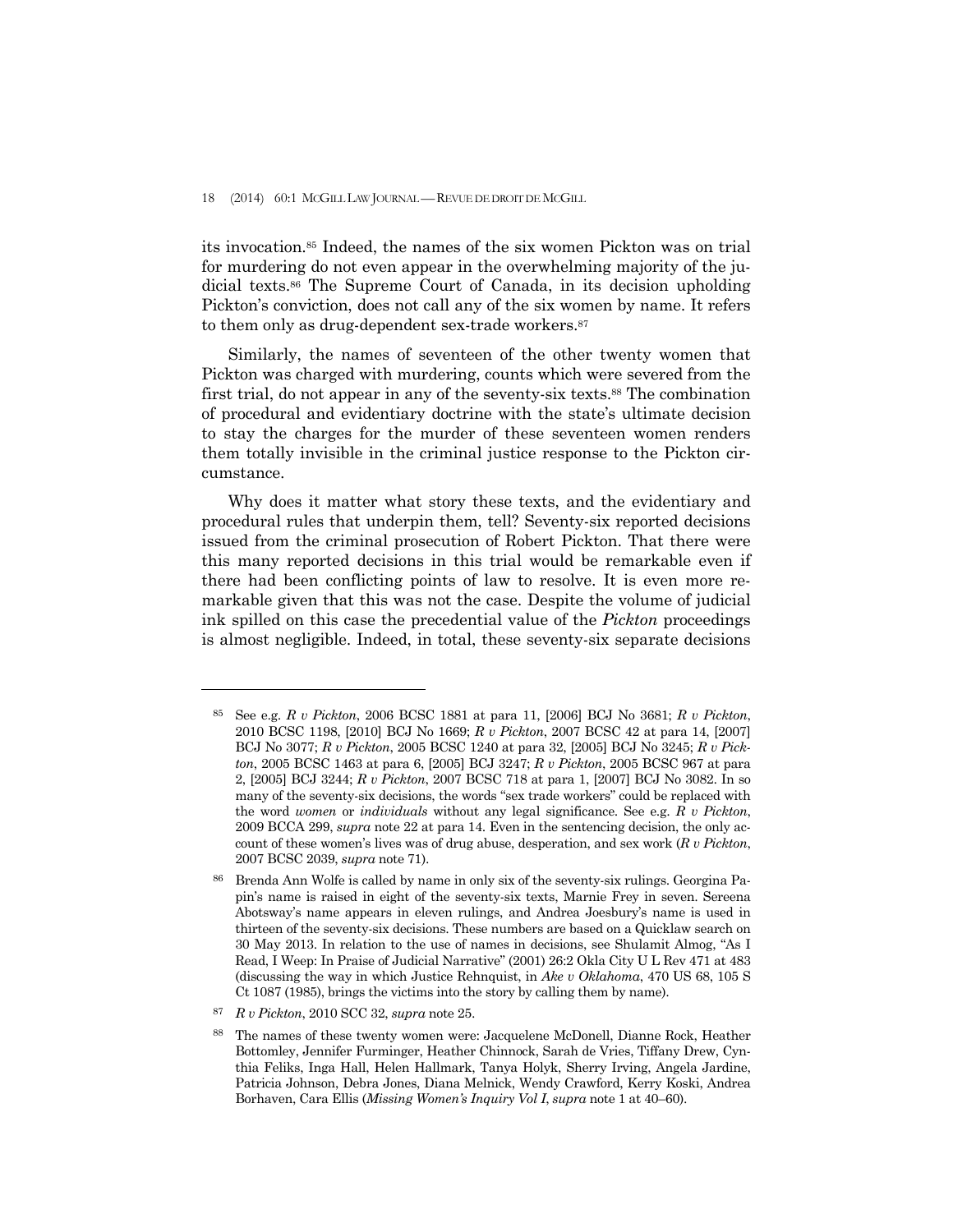have been cited less than twenty times by subsequent courts.89 Neither the *Pickton* proceedings as a whole, nor any one of the seventy-six decisions in particular, is destined to become part of the legal canon. But these texts represent something more. Judicial writing has a public dimension.<sup>90</sup> In one sense a reported decision is a public normative act.<sup>91</sup> This is particularly true in the context of a case like *Pickton* in which decisions were presumably reported not for their precedential value but rather for the importance to the judiciary of ensuring public transparency in such a high profile case.

 There is little reason to assume that jurists could (or would) craft their decisions with a precision that confines them solely to facts, concepts, and descriptions that are legally relevant. This is true even setting aside the important point that in many respects both the cognitive and procedural processes used to identify which facts and descriptions are deemed legally significant are socially determined.92 Judicial rulings are seldom cleansed of every element that bears no specific weight on a legal determination.

<sup>89</sup> *R v Iyanam*, 2013 ONSC 1091, 105 WCB (2d) 173; *R v Spackman*, 2012 ONCA 905, 295 CCC (3d) 177; *R c Alexandre*, 2012 QCCA 935, 94 CR (6th) 183; *R v Leslie*, 2012 BCSC 683, [2012] BCJ No 938; *R v Skeete*, 2012 ONSC 1920, 103 WCB (2d) 293; *R v Kociuk*, 2011 MBCA 85, 346 DLR (4th) 195 (citing *R v Pickton* in dissenting opinion); *R c Laroche*, 2011 QCCA 1891, 99 WCB (2d) 193*; R v Walters*, 2011 ABQB 585, 517 AR 321; *R c Leporé*, 2011 QCCA 1891, 97 WCB (2d) 247; *R c Vollant*, 2011 QCCA 1309, JE 2011- 1438; *Barrington v Institute of Chartered Accounts of Ontario*, 2011 ONCA 409, 333 DLR (4th) 401; *R v Hughes*, 2011 BCCA 220, 271 CCC (3d) 448; *R v Drydgen*, 2011 BCSC 393, [2011] BCJ No 555; *R v BD*, 2011 ONCA 51, 266 CCC (3d) 197; *R v Katsis-Spalding*, 2011 ONSC 484, [2011] OJ No 218; *Ontario (Ministry of Labour) v Enbridge Gas Distribution Inc*, 2011 ONCA 13, 328 DLR (4th) 343; *R v Earhart*, 2010 ONCA 874, 272 CCC (3d) 475 (citing *R v Pickton* in dissenting opinion); *R v Khawaja*, 2010 ONCA 862, 103 OR (3d) 321; *R v Banwait*, 2010 ONCA 869, 345 DLR (4th) 234; *Bedford v Canada (AG)*, 2010 ONCA 814, 330 DLR (4th) 162; *R v Yumnu*, 2010 ONCA 637, 260 CCC (3d) 421; *R v Sarrazin*, 2010 ONCA 577, 259 CCC (3d) 293 (citing *R v Pickton* in dissenting opinion).

<sup>90</sup> Almog, *supra* note 86 at 473.

<sup>91</sup> *Ibid* at 474. Almog suggests that judicial text has both a public normative aspect and a private dimension. For her the construction of narrative, word choice and style represent the private dimension of a legal opinion. The legal outcome, the translation of life into unimaginative legal language, represents the public dimension of a judicial text. She identifies a perpetual tension between the two. While I agree with Almog that a legal ruling has these different aspects, I do not think they are discrete and I am not compelled by the articulation of them as dichotomous. Part of what makes a judicial text a public normative act is its narrative, its choice of language, its discursive product. It is this singularity that produces Agamben's state of exception. Indeed, the political is personal. To accept that these aspects of a judicial opinion—of law—can be disaggregated into public and private is to obscure the legally abandoned.

 $92$  This point was made above with respect to the ways in which Aboriginality and colonialism could have been, but were not, perceived to be relevant to the similar fact analysis in this case.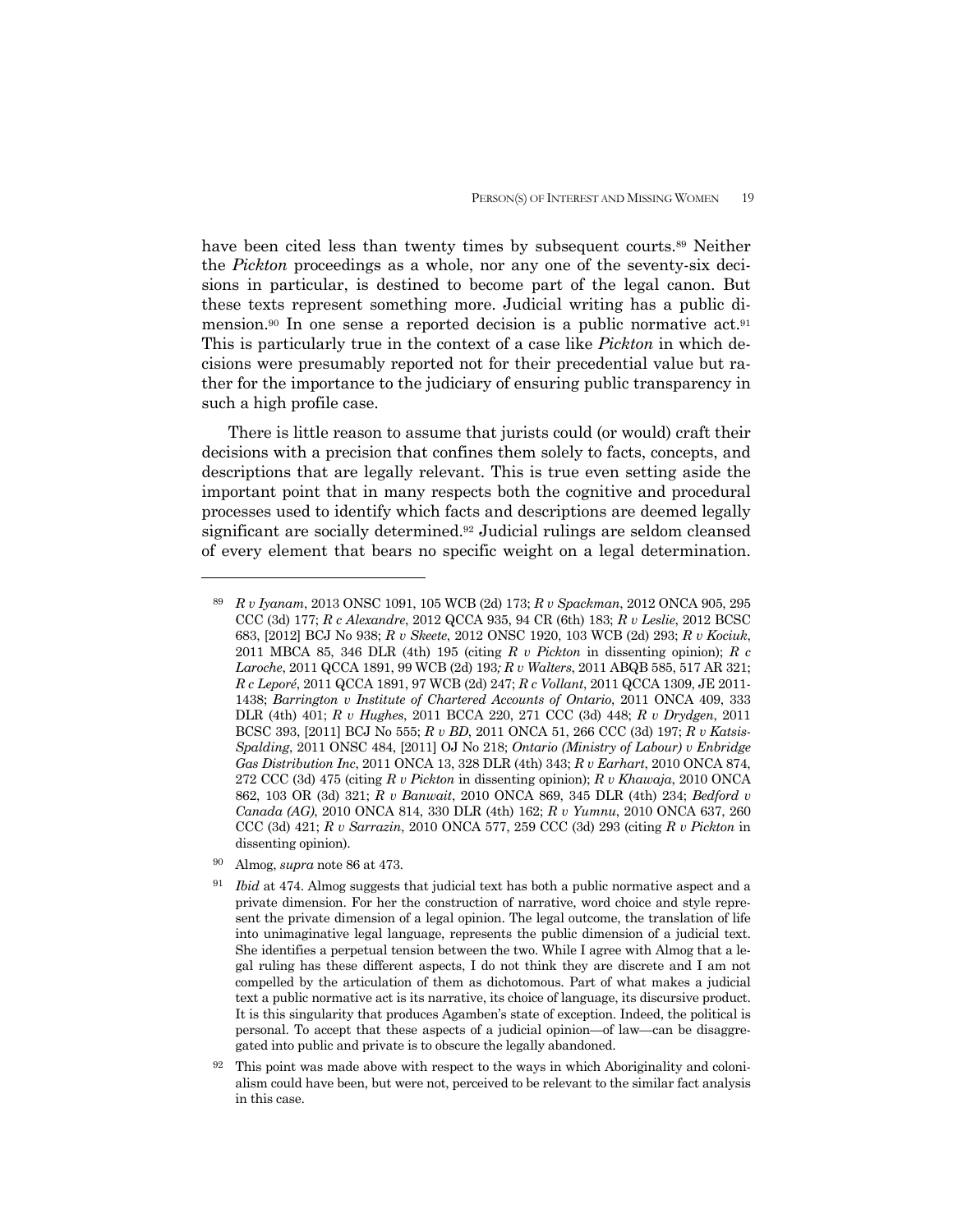#### 20 (2014) 60:1 MCGILL LAW JOURNAL — REVUE DE DROIT DE MCGILL

"[I]n legal writing, facts can be emphasized or omitted, made to appear relevant when they are not, and skewed one way or another. The goals are the same [as writing a good novel]—to tell a story by using words as tools to produce a desired reaction."93 Rules of procedure and evidence, the strictures of doctrine, professional conventions and our social expectations of law are presumed to limit, if not preclude, law's storytelling capacity. "Nevertheless narrative is ever present within the legal field. It has a way of penetrating and manifesting itself clearly and forcibly, even after being minimized, disguised or obscured by the legal course of action."94 Every written text is produced through a series of choices. These choices include the decision to relate some facts and omit others, the selection of words employed to convey a particular meaning, the choice of authorities drawn upon, and the argumentative style adopted. The constellation of these choices produces a narrative. More importantly, law's stories in particular are normative—they make a claim to truth.95 "Every judicial narrative is a *claim* of knowledge. ... When judges narrate, our initial reaction is to treat their narration as an accurate reflection of reality."96

 The figure of the drug-dependent sex-trade worker is a representation of a mismanaged life. Under this schematic, poverty is understood as the result of drug addiction rather than the cause.97 Involvement in streetlevel sex trade reveals individual failure to acquire sufficient education or skills and poor decision making regarding the use of drugs. Under this representation, the precarity of life in the Downtown Eastside becomes a consequence of *individual choice*. In this sense, moral responsibility is equated with rational action.98 Lack of opportunity, the effects of colonialism and gender discrimination, high unemployment, limited social assistance and the *political and social choices* that produced these circumstances are obscured. Correspondingly, governance models premised on such neo-liberal concepts tend "to judge moral worth in terms of self-care such that a 'mismanaged life' is itself evidence of and grounds for abandonment."99

<sup>93</sup> Jeffrey L Harrison & Sarah E Wilson, "Advocacy in Literature: Storytelling, Judicial Opinions, and *The Rainmaker*" (1996) 26:4 U Mem L Rev 1285.

<sup>94</sup> Almog, *supra* note 86 at 473.

<sup>95</sup> *Ibid* at 488.

<sup>96</sup> *Ibid* at 488.

<sup>97</sup> See Culhane, *supra* note 51 ("[p]overty is rarely analyzed as a causal condition that gives illicit drug use and sex work their particular public character and devastating consequences" at 596).

<sup>98</sup> *Ibid.* 

<sup>99</sup> Pratt, *supra* note 41 at 1055, citing Wendy Brown, "Neo-Liberalism and the End of Liberal Democracy" (2003) 7:1 Theory & Event 1.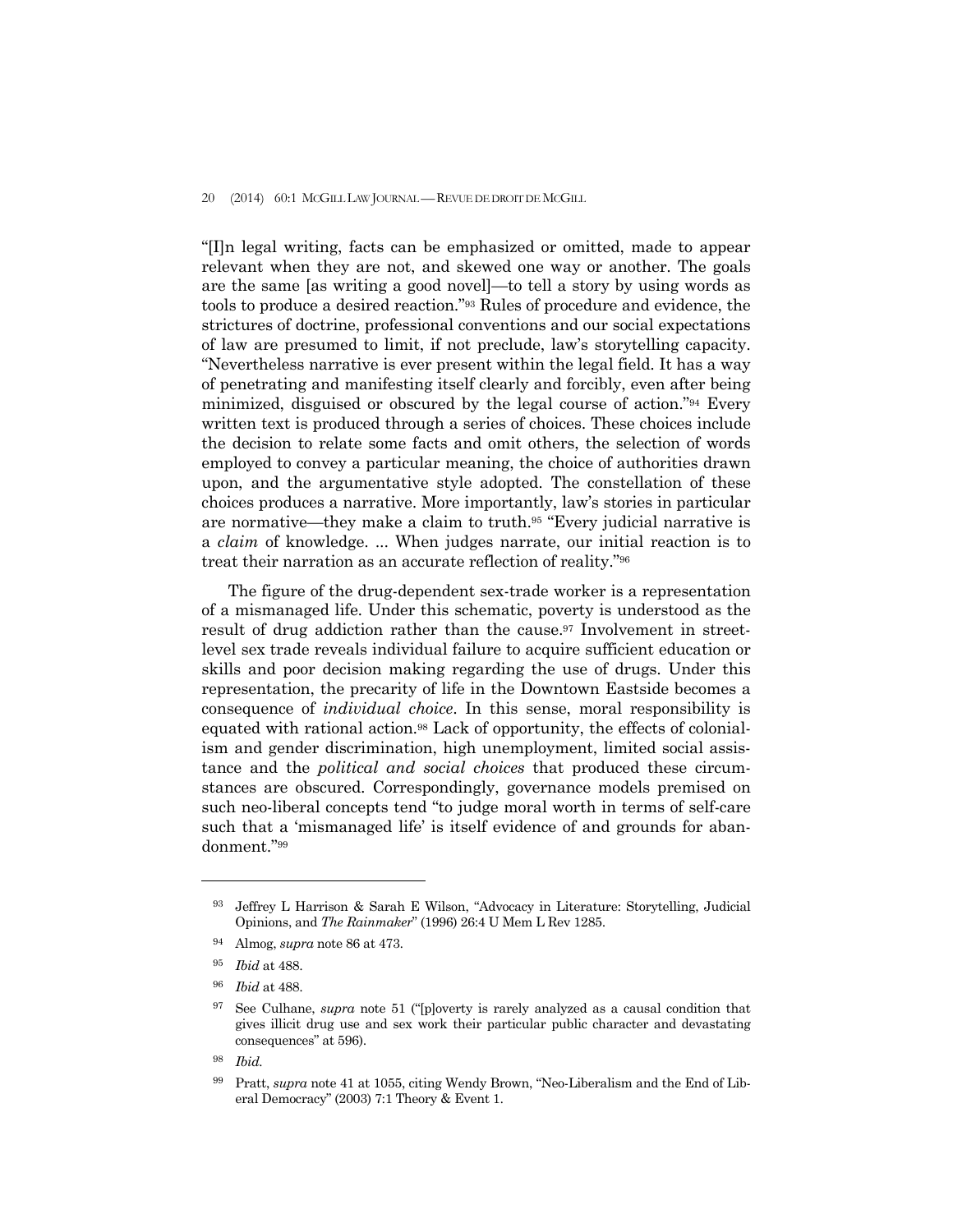An explanation for what happened that consistently involves a story of the fallen young woman who set herself on the wrong path after getting involved with drugs, choosing the wrong guy and deciding to prostitute herself in order to support her addictions rationalizes the victimization of these women as a function of poor decision making on the part of the individual. That this was the predominant media representation and social understanding of the missing women is readily apparent in the coverage and public response to their disappearances both before and after Pickton's arrest.100 The almost universal reference in every media account to their relationships to drug use, commodified sex, and little else, the invisibility of race and poverty in public and media discourse about the Pickton circumstance, and the prolonged unwillingness on the part of police and municipal politicians to respond to their disappearances are consistent with this problematic neo-liberal account of the murdered women.<sup>101</sup> The judicial texts produced as a result of the *Pickton* proceedings maintained this representation.

 The voice of a judge, whether in the courtroom or in the text of a judicial ruling, represents the court and ultimately one arm of the state.102 Indeed, in the context of sexual violence, judicial rulings typically serve as the only voice of the state in response to any individual violation. Women

<sup>100</sup> See Pratt, *supra* note 41; Lisa E Sanchez, "The Global E-rotic Subject, the Ban, and the Prostitution-Free Zone: Sex Work and the Theory of Differential Exlusion" (2004) 22:6 Environment and Planning D: Society and Space 861; Hugill, *supra* note 78. See also Beverley A Pitman, "Re-Mediating the Spaces of Reality Television: *America's Most Wanted* and the Case of Vancouver's Missing Women" (2002) 34:1 Environment and Planning A 167; Yasmin Jiwani & Mary Lynn Young, "Missing and Murdered Women: Reproducing Marginality in News Discourse" (2006) 31:4 Canadian Journal of Communication 895.

<sup>101</sup> The political and social embrace of neo-liberalism in British Columbia contributed in significant ways to the underlying circumstances in the Downtown Eastside. Welfare spending in the province has been drastically cut in the last thirty years. Economic marginalization in British Columbia has increased steadily since 1983. The impact of these changes is most significant for the most impoverished. In other words, these policies further deprived economically marginalized women living in the Downtown Eastside. See Hugill, *supra* note 78 at 33. Neo-liberal philosophies emphasize individual responsibility, self-reliance, and autonomy from the state. Economic deregulation and business interests are privileged over environmental protection, cultural diversity and the reduction of poverty. The result is a governance model which reduces social spending and which holds the individual responsible for harms suffered by characterizing them as a function of poor choices and lack of self-care. The conception of the individual as a responsible and autonomous agent is central to neo-liberalism. Wendy Brown suggests that it is the extension of Adam Smith-esque liberal economic perspectives to social policy and the regulation of the individual that puts the *neo* in neo-liberalism (see Brown, *supra* note 99).

<sup>102</sup> Beverly B Martin, "Another Judge's Views on Writing Judicial Opinions" (2013) 51:1 Duq L Rev 41 at 42.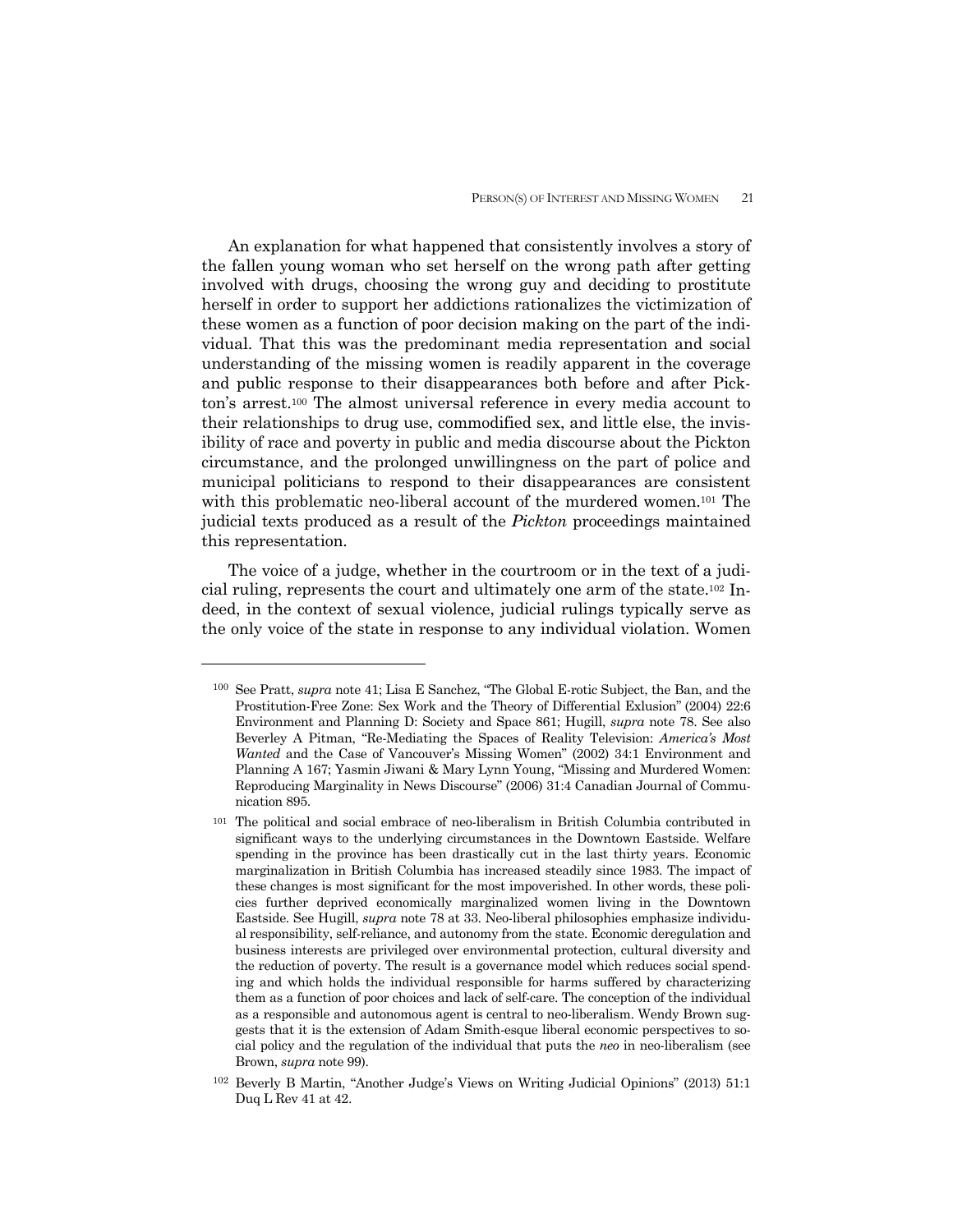who exchange sex for money experience sexual violence at a rate that far exceeds that of the general population.103 Responsiveness to the social, political, and legal infrastructure that so frequently relegates this category of individuals to subhuman status demands displacing these hegemonies rather than contributing to their discursive production through unidimensional constructs such as the drug-dependent sex-trade worker. In part, this requires reflecting in the official texts of the criminal justice process the humanity and citizenship of the women who bring these experiences to the criminal justice system. To date judicial texts have often been unsuccessful in this regard.104

 It is clear that the discursive contribution of the official texts of the *Pickton* trial and the procedures and doctrine that undergird these texts did not produce an account of the murdered women as fully human citizens. Instead, these official texts perpetuated an animalistic, subhuman representation that obfuscates the social relations that produced the Pickton circumstance. Shifting from a textual analysis of the judicial rulings in *Pickton*, the next two sections of this article will examine two aspects of the outcome of the *Pickton* trial.

## III. The Pickton Prosecution Did Not Produce a Truth Account

 Pickton was convicted of murdering six women and sentenced to life imprisonment without the possibility of parole for twenty-five years. He will likely spend the remainder of his life incarcerated, no longer able to kill with impunity the legally abandoned women of the Downtown Eastside. Does this mean that they have been returned from bare life—no longer *homines sacri*—those that can be killed without punishment?<sup>105</sup> Did Pickton's trial, conviction, and sentencing—the state's formal legal process responding to the deaths of these women—restore their humanity? If one accepts that the murder of almost seventy women from the Downtown Eastside of Vancouver was a function of collective violence then it is difficult to conclude that the conviction and incarceration of

<sup>103</sup> See Melissa Farley, Jacqueline Lynne & Ann J Cotton, "Prostitution in Vancouver: Violence and the Colonization of First Nations Women" (2005) 42:2 Transcultural Psychiatry 242 (interview-based research with sex workers in Vancouver in which ninety per cent reported being physically assaulted and seventy-eight per cent reported being raped while engaged in sex work). This reality is brought starkly to the fore when one reads the biographical information about the sixty-nine missing women included in the *Missing Women's Inquiry Vol I*, *supra* note 1.

<sup>104</sup> See e.g. *R v Yusuf*, 2011 BCSC 626, [2011] BCJ No 891; *R v Watson*, 72 WCB (2d) 333*,*  [2007] OJ No 5; *R v Smith*, 68 WCB (2d) 401, [2005] OJ No 5273; *R v Powell*, 73 WCB (2d) 111, 215 CCC (3d) 274.

<sup>105</sup> See Agamben, *Homo Sacer*, *supra* note 23 at 165.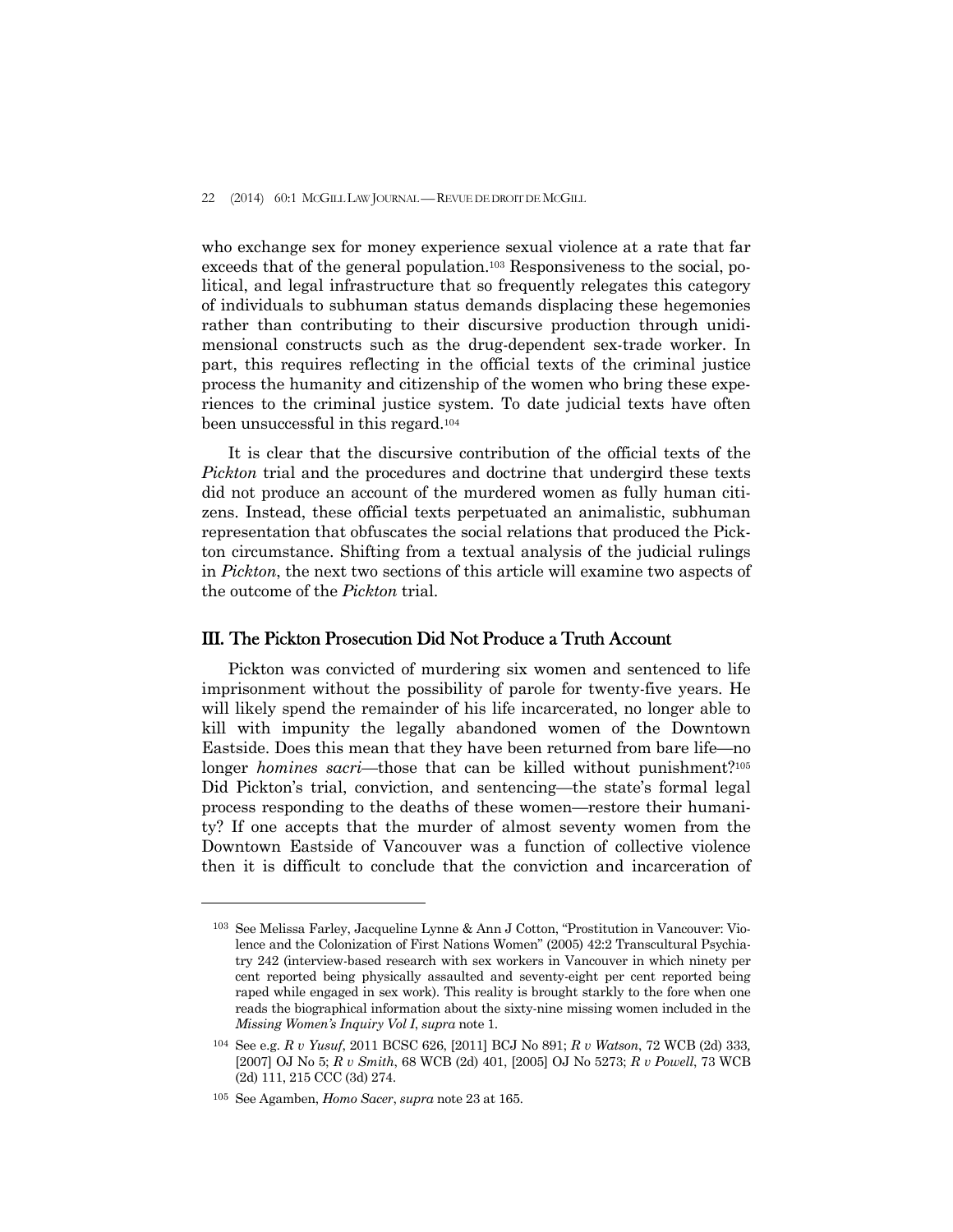Robert Pickton could posthumously reinstate citizenship to any of the women he murdered. However, there are other potential outcomes of this process that should be considered. One possibility includes the production of truth.

 The suggestion that the criminal justice process could yield truth or produce knowledge about what happened to many of the women who went missing from the Downtown Eastside during this time frame raises many questions, among them the following two. First, does—or should—the criminal justice process produce truth? Second, did this particular criminal justice process produce truth?

 Whether the production of truth is an achievable or even a legitimate aim of the criminal justice process is controversial. The law of evidence is thoroughly imbued with tensions between the pursuit of truth and the protection of societal values such as due process.106 In some cases, courts have explicitly rejected the production of truth as the aim of the criminal justice process.107 Yet, judicial rulings in Canada are redolent with rhetoric about the truth seeking function of the criminal trial.108 The Supreme

<sup>106</sup> It is beyond the scope of this discussion to illuminate this claim fully. However, the most obvious example of this tension is reflected in the balancing process derived from the fundamental rule that underpins much of evidence law: relevant and material evidence, the probative value of which outweighs its prejudicial effect is generally admissible. The prejudicial effect of evidence might include prejudice to the trial process through consumption of time, prejudice to the entrenched rights of the accused through admission of unconstitutionally obtained evidence or prejudice to the privacy interests of a complainant. Evidence has probative value if the inference it gives rise to makes a material fact more or less likely. For more detail, see Lederman, Bryant & Fuerst, *supra* note 75 at 729–35.

<sup>107</sup> For example, in *R v Mullins-Johnson*, 2007 ONCA 720, 87 OR (3d) 425 the Ontario Court of Appeal refused to recognize a third verdict of "factually innocent" on the basis that it would erode the significance of the not guilty verdict (*ibid* at para 25). Their reasoning, of course, recognizes the distinction between factual innocence (a truth account) and legal innocence (a conclusion that the Crown has not met its burden of proof). I am grateful to my colleague Steve Coughlan for drawing my attention to this example. See also *R v Pittiman*, [2006] 1 SCR 381, 36 CR (6th) 87 ("[t]he jury's task is not to reconstruct what happened" at 386 [cited to SCR]); *R v Mah* (2002), 2002 NSCA 99, 207 NSR (2d) 262 ("W.D. reminds us that the judge at a criminal trial is not attempting to resolve the broad factual question of what happened" at para 41).

<sup>108 &</sup>quot;In recent years and with increasing frequency, the Supreme Court of Canada has referred to a criminal trial as being a search for the truth" (Keith D Kilback & Michael D Tochor, "Searching for Truth but Missing the Point" (2002) 40:2 Alta L Rev 333 at 333 (discussing a problematic shift in the conceptualization of a criminal trial toward the view of the trial as a search for the truth)). There are also arguments to suggest that this emphasis on truth seeking is more than rhetorical. See e.g. Matthew Pearn, "Section 24(2): Does the Truth Cost Too Much?" (2011) 62 UNB LJ 147 (discussing the way in which the Supreme Court of Canada's decision in *R v Grant*, 2009 SCC 32, [2009] 2 SCR 353*,* has broadened the trial judge's discretion to include unconstitutionally ob-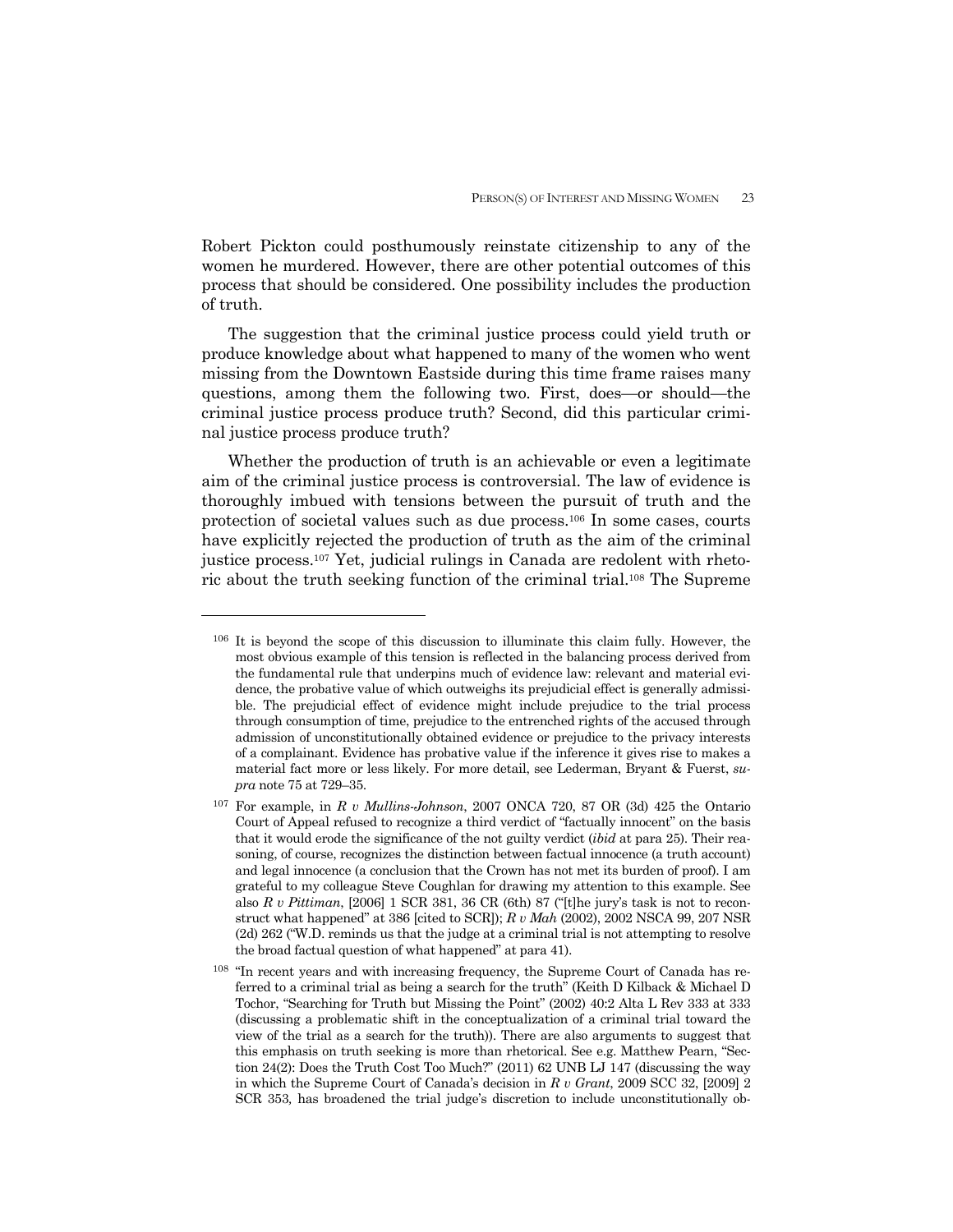Court of Canada has described it in these words: "The ultimate aim of any trial, criminal or civil, must be to seek and to ascertain the truth. In a criminal trial the search for truth is undertaken to determine whether the accused before the court is, beyond a reasonable doubt, guilty of the crime with which he is charged."<sup>109</sup> The search for truth is used by courts to justify both the inclusion and the exclusion of evidence; it is relied on both to ensure and limit various procedural protections for the accused; and the search for truth justifies both the requirement and denial of crown disclosure.110 While a conclusion on the proper relationship between truth and the criminal justice process is beyond the scope of this discussion, its centrality to our understanding of the criminal trial is indisputable.

 The answer to the second question—did this particular criminal justice process produce truth?—is more definitive. Whether one considers the pursuit of truth to be a legitimate objective of the criminal justice process, it is clear that the outcome of this particular trial did not produce a truth account.111

 Robert Pickton was charged with twenty-six counts of first-degree murder. Twenty of those counts were severed from the original trial and ultimately stayed. He was tried on six counts of first-degree murder and convicted of six counts of second-degree murder. In other words, the jury found Pickton not guilty of first-degree murder.<sup>112</sup> To find an accused guilty of either first- or second-degree murder the finder of fact (here the jury) must conclude beyond a reasonable doubt that the accused caused the victim's death.113 The difference between first and second-degree mur-

 $\overline{a}$ 

tained evidence in the interests of seeking truth). See also *R v Hart*, 1999 NSCA 45, 174 NSR (2d) 165 (concluding that limits on cross-examination are established by the balance between fair trial and pursuit of truth)

<sup>109</sup> *R v Nikolovski*, [1996] 3 SCR 1197 at 1206, 141 DLR (4th) 647 (recognizing the importance of videotapes in the search for truth in criminal trials).

<sup>110</sup> Kilback & Tochor, *supra* note 108 at 342.

<sup>111</sup> There is a distinction between legal truth and factual truth. Factual truth refers to what might be described as historical truth. Legal truth refers to an assessment of the evidence against a legal standard of proof. Arguably, in *Pickton*, the distinction is peripheral. Neither the British Columbia Court of Appeal nor the Supreme Court of Canada accepted even the legal truth of the jury's verdict in this case. Following the outcome of the appeals, an order for a second trial on charges of first-degree murder was permanently stayed at the request of the Crown (*R v Pickton*, 2009 BCCA 300, *supra* note 28; *R v Pickton*, 2010 SCC 32, *supra* note 25).

<sup>112</sup> *R v Pickton*, 2007 BCSC 2039, *supra* note 71 at para 8.

<sup>113</sup> In re-instructing the jury on causation, the trial judge stated: "If you find that Mr. Pickton shot Ms. Abotsway or was otherwise an active participant in her killing, you should find that the Crown has proven this element. On the other hand, if you have a reasonable doubt about whether or not he was an active participant in her killing, you must re-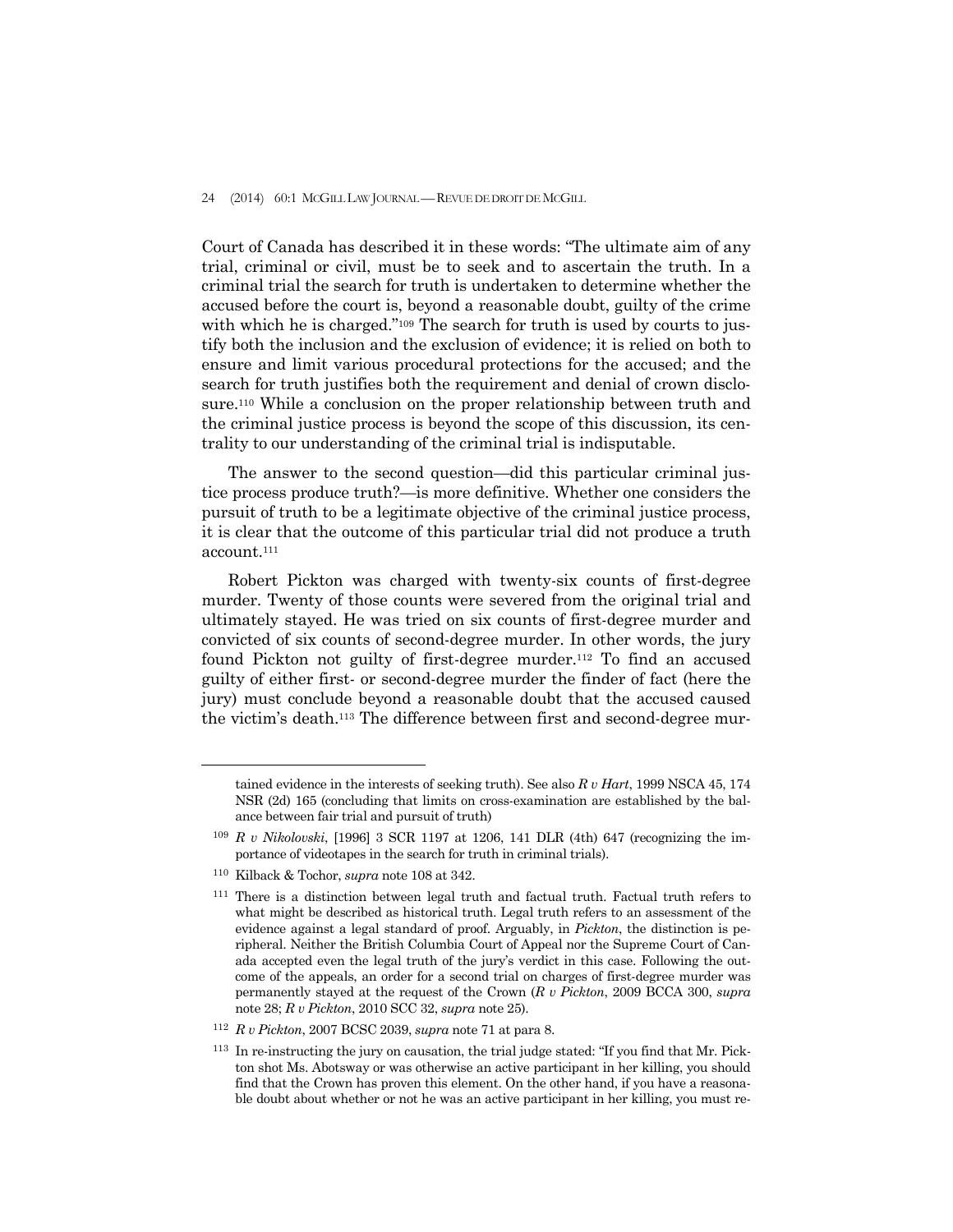der often relates to the element of planning and deliberation. Murder is first-degree murder if it is planned and deliberate.114 Juries, of course, do not give reasons for their decisions. The only knowledge that can be produced from a jury trial is that which can be deduced from the verdict itself. By acquitting Pickton of first-degree murder and convicting him of second-degree murder, the jury in *Pickton* must be taken to have concluded that Pickton killed six women on six different occasions but that for him none of these murders were planned and deliberate.<sup>115</sup> This is a very unusual, if not inexplicable, outcome. Was Pickton the world's first unwitting serial killer?

 Clearly neither the trial judge nor the British Columbia Court of Appeal believed that to be the case. In his sentencing decision Justice Williams commented: "This case is unique. It is unique because there are six separate convictions from six separate events, taking place over a period of approximately four years. ... The case is markedly different from virtually any other case to which I have been referred." 116 Presumably in an effort to do what he could to mitigate the effect of the jury's troubling verdict, Justice Williams took the relatively rare step of sentencing Pickton to the maximum period of parole ineligibility—life without eligibility of parole for twenty-five years. This is a sentence typically reserved for convictions of first-degree murder.

 The Crown appealed Pickton's acquittal on first-degree murder on the basis that the trial judge erred in severing the other twenty counts of first degree murder and by excluding relevant similar fact evidence. The Crown argued that these rulings prevented it from demonstrating the overwhelming evidence of planning and deliberation on the part of Pickton. In its decision to grant the Crown's appeal, the British Columbia Court of Appeal discussed excerpts from Pickton's post arrest interview with the police in which he referred to himself as "the head honcho" and stated that he "had one more planned".117 The court noted that "this is the slimmest sampling of statements in the interview from which the re-

 $\overline{a}$ 

turn a verdict of not guilty" (*R v Pickton*, 2007 BCSC 1808 at para 9, [2007] BCJ No 3017).

<sup>114</sup> *Criminal Code*, RSC 1985, c C-46, s 231(2). Murder is also first degree murder, even without planning and deliberation, if the death is caused by the accused in specified circumstances such as while he is committing certain enumerated offences including kidnapping or forcible confinement (*ibid*, s 232(5)).

<sup>115</sup> *R v Pickton*, 2007 BCSC 2039, *supra* note 71 at para 8.

<sup>116</sup> *Ibid* at para 20.

<sup>117</sup> *R v Pickon*, 2009 BCCA 300, *supra* note 28 at paras 32–33, aff'd 2010 SCC 32, *supra* note 25.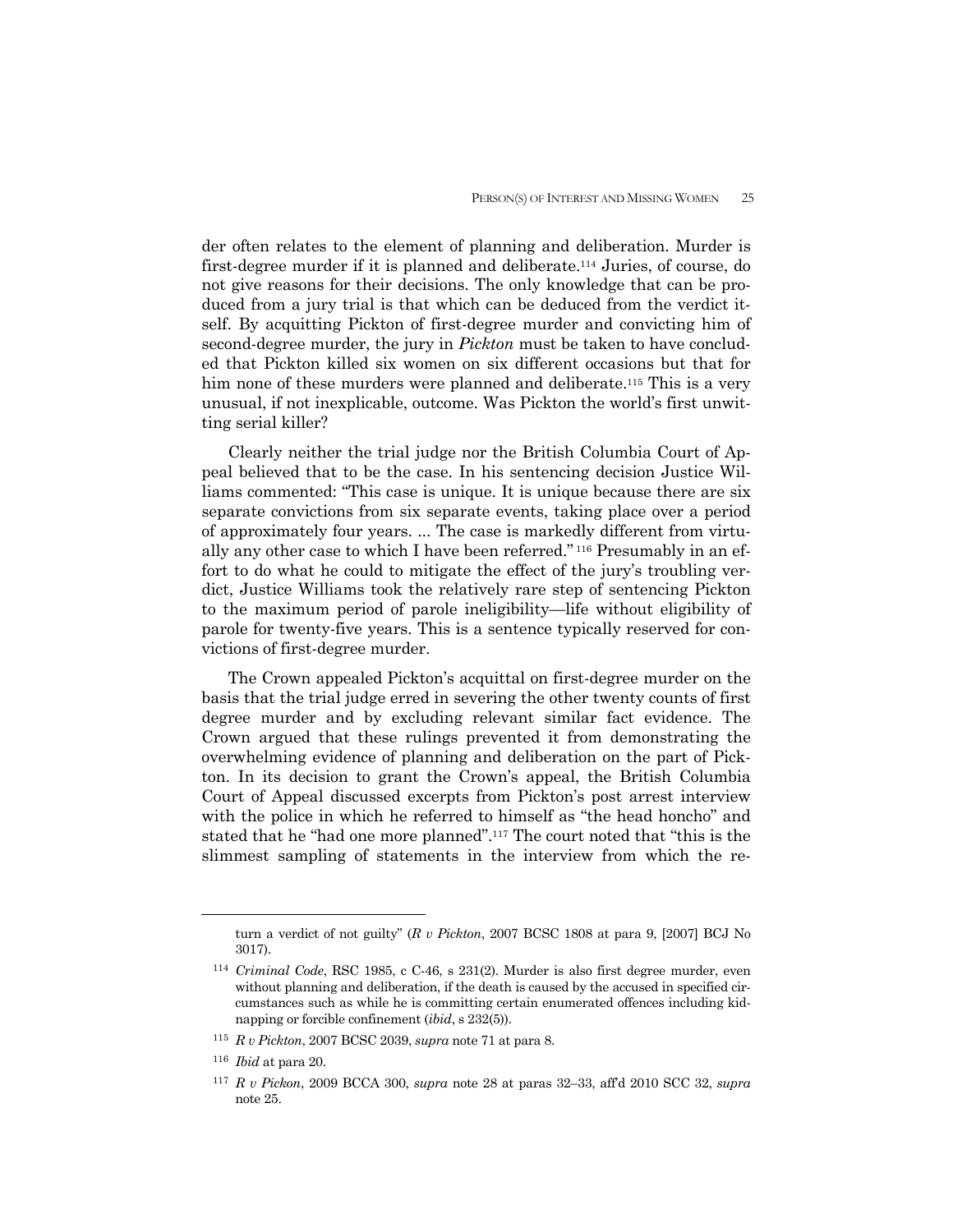spondent's responsibility for the planned and deliberate murders of the victims could be inferred."118

 Pickton was never retried on these six counts of first degree murder nor was he tried on the other twenty counts. Robert Pickton was convicted of six counts of murder on six different occasions without any planning and deliberation. Despite the Crown's success on appeal this result stands. From a legal perspective, to find that the trial judge erred by excluding similar fact evidence of the other murders and severing twenty other counts and that absent other considerations a new trial should be ordered is not the same as finding Pickton guilty of first-degree murder.119

 It is clear from Justice Donald's dissenting opinion in the British Columbia Court of Appeal allowing the defence appeal and ordering a new trial that he also considered the jury's verdict implausible.120 "Despite the body of evidence against Pickton, the jury deliberated over nine days and reached the somewhat curious result of second degree murder."121 For Justice Donald, the jury's verdict in *Pickton* brought to mind the following passage from *R. v. Cribbin*: "There comes a point where a verdict cannot be sustained if a jury is so misguided that there is a real possibility that its verdict was the product of a compromise reached out of puzzlement or frustration, albeit one that has an evidentiary foundation."122 Perhaps compromise is a plausible explanation for the jury's puzzling verdict.

 The possibility that the acquittals on all charges of first-degree murder were a function of compromise also raises the subject of jury nullifica-

<sup>118</sup> *R v Pickon*, 2009 BCCA 300, *supra* note 28 at para 34.

<sup>119</sup> While the Crown's appeal was successful, an order for a new trial was permanently suspended. The Crown indicated to the Court that if the six convictions for seconddegree murder were sustained following the defence appeal a second trial would serve no useful purpose and would not be sought. This is what occurred (Mickleburgh, *supra*  note 10). The Pickton trial stretched on for many months, involving over one hundred witnesses, incurring enormous financial and human resource expense (*ibid*). The pragmatic justification for not pursuing a second trial of this magnitude (particularly when the sentence would be the same if convicted) is obvious. While the justification is obvious, the implications for the truth account produced by the outcome of this criminal justice process remain.

<sup>120</sup> *R v Pickton*, 2009 BCCA 299, *supra* note 22. Pickton also appealed his second degree murder convictions. He appealed on the basis that the trial judge erred in instructing the jury on co-principal liability. His appeal was dismissed by the British Columbia Court of Appeal (*ibid*) and by the Supreme Court of Canada (*R v Pickton*, 2010 SCC 32, *supra* note 25). Justice Donald of the British Columbia Court of Appeal dissented on the basis that it was an error of law not to instruct the jury on the law of aiding and abetting.

<sup>121</sup> *R v Pickton*, 2009 BCCA 299, *supra* note 22 at para 278.

<sup>122</sup> *Ibid*, quoting *R v Cribbin* (1994), 17 OR (3d) 548 at 575, 89 CCC (3d) 67.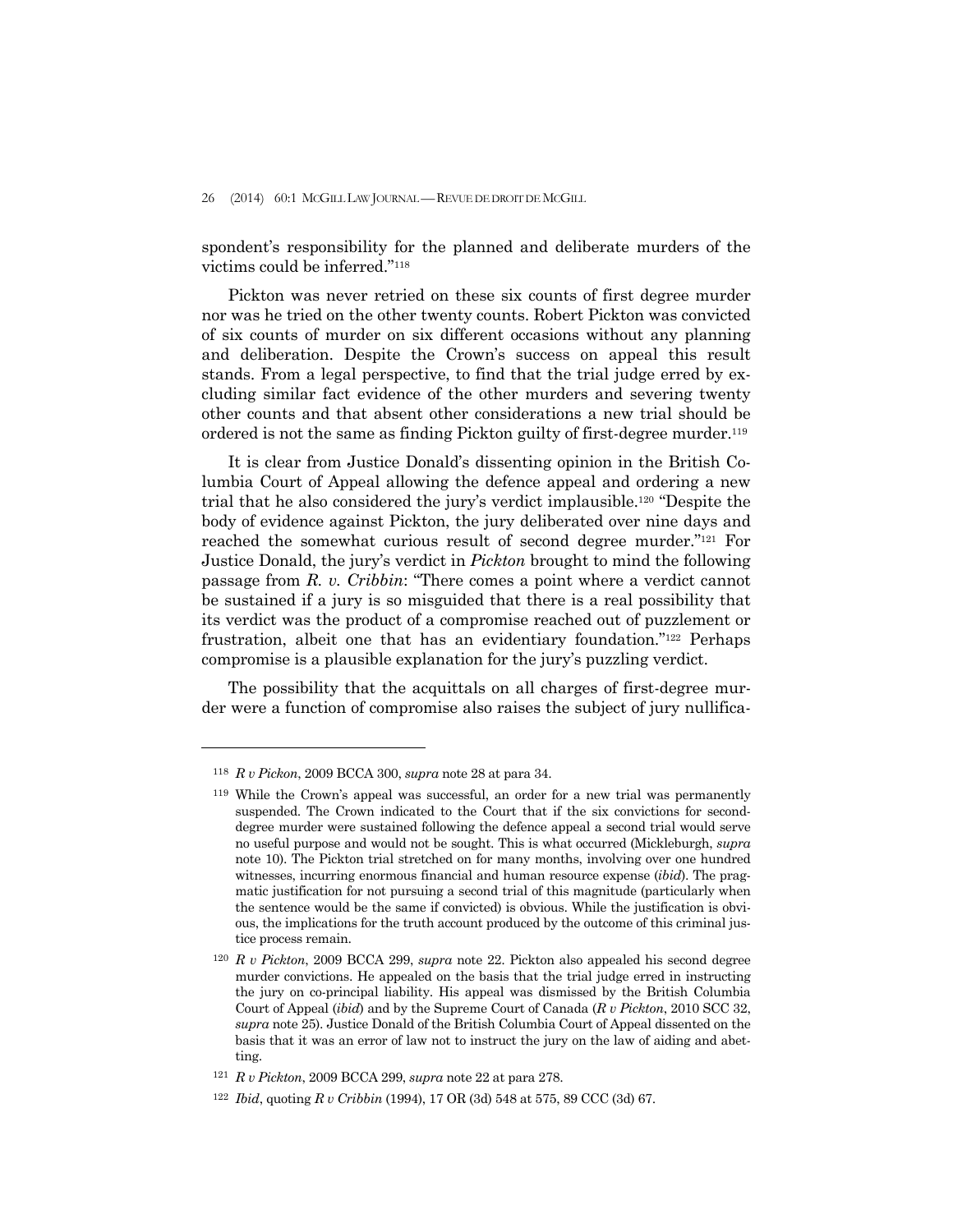tion. Do juries convict on second-degree murder rather than first-degree murder in cases where they consider the accused's actions to be bad but not *that* bad?123 Was this what happened in *Pickton*? Recall Razack's observation that we care less about the bodies in degenerate spaces and often define out of existence the violence enacted on those bodies.124 Presented only with the spectre of the drug-dependent sex-trade worker from the Downtown Eastside, was the humanity of these victims so unintelligible to the jury that they were unlikely to convict Pickton of Canada's most serious homicide?

 In his discussion of high profile criminal trials in America, Lawrence Friedman examines the notion of juries, compromise verdicts, and what he calls the unwritten law.125 He argues that criminal trials are very often "striking social documents. They sometimes shed a blinding light on social norms that are otherwise shrouded in darkness and would otherwise be almost impossible to document."126 These social norms influence jury behaviour. To exemplify this phenomenon, Friedman points to the unwritten laws that have historically protected husbands who murder their wives' lovers and exonerated men accused of raping purportedly unchaste women.127 Would the jury have acquitted Pickton of six counts of firstdegree murder if the victims had been white women with professional occupations and higher socioeconomic status? While the outcome of the *Pickton* proceedings did not result in a truth account about what really happened on that farm it may well have offered a lesson about the nature of criminal justice and its relationship to the social norms that inform it. Regardless of the reason for a compromise, a jury that arrives at a verdict by finding a middle ground is neither functioning ideally nor, of course, is it producing a truth account.

 The unusual outcome of Pickton's trial is also explainable if the jury accepted the defence theory of the case. The defence presented Pickton as an unsophisticated man of extremely low verbal intelligence.128 They pointed to evidence that they argued implicated other individuals more

<sup>123</sup> See e.g. the jury's verdict in *R v Latimer* (1995), 126 DLR (4th) 203 at 242, 41 CR (4th) 1 (SKCA). As Lisa Dufraimont suggests, "[a]lthough a more planned and deliberate murder is hard to imagine, the jury at Robert Latimer's first trial convicted him of second degree murder rather than the first degree murder with which he was charged" ("Evidence Law and the Jury: A Reassessment" (2008) 53:2 McGill LJ 199 at 212).

<sup>124</sup> Razack, "Race, Space, and Prostitution", *supra* note 48 at 358.

<sup>125</sup> Lawrence M Friedman, "Front Page: Notes on the Nature and Significance of Headline Trials" (2011) 55:4 St Louis ULJ 1243 at 1268.

<sup>126</sup> *Ibid*.

<sup>127</sup> *Ibid* at 1269.

<sup>128</sup> *R v Pickton*, 2006 BCSC 995, *supra* note 55 at para 99.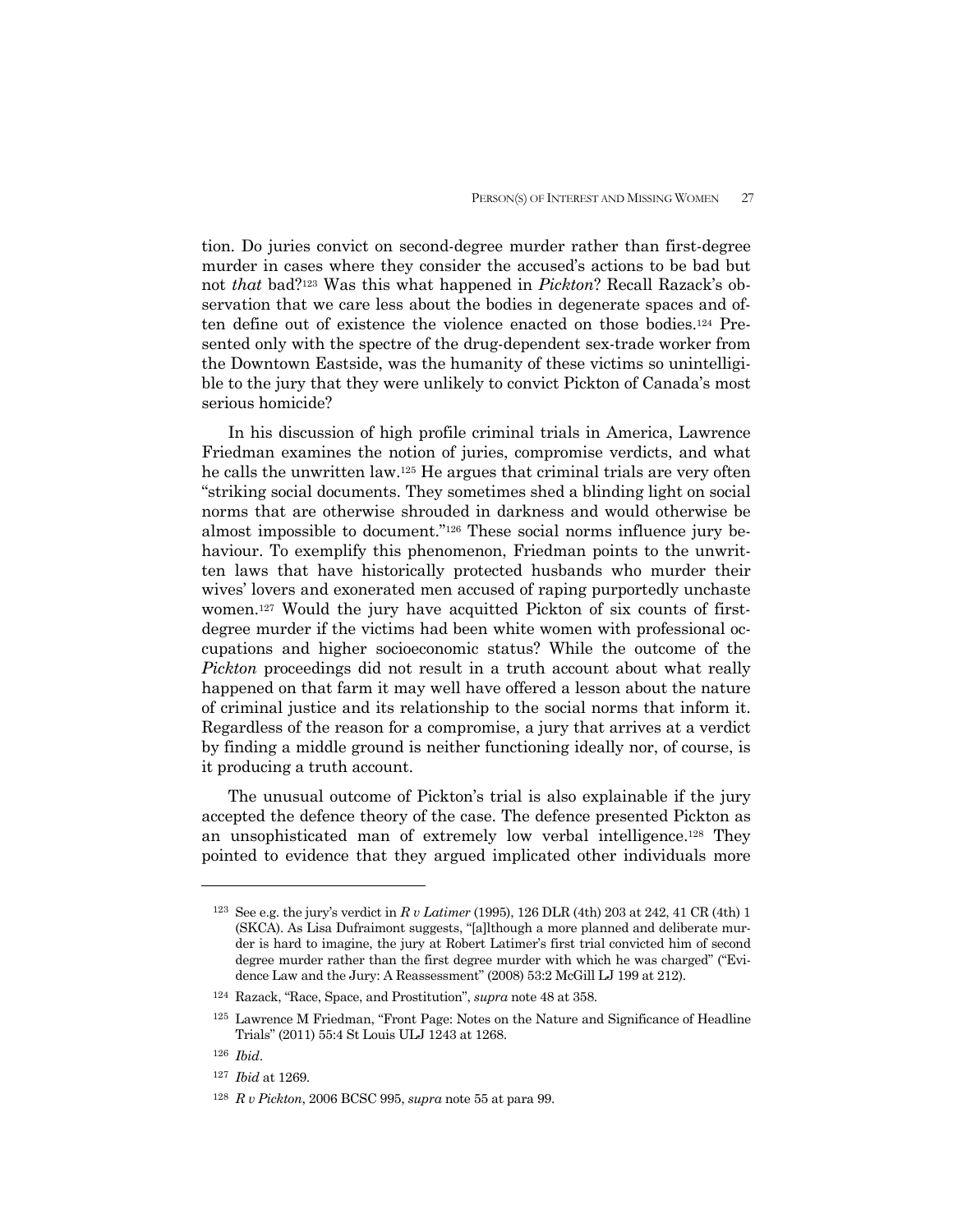extensively than Pickton was implicated. The defence theory was that another, or possibly more than one other, individual was responsible for the murders.129 On the sixth day of deliberations the jury came back to the trial judge seeking clarification as to whether they could convict Pickton if they found that he had acted indirectly in the killing of one or more of the women. Their question was about causation but it also reveals something about their deliberations. The jury wanted to know whether they could convict Pickton if they found that he had not acted alone. 130 It is possible that the jury concluded that Pickton was involved in killing six women on six different occasions but that this occurred without planning and deliberation on his part because someone else was the mastermind. They may have accepted the defence suggestion that Pickton lacked the intelligence necessary to have orchestrated these serial killings. Certainly if this is the explanation for the outcome of this trial the process cannot be attributed with having revealed any truth about what happened on that farm. No one else was ever charged with these murders. More importantly, based on the evidence and, as the sentencing decision, British Columbia Court of Appeal decisions, and the Supreme Court of Canada decision suggest, this conclusion seems implausible.131

 Further demonstrating that the *Pickton* proceedings were not rooted in a quest for the truth, on appeal the Crown changed its account of what occurred on the Pickton farm. In its opening address at trial, the Crown emphasized that Pickton acted alone: "[t]he Crown intends to prove that these murders of these six women were the work of one man, the accused Robert William Pickton."132 For obvious strategic reasons given the jury's verdict and one of the defence's arguments on appeal,133 in responding to

<sup>129</sup> *R v Pickton*, 2009 BCCA 299, *supra* note 22 at para 11.

<sup>&</sup>lt;sup>130</sup> It is evident from his response to the question that Justice Williams' also drew this inference from the jury's question. In responding, he drew their attention to those portions of his original charge in which he had advised them that they need not find that Pickton acted alone in order to find him guilty of the offence (*R v Pickton,* 2009 BCCA 299, *supra* note 22 at para 185). On appeal, the defence conceded that the jury was asking whether they could find him guilty if the Crown did not prove that he was the sole perpetrator (*ibid* at para 192).

<sup>131</sup> *R v Pickton*, 2009 BCCA 300, *supra* note 28; *R v Pickton*, 2009 BCCA 299, *supra* note 22; *R v Pickton*, 2010 SCC 32, *supra* note 25.

<sup>132</sup> Shannon Kari, "Pickton Had Accomplices, Crown Will Argue" *Edmonton Journal* (19 March 2010), online: <www2.canada.com/edmontonjournal/news/story.html?id= e3af4874-0a44-4c02-97b7-a8f75c6c8d13>.

<sup>&</sup>lt;sup>133</sup> One of the grounds of appeal by the defence was that the trial judge unfairly re-charged the jury in a way that put before them for the first time a new co-principal theory of the case. In challenging this argument, the Crown contended that it was proper for the trial judge to present the jury with the law of parties given the body of evidence before the court (*R v Pickton*, 2009 BCCA 299, *supra* note 22 at para 2).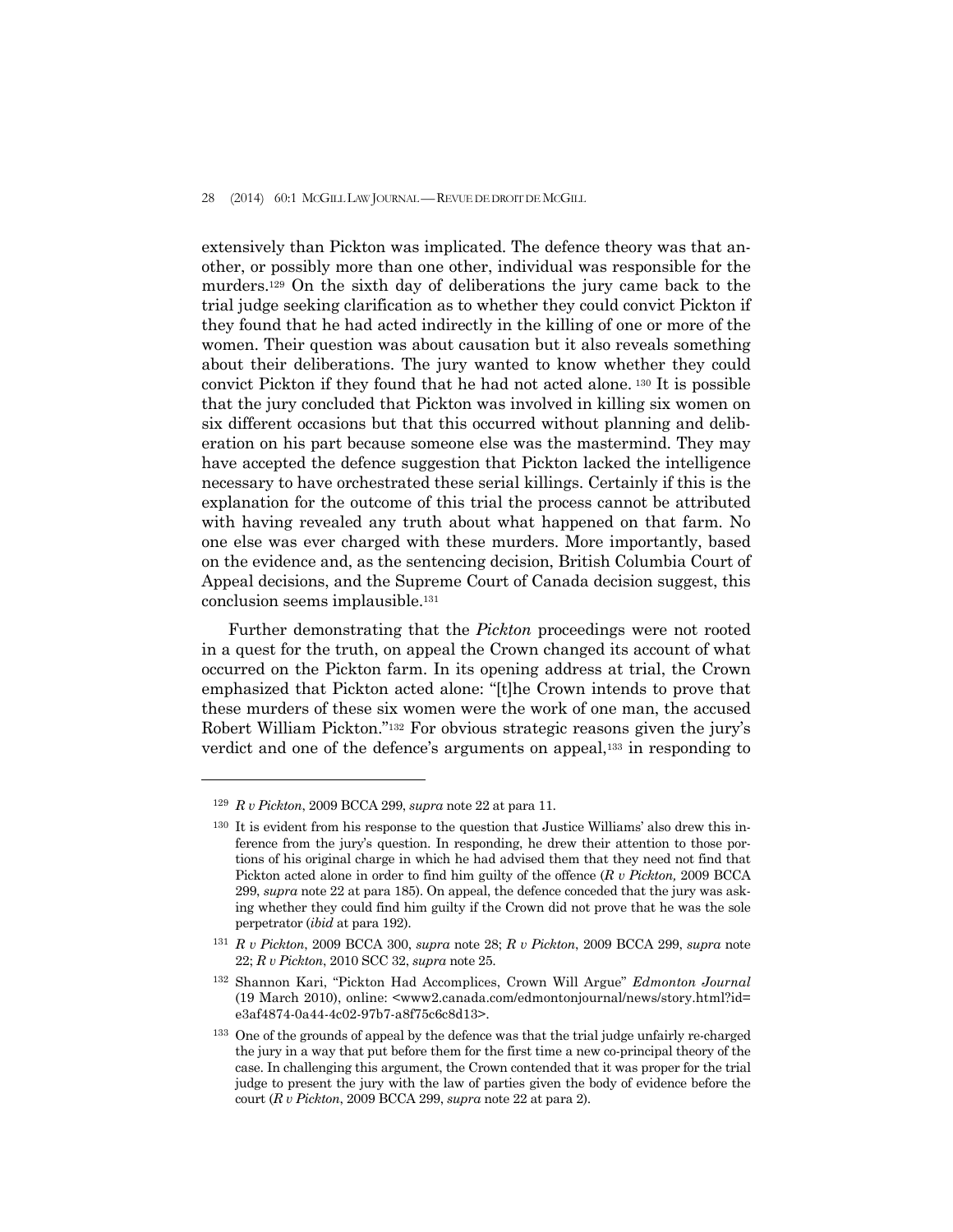the defence appeal before the Supreme Court of Canada, the Crown asserted that there was "considerable and obvious" evidence that Pickton was the person in charge of a "murderous joint venture".134 On appeal the Crown argued that "the pool of evidence clearly left open the possibility that others were acting in concert with Pickton."135

 For the purposes of this discussion, it does not matter whether the verdict was a function of compromise, or of the erroneous exclusion of similar fact evidence that would have established the element of planning and deliberation, or whether it occurred because the jury concluded that the mastermind is still out there. Under any of these potential explanations it is not possible to draw from the outcome of the *Pickton* trial much truth or knowledge about what really happened. Again, it may be that despite judicial rhetoric to the contrary no one really believes a criminal trial is or should be a truth seeking process. However assuming, as the Supreme Court of Canada has suggested,<sup>136</sup> that criminal justice and truth are imbricated in some fundamental respect, their union and the restoration of humanity in the face of collective violence that this union is thought to achieve are not revealed in the outcome of the *Pickton* proceedings.

## IV. Did the Pickton Trial Achieve Justice for the Families?

 In responding to criminalized violence, courts and political actors often further a narrative that involves pursuing justice for the victims and the families of the victims.137 Broadly speaking there are two respects in which one might consider the criminal justice process to have achieved justice for the families of a murder victim. First, one might assert that the trial process itself, by offering the families their "day in court", ensures justice for them. Second, the mere fact of conviction might be thought to achieve this result.

<sup>134</sup> *R v Pickton*, 2010 SCC 32, *supra* note 25 (Factum of the Respondent at para 2).

<sup>135</sup> *Ibid*.

<sup>136</sup> *R v Nikolovski*, *supra* note 109.

<sup>137</sup> See e.g. Justine Hunter, "Decision Not to Try Pickton on 20 More Charges Outrages Families" *The Globe and Mail* (27 February 2008), online: <www.theglobeandmail. com/news/national/decision-not-to-try-pickton-on-20-more-charges-outrages-families/ article1377465/> (opposition critic Mike Farnworth commenting on the government's decision not to proceed with the second trial: "The victims and families deserve justice – all of them do – and the trial should go ahead").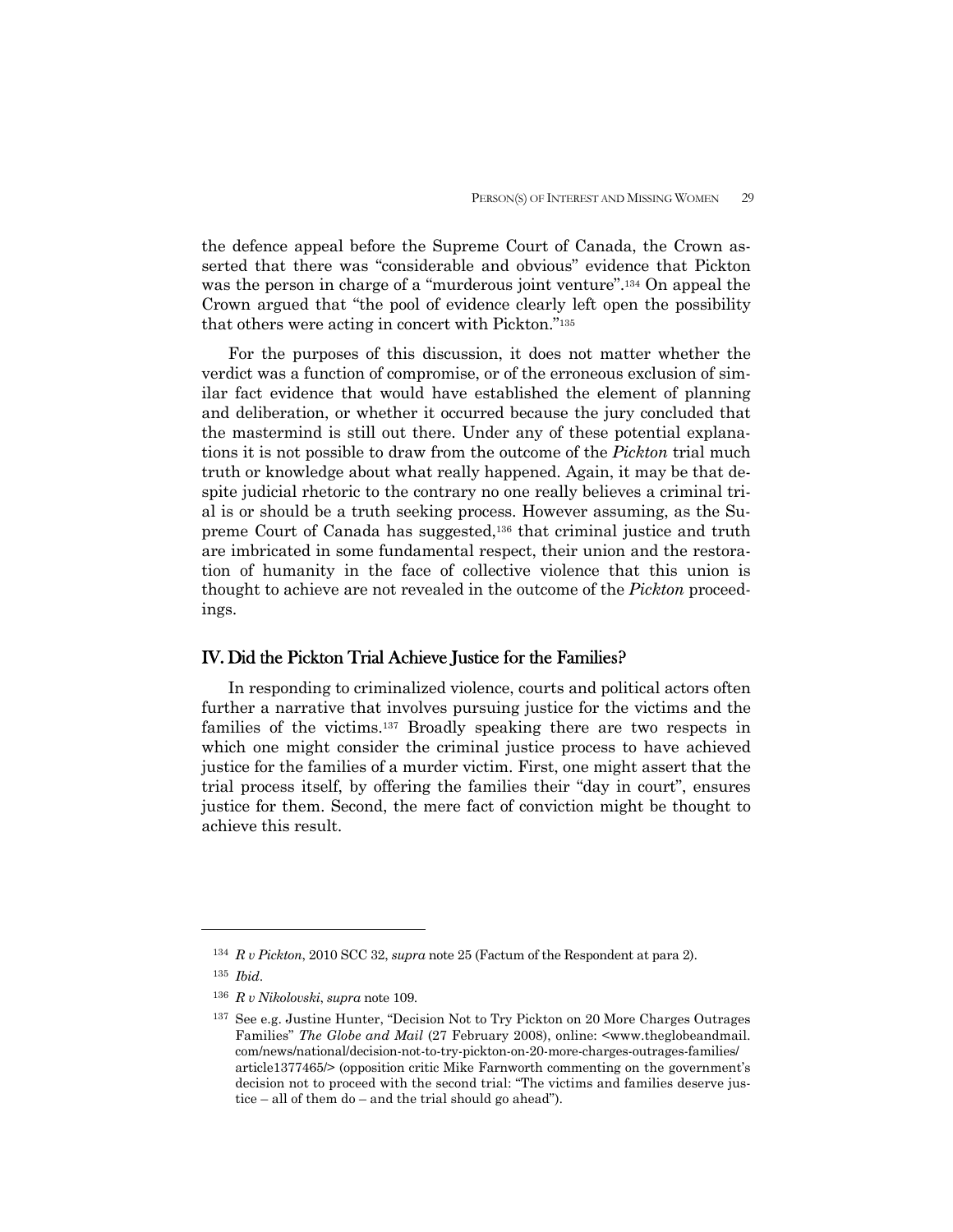## 30 (2014) 60:1 MCGILL LAW JOURNAL —REVUE DE DROIT DE MCGILL

 At one time, victims of crime were important players in the criminal justice system.138 However, private prosecution and citizen action were gradually replaced by public prosecution, a professional police force, and state administered remedies.139 Then, in the latter part of the twentieth century a renewed interest in victims of crime emerged in the form of victims' rights discourse, the restorative justice movement, and the concept of therapeutic jurisprudence.140 This led to government policies and rules of criminal procedure aimed at creating some opportunity for victims of crime to become involved in the criminal justice process through victim impact statements, victim compensation programs, and travel funding for victims to attend court proceedings.141 All three of these were made available to some family members of some of the murdered women for some of the *Pickton* proceedings.

 The government provided funding for immediate family members to attend the Pickton trial.142 According to Stevie Cameron, who interviewed several family members, many of them experienced this process as deeply problematic. They expressed grievances about the lack of information they were given about the trial, about the very modest travel funds made available to them, and about the government's policy of designating only two approved family members for each victim.143 Family members of the six women Pickton was convicted of murdering were also given the oppor-

<sup>138</sup> George P Fletcher, *With Justice for Some: Protecting Victims' Rights in Criminal Trials*  (Reading, Mass: Addison-Wesley, 1995).

<sup>139</sup> Paul Hudson, "The Crime Victim and the Criminal Justice System: Time for a Change" (1983) 11:1 Pepp L Rev 23 at 24.

<sup>140</sup> See e.g. Fletcher, *supra* note 138, (advancing ten solutions for protecting victims' rights in criminal trials); Cornelius Prittwitz, "The Resurrection of the Victim in Penal Theory" (1999) 3:1 Buff Crim L Rev 109 (discussing refocus on victims by criminologists in the 1970s and 1980s); Robert C Davis, Arthur J Lurigio & Susan Herman, eds, *Victims of Crime*, 3rd ed (Los Angeles: Sage, 2007) (discussing developments in the criminal law's treatment of crime victims).

<sup>141</sup> See e.g. *Criminal Code, supra* note 114, ss 672.5(14), (15), (15.1); Department of Justice Canada, *Victims Fund*, online: Government of Canada <www.justice.gc.ca/eng/fundfina/cj-jp/fund-fond/index.html>; Ministry of Justice, *Crime Victim Assistance Program, Victim Travel Assistance, & Victim Travel Fund*, online: Government of British Columbia <www.pssg.gov.bc.ca/victimservices/financial/index.htm#cvap>.

<sup>142</sup> Robert Matas, "Relatives of Robert Pickton Victims Given \$1.25 Million" *The Globe and Mail* (30 October 2011), online: <www.theglobeandmail.com/news/british-columbia/ relatives-of-robert-pickton-victims-given-125-million/article559730/>; Cameron, *On the Farm, supra* note 9 at 598.

<sup>143</sup> *Ibid* at 601. See also Greg Joyce, "Victim Services Issues Guide for Families at Coming Pickton Murder Trial" *Canadian Press* (3 January 2007), online: Missing People <www. missingpeople.net/victim\_services\_issues.htm> (interview with a number of family members expressing concerns regarding the government's policies with respect to providing support and information to family members during the trial).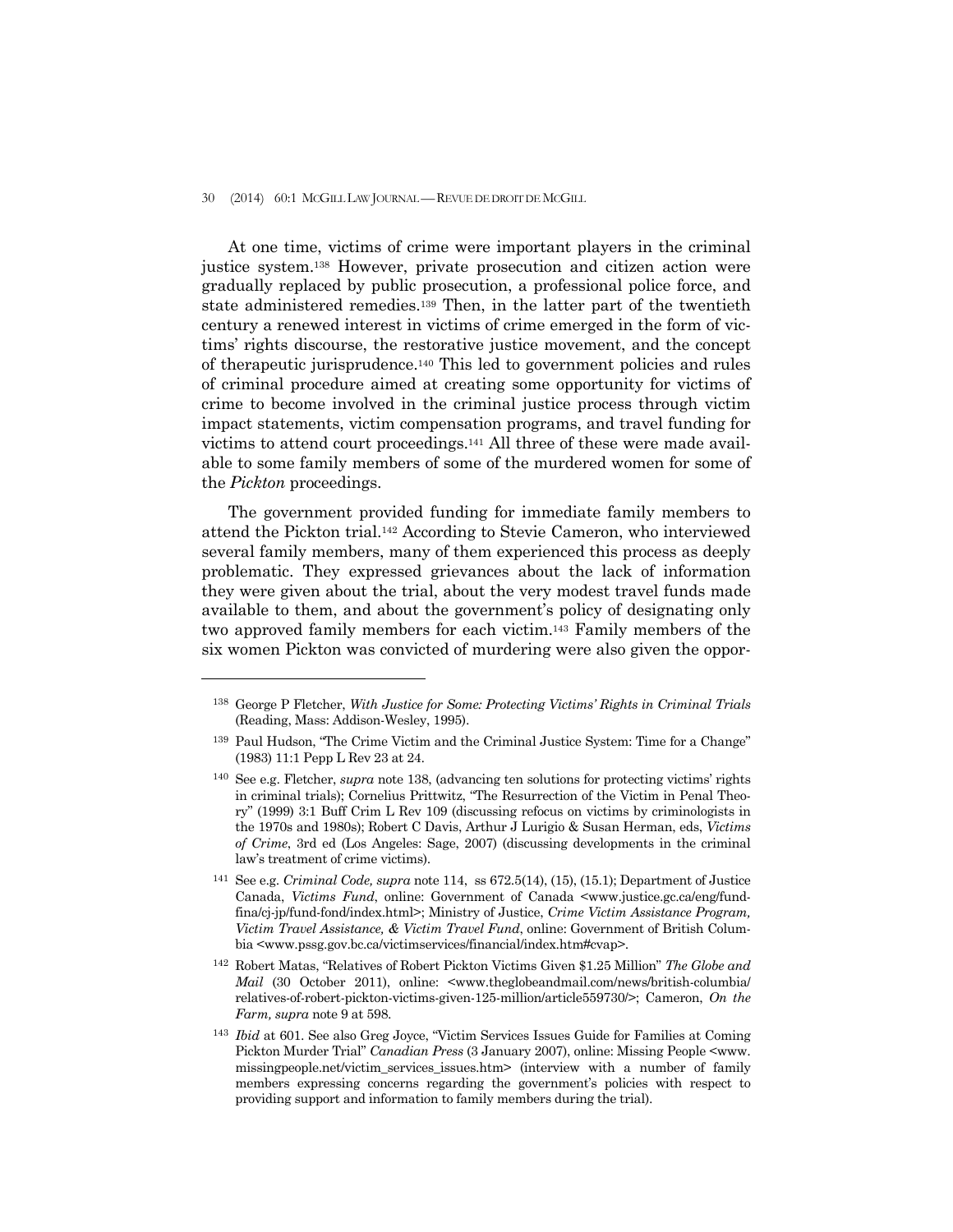tunity to speak at his sentencing hearing about the impact of these deaths on them.144 According to Cameron, each family was given approximately five minutes to read a statement describing their loss and its impact.145

 Whether Pickton's trial provided an adequate ability to participate for some of the families such that they can be said to have had their day in court is unclear. It is clear, however, that by the time the case reached the appellate level the state did not recognize a role for the families of the women Pickton murdered. In a letter advising the families of the six women that the government would not provide travel funding for them to attend the hearing, nor would it provide them with updates during the nine day appeal, British Columbia's Attorney General informed them that the appeal was largely a technical exercise in which lawyers would submit arguments alleging potential legal errors by the trial judge.146

 In terms of the mere fact of conviction, it would be difficult and problematic to make conclusive claims regarding how the families of the six women Pickton stood trial for murdering experienced his conviction. Some family members expressed relief or a sense of closure in response to Pickton's conviction on six counts of second degree murder.147 For others, his acquittal on six counts of first-degree murder served as yet another example of the way in which the women he murdered were not recognized as full citizens.<sup>148</sup> Some Aboriginal community leaders also expressed significant dismay regarding Pickton's acquittals.149

 What is clear is that, based on their statements to the media, many family members of the twenty women Pickton was charged with but never tried for murdering, did not experience the six convictions as having ob-

<sup>144</sup> *R v Pickton*, 2007 BCSC 2039, *supra* note 71 at para 2.

<sup>145</sup> Cameron, *On the Farm*, *supra* note 9 at 695.

<sup>146</sup> Josh Wingrove, "Families Must Pay Own Way for Pickton Appeal Hearing" *The Globe and Mail* (23 February 2009), online: <www.missingwomen.blogspot.ca/2009\_02\_01\_ archive.html>.

<sup>147</sup> Petti Fong, "Pickton Verdict Deplored" *Toronto Star* (11 December 2007), online: <www. thestar.com/news/canada/2007/12/11/pickton\_verdict\_deplored.html>.

<sup>148</sup> Lori Culbert, "Pickton Now a Convicted Serial Killer" *Vancouver Sun* (9 December 2007), online: <www2.canada.com/vancouversun/features/pickton/story.html?id=9fefd5df-acf7- 4cbf-b254-ead666c00f58> (reporting on response to the verdict by the families in the courtroom).

<sup>149</sup> See e.g. statements by Haida leader Bernie "Skundaal" Williams: "I am so angry that our women have been treated like second-class citizens yet again with these seconddegree-murder verdicts" ("Acquittal Would Have Led to Ugly Native Backlash" *Vancouver Province* (10 December 2007), online: <www.canada.com/theprovince/news/story. html?id=5192348d-4285-424f-9255-eb1c18d47cba>).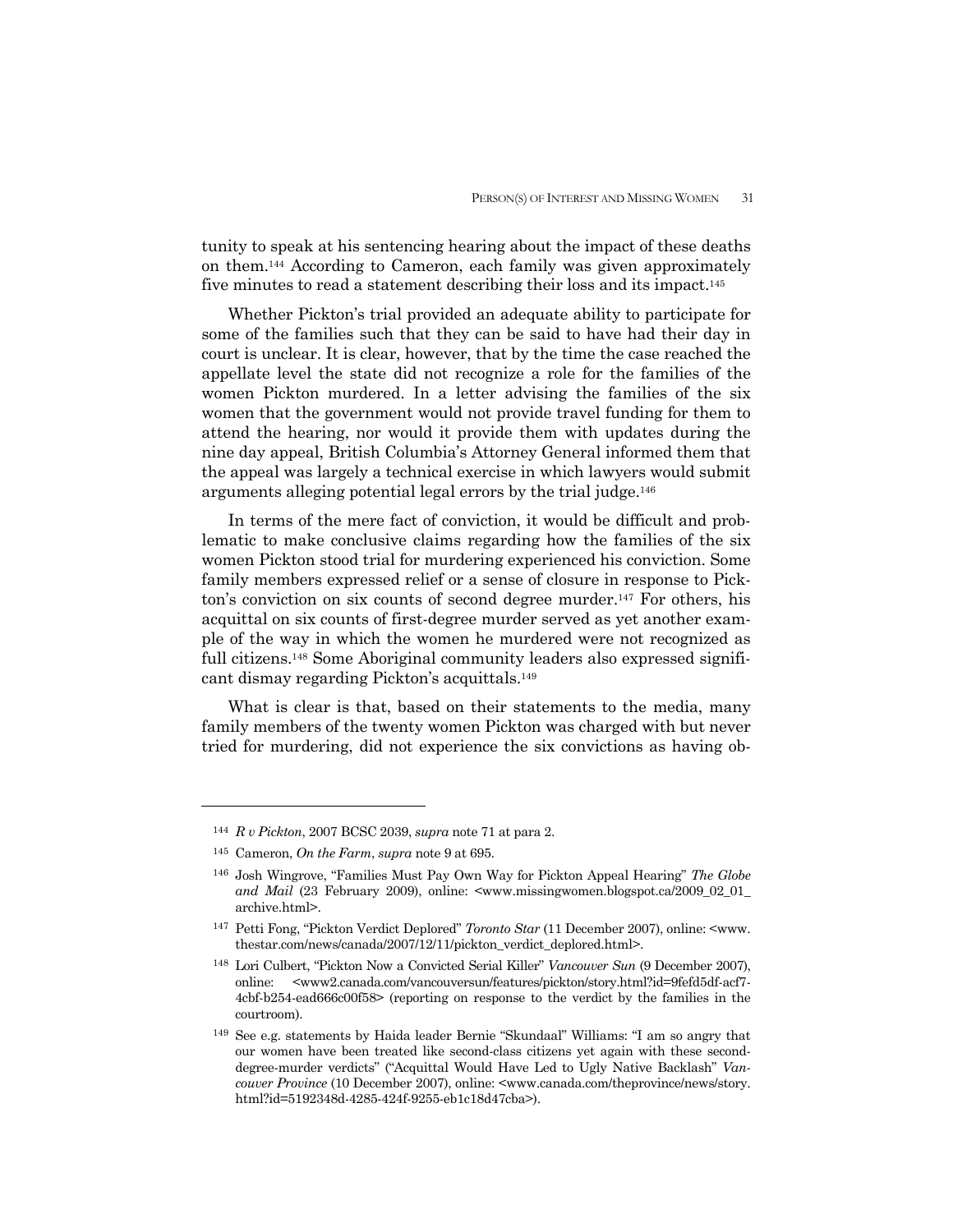## 32 (2014) 60:1 MCGILL LAW JOURNAL — REVUE DE DROIT DE MCGILL

tained justice for the family members they lost.150 One year after Pickton's conviction on the first six counts of murder, Grand Chief Doug Kelly, a member of the First Nations Leadership Council, urged the government to proceed with the remaining charges. "There has been no closure for many of the other victim's families. The Crown must plan to proceed with a second trial for Robert Pickton on all outstanding counts in order to give the remaining victims' families their day in court."151 Lori-Ann Ellis, whose sister Carrie Ellis was among the twenty other women Pickton was charged with but not tried for murdering, made the following comments in response to the decision to stay the outstanding charges against Pickton: "Six of the 26 were given justice, they were given their day in court ... The families had an opportunity to speak in public ... on how it affected them. That's something this family will never have."152 In discussing the decision to stay charges against Pickton for the murder of Cynthia Feliks, her stepmother commented that "[f]or a lot of us, there have only been six girls that have actually had justice done for them ... We haven't had justice for our girls."153 The family of Dianne Rock wrote to numerous politicians, including the prime minister, asking that Pickton's second trial proceed. They wanted "Dianne's story told so she is not forgotten as count No. 4 on an indictment, filed away in a dusty legal folder never to be opened again."154

 There were justifications for the British Columbia government's decision not to prosecute Pickton on these twenty other counts given that he was sentenced to life without parole for twenty-five years after his first trial. It may be true, as then Attorney General Wally Oppal suggested, that it would not be in the public interest to have a second lengthy and complicated trial given the six convictions and life sentence.155 Presumably the economic and human cost of a second trial would be just as high as the cost of the first proceeding. However, whether this is accurate does not diminish the fact that many of the families experienced this decision as a denial of justice. The focus of this discussion is on whether the crimi-

<sup>150</sup> Hunter, *supra* note 137.

<sup>151</sup> Union of BC Indian Chiefs, Media Release, "Some Victim's Families Still Await Justice on First Anniversary of Pickton Verdict" (9 December 2008), online: <www.ubcic.bc.ca/ News\_Releases/UBCICNews12090801.htm>.

<sup>152</sup> Hunter, *supra* note 137.

<sup>153 &</sup>quot;Pickton Victims' Families Still Seek Justice" *The Chronicle Herald* (17 December 2012), online: <thechronicleherald.ca/canada/261745-pickton-victims-families-still-seekjustice>.

<sup>154</sup> Lori Culbert, "A Sister Lost" *Vancouver Sun* (8 March 2008), online: <www2. canada.com/vancouversun/news/westcoastnews/story.html?id=df6c668a-dc26-41ab-9abf-0ca35bcd0d64>.

<sup>155</sup> Hunter, *supra* note 137; Mickleburgh, *supra* note 10.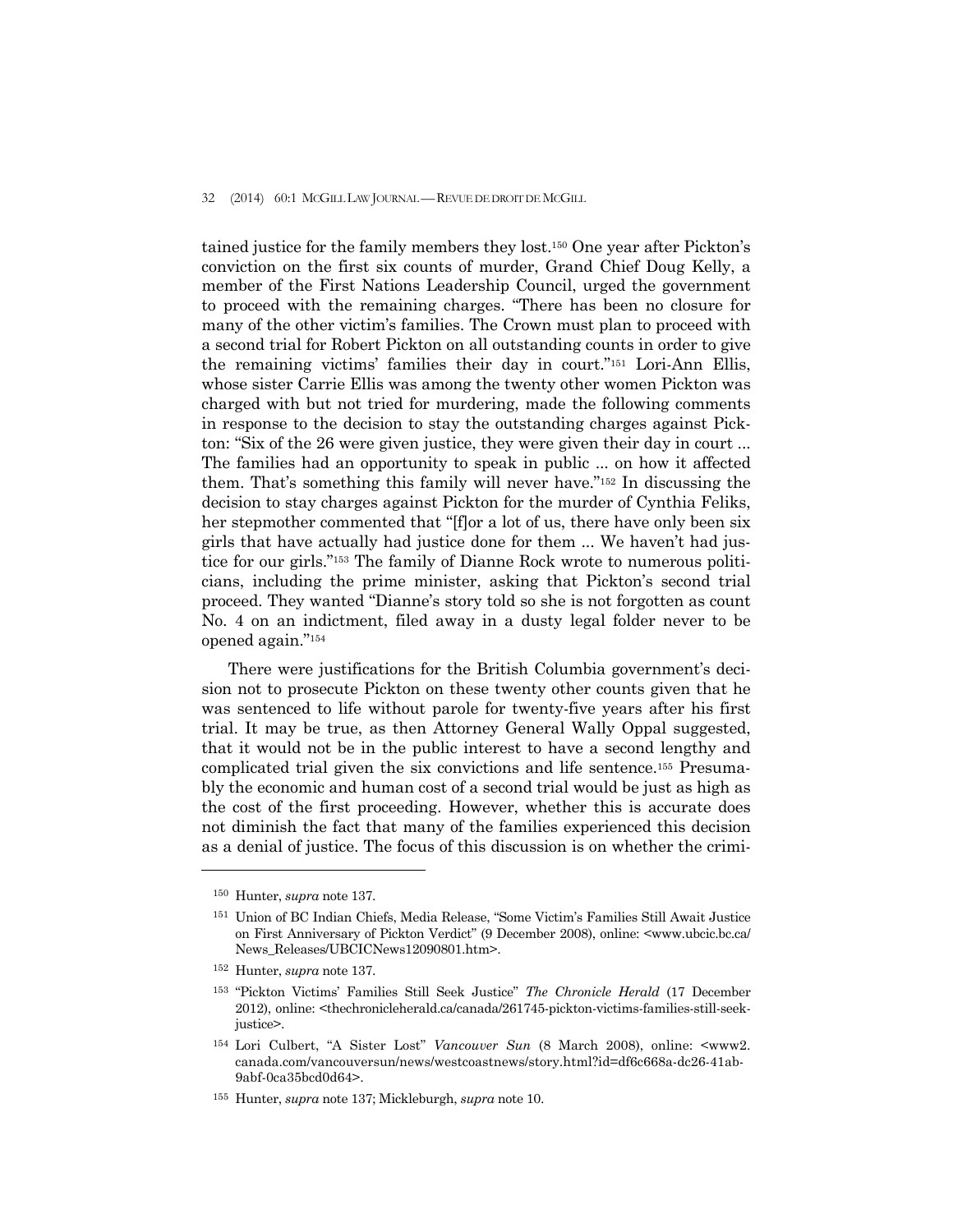nal justice response to the Pickton circumstance can be said to have attained justice for the families of his victims. With respect to the families of the women whose murders were not prosecuted—women whose names did not even appear in the judicial texts emanating from the Pickton prosecution—it is difficult to conclude that this was achieved.156

 Even if Pickton had been convicted of every one of the murders for which he was originally charged, and even if all of the families of the women Pickton murdered had experienced his conviction as a performance of justice, or had been given a participatory opportunity in the process, there is a sense in which this would not have recognized the citizenship and humanity of the murdered women. While representing these women through the grief of their family members does gesture toward recognition of their humanity it does not displace the social, political and legal conceptions that reduced them to something less than human.

 An obvious demonstration of this claim is provided by the sentencing decision in *Pickton*.157 The decision references in a compelling way the grief of family members "whose lives have been altered and forever changed by these murders."158 In describing the murders, the court properly characterizes "[w]hat happened to them [as] senseless and despicable."159 But this same court captures the "them" in this sentence with only the following descriptors: "women who had troubled lives"; "persons who were in the ugly grasp of substance abuse and addiction"; and "persons who were selling their bodies to strangers in order to survive."160

 Even if the *Pickton* trial did return some small number of these women to their families, it returned them in metaphorical body bags sewn with the very norms and alienating discourse that rendered them bare in the first place. Moreover, as Geraldine Pratt observes:

<sup>156</sup> In addition to the articulation of injustice expressed by the families of Dianne Rock, Cynthia Feliks, and Cara Ellis, see Neal Hall, "Pickton's Second Trial at Least a Year Away" *National Post* (7 April 2008), online: <www.nationalpost.com/related/topics/ Pickton+second+trial+least+year+away/428809/story.html> (regarding comments by the family of Wendy Crawford one of the remaining twenty victims Pickton was accused of killing); Robert Matas & Anupreet Sandu Bharma, "Pickton Loses Appeal, as Families Hope for Second Trial" *The Globe and Mail* (26 June 2009), online: <www.theglobeandmail.com/news/national/pickton-loses-appeal-as-families-lose-hopefor-second-trial/article1377549/> (Sandra Gagnon, sister of Janet Henry who went missing in 1997, expressing dismay that even if her DNA were found on Pickton's farm there would be no trial).

<sup>157</sup> *R v Pickton*, 2007 BCSC 2039, *supra* note 71.

<sup>158</sup> *Ibid* at para 17.

<sup>159</sup> *Ibid* at para 17.

<sup>160</sup> *Ibid* at para 16.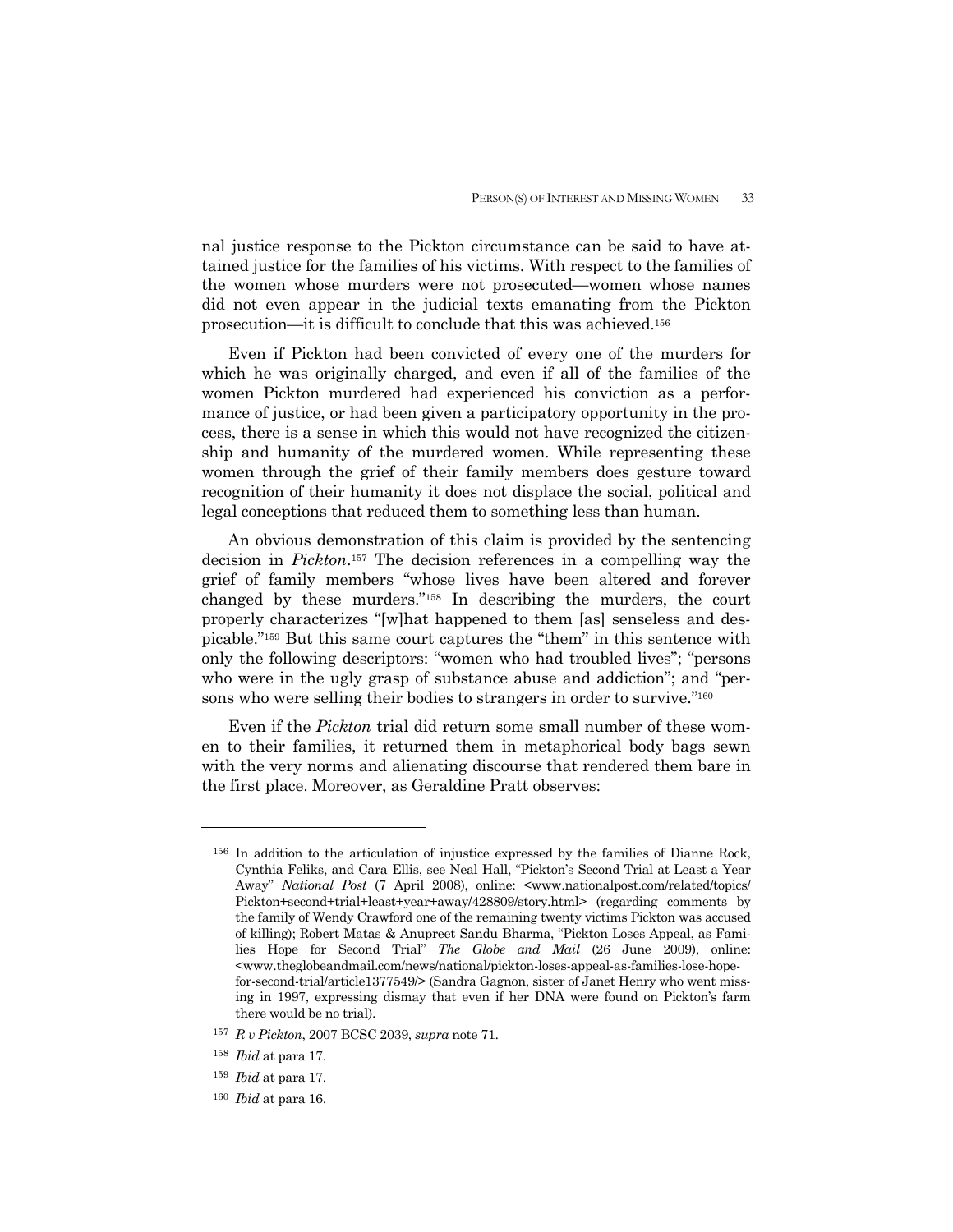#### 34 (2014) 60:1 MCGILL LAW JOURNAL — REVUE DE DROIT DE MCGILL

Empathy through normalised family loss humanizes the murdered women by locating them within narratives of the middle-class family. Not only is this a gendered and heteronormative narrative, it privatizes, individualizes, and potentially depoliticizes aboriginal women's and sex workers' specific marginality in the Downtown Eastside.161

 The specificity of these lives should not be obscured but rather situated in a fully contextualized and politically textured narrative. Sereena Abotsway took part in annual community marches for the missing women in the Downtown Eastside. She was physically and sexually abused as a child.162 Brenda Wolfe, a member of the Kahkewistahaw First Nation, did sex work to supplement a welfare income that was insufficient to support her children. She was well known in the Downtown Eastside as someone that people could turn to for support.163 Like Brenda Wolfe and many others, Patricia Johnson also struggled to make ends meet living on welfare.164 Dawn Crey, a frequent visitor to the Downtown Eastside Women's Centre was a member of the Sto:lo First Nation. Her parents were residential school survivors.165 Both Mona Wilson and Georgina Papin were Aboriginal women who grew up in foster care environments and were abused at young ages. Serena Abotsway, Andrea Borhaven, Dawn Crey, and Helen Hallmark were also placed in foster care as children.166 Tiffany Drew was an active member of the WISH Drop-In Centre in the Downtown Eastside. She and a good friend had developed a check-in safety system. Within hours of disappearing her absence was noticed.167 In journals she kept throughout her life, Sarah de Vries described the overt racism she experienced as a woman of colour in a white community.168 Angela Jardine was last seen attending a community event in the Downtown Eastside called "Out of Harm's Way".169

<sup>161</sup> Pratt, *supra* note 41 at 1064.

<sup>162</sup> *Missing Women's Inquiry Vol I*, *supra* note 1 at 37.

<sup>163</sup> *Ibid* at 70.

<sup>164</sup> *Ibid* at 57.

<sup>165</sup> *Ibid* at 42. Her DNA was found at the Pickton farm. Murder charges were recommended by the police but never laid (*ibid*).

<sup>166</sup> *Ibid* at 37, 40, 42, 54.

<sup>167</sup> *Ibid* at 45–46 (charges against Pickton for her murder were stayed after the first set of convictions was upheld).

<sup>168</sup> *Ibid* at 43–44 (charges against Pickton for her murder were stayed after the first set of convictions was upheld).

<sup>169</sup> *Ibid* at 57 (charges against Pickton for her murder were stayed after the first set of convictions was upheld).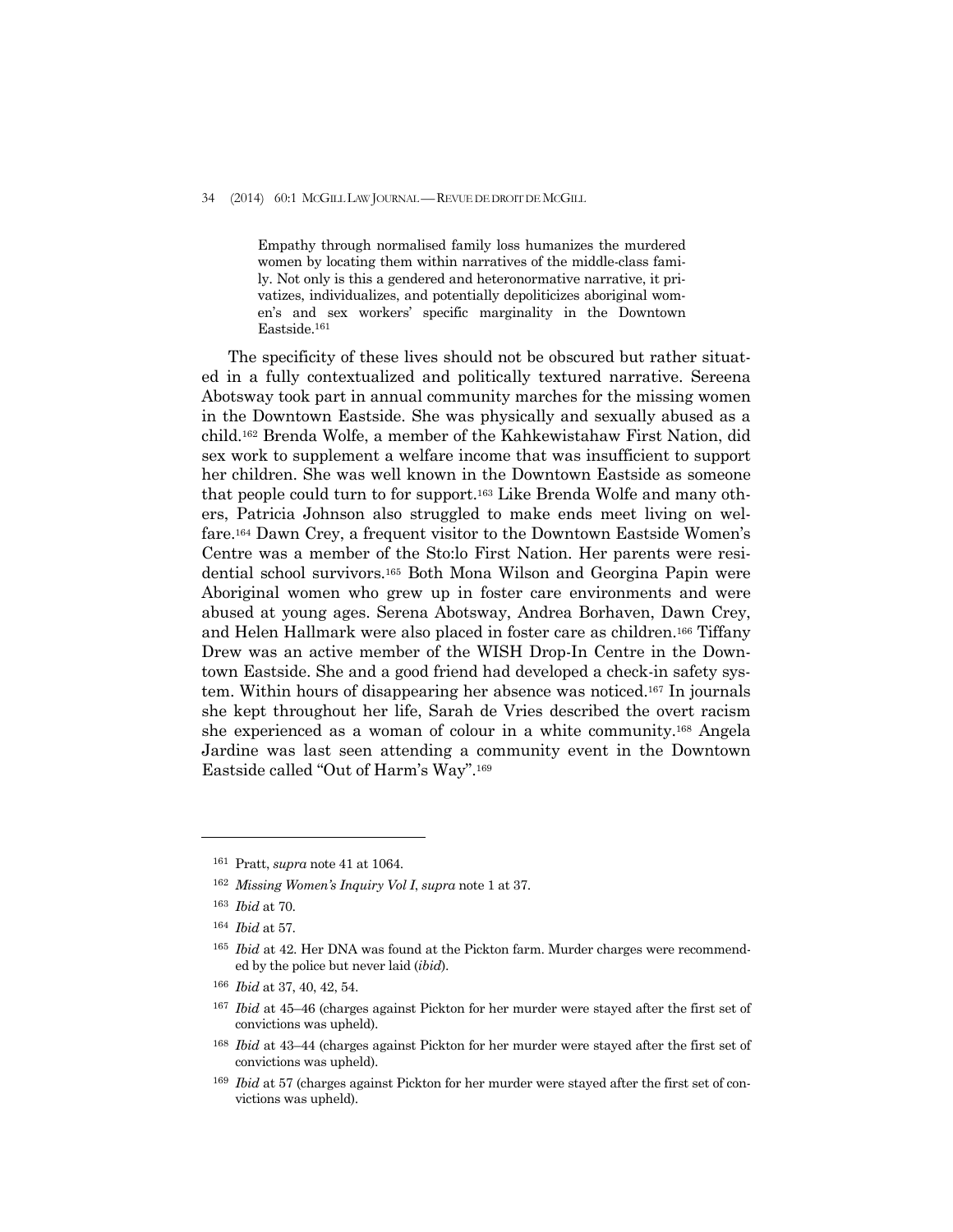To restore them to their full humanity these women need to be legible as citizens in their own right. "[I]t is too easy to empathize in a generalized way as mothers (or sisters or fathers or brothers) if it allows us to evade the specificity of sex workers' lives and their particular (state regulated) vulnerability to violence."170 Their humanity as women involved in the sex trade, as Aboriginal women living in poverty, as colonial subjects in a failed social welfare state, and as citizens that belonged to an active and engaged community in the Downtown Eastside must be recognized. It is not enough to grieve these women because they were someone's daughter or mother. The notion of "getting justice for the families" taps into a social script for which sympathy may be garnered without attributing responsibility. Drawing on Judith Butler's concept of mourning, Geraldine Pratt suggests that to actually grieve the missing women requires a willingness to undergo a transformation through recognition of our relationship to them. She suggests that this change might be achieved by witnessing what they experienced long before their deaths: "the chilling process of abandonment within the everyday spaces of our cities, and a normalized passing across the threshold into bare life."171 Getting justice for the families may be a good in and of itself but it would not have reinstated the citizenship of this category of individuals. Moreover, as Rakhi Ruparelia has argued, the narrow definition of those "victims" recognized by the criminal law as worthy of participatory rights, such as the provision of a Victim Impact Statement, focuses attention on the individual deviant offender rather than the race, gender, and socioeconomic hierarchies that incriminate the state and society itself.172

 In adjudicating the defence application to sever the twenty-six counts of first-degree murder into two trials, Justice Williams identified the parties that have an interest in ensuring that "justice will be done" as "Mr. Pickton, the Crown and the community."173 In a criminal trial, the collective interest in seeing justice done is framed as a charge against the individual accused. The rights of the community are recognized, the loss to the victims' families might be acknowledged, and the responsibility of the individual perpetrator is accepted. However, the capacity of the criminal

<sup>170</sup> Pratt, *supra* note 41 at 1064.

<sup>171</sup> *Ibid* at 1073.

<sup>172</sup> Rakhi Ruparelia, "All That Glitters Is Not Gold: The False Promise of Victim Impact Statements" in Elizabeth A Sheehy, ed, *Sexual Assault in Canada: Law, Legal Practice and Women's Activism* (Ottawa: University of Ottawa Press, 2012) 665 at 669.

<sup>173</sup> *R v Pickton*, 2006 BCSC 1212, *supra* note 10 at para 35. Justice Williams identified fairness and justice as the factors to be balanced. He characterized the interests of justice as including, in addition to the interests of the accused, "the interests of the Crown, other participants in the criminal justice system and of the administration of justice" (*ibid* at para 20, citing *R v Litchfield*, [1993] 4 SCR 333, 86 CCC (3d) 97).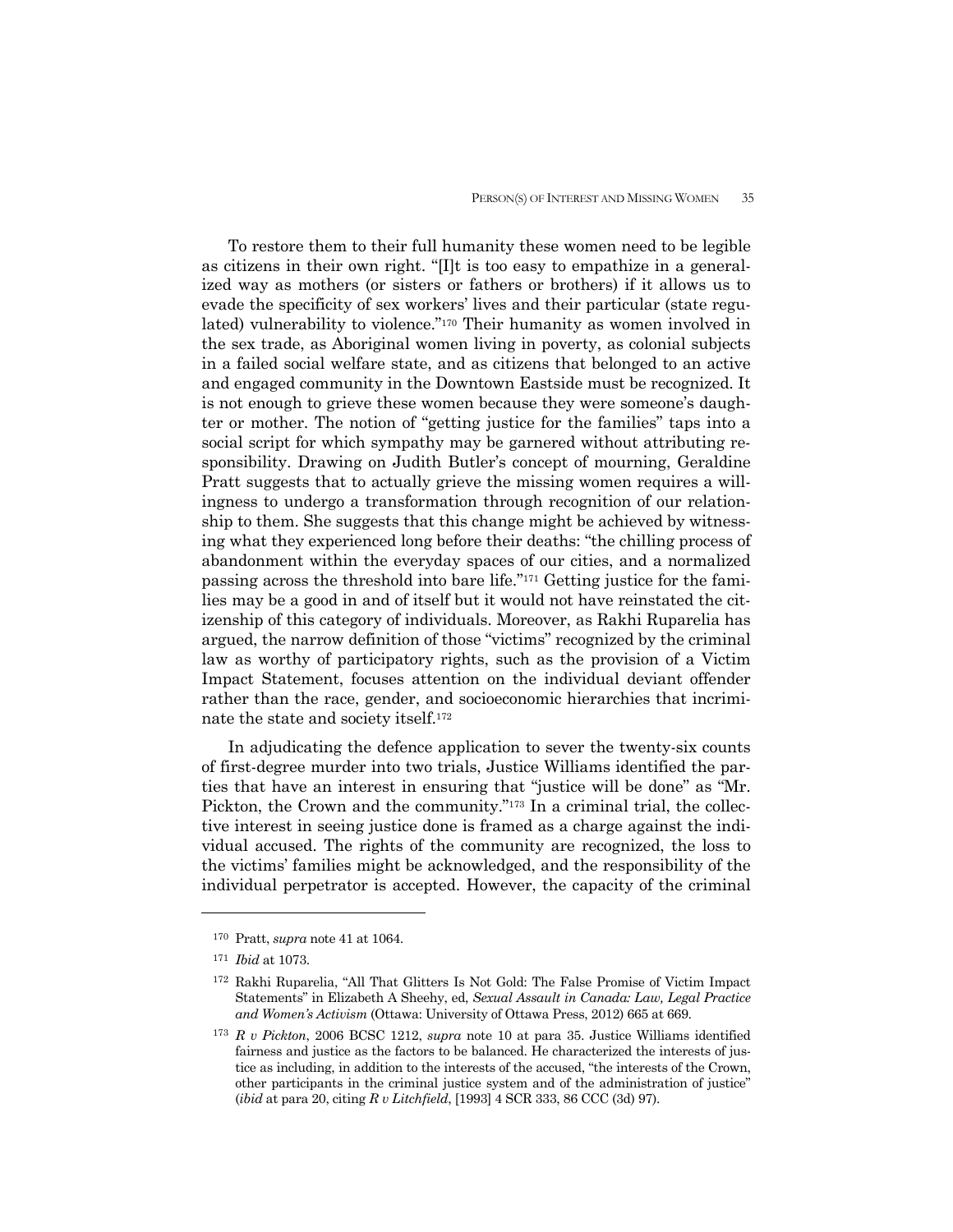justice process to register its own community's responsibility for a circumstance of collective violence—to recognize *our* relationship to *our* victims—seems non-existent.

## V. Conclusions on the Limits of the Criminal Justice Response

 One response to the claims advanced above is that it is not the function of the criminal trial process, nor the texts it yields, to displace these discursive exclusions, pursue knowledge or respond to the social relations that produce violence against particular categories of people. This may be true. It may be that the criminal justice process is constituted such that its gaze is always and inevitably only on the individual accused. If this is the case it makes the observations described above obvious and perhaps self-explanatory. It does not, however, make them any less significant. They are significant for at least three reasons.

 First, it is always important to recognize the relationship between a legal process, such as the criminal justice system, and its constitutive role in the social context in which it operates. The women murdered by Pickton were legally abandoned—rendered to the mere life of bodies, material substance necessary to the constitution of power hierarchies, yet denied all of the qualifications and attributes of the lives of citizens.174 Pickton alone did not do this. Pickton materialized an expulsion already actualized by colonialism, neo-liberalism, racism, sexism and the political, social, and legal infrastructures that support these social relations. That is to say, the process of legal abandonment imposed upon these women, the forty-three other women Pickton confessed to murdering,175 and the countless other women disposed of during the same time period,176 occurred long before the Vancouver Police Department ignored reports that the disappeared kept disappearing. Moreover, it continued well after the gavel dropped opening the first day of the Pickton trial in the newly anointed New Westminster courtroom. The criminal justice process forms a part of the social and legal context that perpetuates the racial and gendered specificity of violence in Canada. Criminal law as pedagogy teaches us who matters, and even more often, who does not matter.

<sup>174</sup> See Agamben, *Homo Sacer*, *supra* note 23.

<sup>175</sup> *R v Pickton*, 2009 BCCA 299, *supra* note 22 (discussing admissibility of his statement to an undercover officer expressing intent to kill one more: "I was gonna do one more, make it an even fifty" at para 107).

<sup>176</sup> *Missing Women's Inquiry Vol I*, *supra* note 1 at 33 (according to the report of the Missing Women's Inquiry, sixty-nine women disappeared from the Downtown Eastside between 1970 and 2002).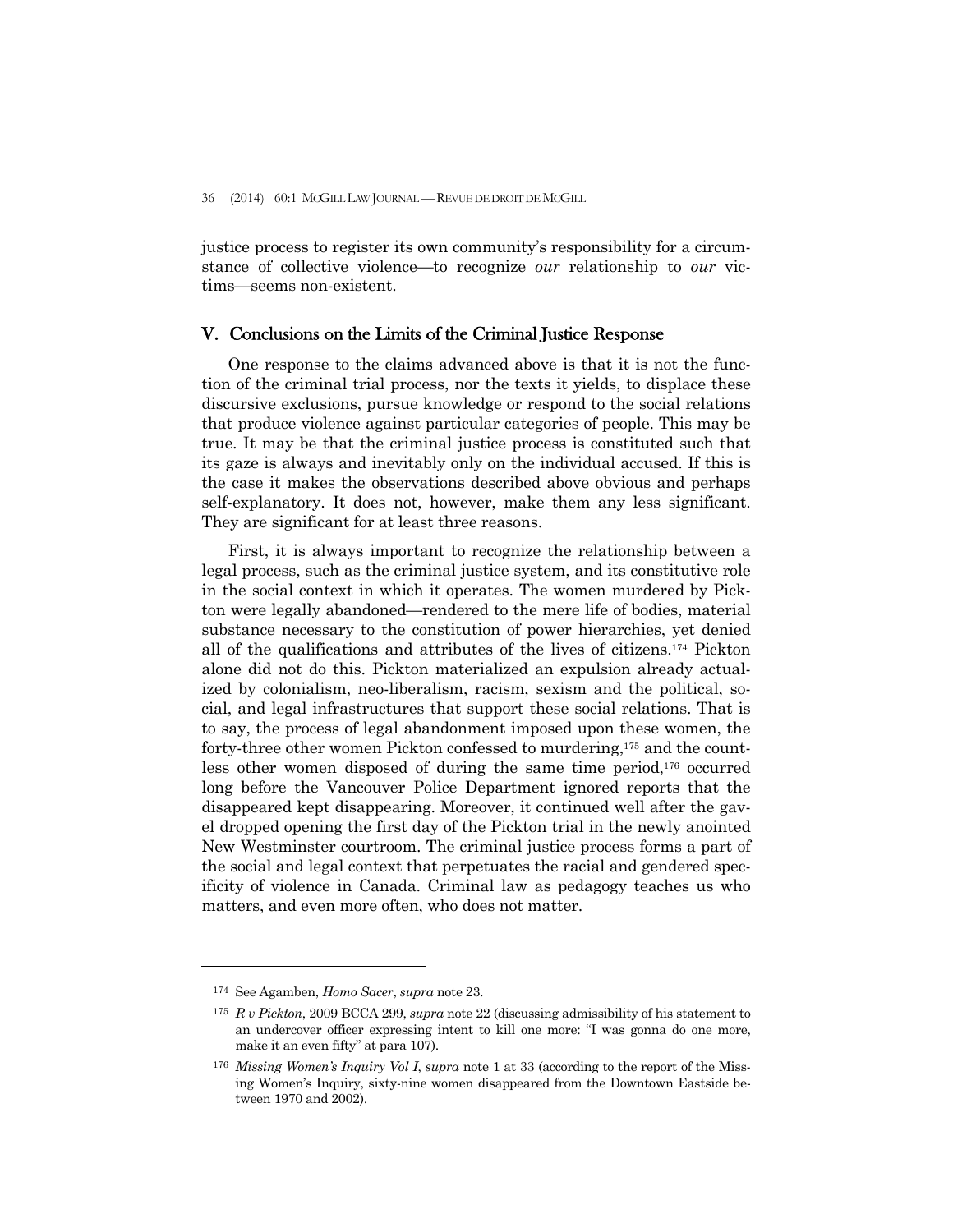Second, these observations about the *Pickton* proceedings are noteworthy because they exemplify limits of the criminal justice process that are frequently ignored by policy-makers and politicians. There are implications to accepting that it is not the function of the criminal justice system to recognize or restore the humanity of women such as those abandoned to (and in) the Downtown Eastside.177 There is a significant disjuncture between this articulation of its limited function and a popular narrative about the criminal justice system's virtuous protection of and vindication for the victims of crime. The criminal justice system response to the Pickton circumstance, including the deeply problematic police response to the missing women, the seventy-six judicial renderings that issued from Pickton's criminal proceedings, and the ultimate outcome of these proceedings did not offer an account of the murdered women and their lives that recognized their humanity, did not produce knowledge about what happened, did not offer closure for most of the families of the women murdered by Pickton, and did not restore the citizenship of these women.

 Admittedly, it may be that "to say that you can solve the problem of ... violence through the criminal justice system would be like saying that you can solve health problems through the exclusive use of hospital emergency departments."178 If this is true, then it is time to take seriously the need to decentre the criminal justice system as the primordial institutional mechanism for addressing violence against women. In other words, either we accept that the current criminal justice model requires radical renovation if it is to recognize and respond to the social indicators of crime and vulnerability, or we accept that criminal justice is a basement not a ceiling—a decontextualized, reactive, and individualized process that contributes to, rather than disrupts, the race-, sex-, and socioeconomic-based social relations that empower some by abandoning others. Yet, as obvious an observation as this may be, the state continues to maintain this disjuncture.

 In its 2010 budget, the Federal Government introduced seven initiatives intended to address the issue of missing and murdered Aboriginal women in Canada. The commitment involved millions of dollars to improve police services, including an enhanced Canadian Police Information

<sup>&</sup>lt;sup>177</sup> An additional point should be noted in response to the claim that it was not the function of the Pickton trial to restore the humanity of these women. The criminal justice response to the Pickton circumstance did not only fail to displace either the discursive or material circumstances that produced a state of exception in the Downtown Eastside. The criminal justice response perpetuated a conception of the drug-dependent sex-trade worker reduced to bare life, animalistic materiality (see Agamben, *Homo Sacer*, *supra* note 23).

<sup>178</sup> Alfred JC O'Marra, "The Impact of Inquests on the Criminal Justice System in Ontario: A Decade of Change, Part II" (2006) 10:3 Can Crim L Rev 237 at 250.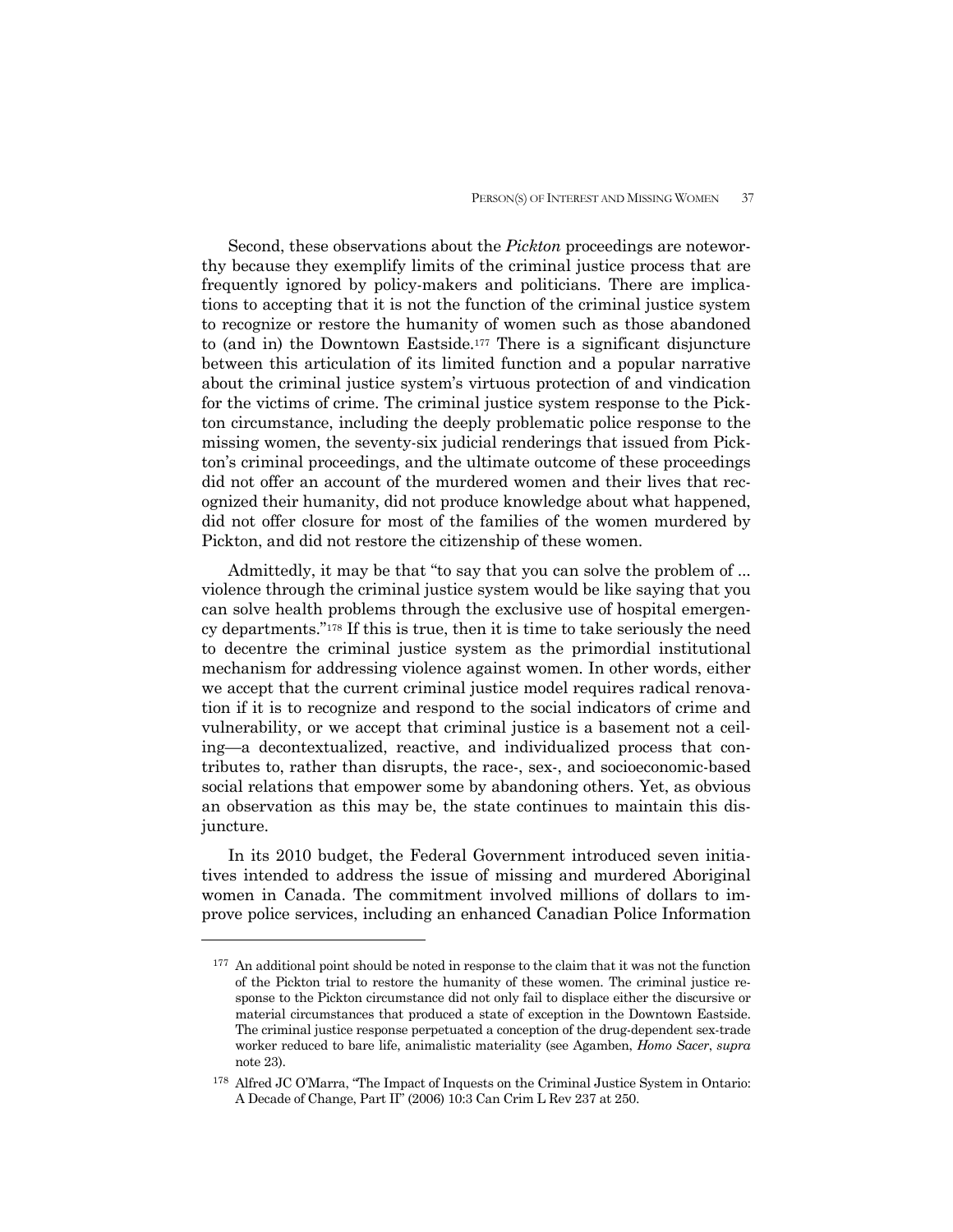#### 38 (2014) 60:1 MCGILL LAW JOURNAL —REVUE DE DROIT DE MCGILL

Centre, a National Police Support Centre for Missing Persons, a missing persons website and amendments to the *Criminal Code* provisions on wiretapping.179 This 2010 initiative, which the government continued to point to in 2013 as its response to the issue of disproportionate numbers of missing and murdered Aboriginal women in Canada,180 is primarily about increasing policing resources. In contrast to the millions of dollars dedicated to strengthening policing capacity, the 2010 initiative committed only \$1 million over three years to reduce the vulnerability of young Aboriginal women to violence. As a second point of comparison, the government of British Columbia spent over \$102 million on the investigation and prosecution of Robert Pickton.181 If it is not the function of the criminal justice system to prevent and restore, but rather merely to respond to infractions of what we have identified through the criminal law as baseline, bare minimum standards for human behavior, then the response to an ongoing circumstance of collective violence should not be rooted in improved criminal law enforcement. Acknowledging the extremely limited capacity of the criminal justice system to respond to circumstances of collective violence must also mean prioritizing other institutional responses to fulfill functions that cannot be addressed through the criminal justice system. To begin with, this means dedicating significantly more than \$1 million to improve the social and economic circumstances of Aboriginal women in Canada. In addition to prospective strategies aimed at preventing further abandonment by addressing the social relations that maintain these forms of collective violence—a separate topic of enormous weight this means turning to retrospective institutional processes other than the criminal justice response to pursue the kind of transformation that Pratt describes: a grieving that is rooted in recognition of our relationship to collective violence and the bare life it produces.182

 This brings us to the third reason why it is worthwhile to examine what was not achieved by the *Pickton* prosecution. Identifying the interests not met by the criminal justice process can serve as an analytical framework for evaluating the impact and efficacy of other state responses to institutional and social failings such as this one. Accepting that the crimi-

<sup>179</sup> Department of Justice, "Backgrounder A: Concrete Steps to Address the Issue of Missing and Murdered Aboriginal Women" (October 2010)*,* online: Government of Canada <www.justice.gc.ca/eng/news-nouv/nr-cp/2010/doc\_32564.html>.

<sup>180 &</sup>quot;Budget Offers Little for Murdered, Missing Indigenous Women, Silent on Calls for National Inquiry" *Aboriginal Peoples Television Network* (21 March 2013), online: <aptn. ca/pages/news/2013/03/21/budget-offers-little-for-murdered-missing-indigenous-womensilent-on-calls-for-national-inquiry/>.

<sup>181 &</sup>quot;Serial Killer Robert Pickton's Trial Cost \$102 Million" *CTV News* (16 November 2010), online: <www.ctvnews.ca/serial-killer-robert-pickton-s-trial-cost-102-million-1.575485>.

<sup>182</sup> Pratt, *supra* note 41 at 1072–73.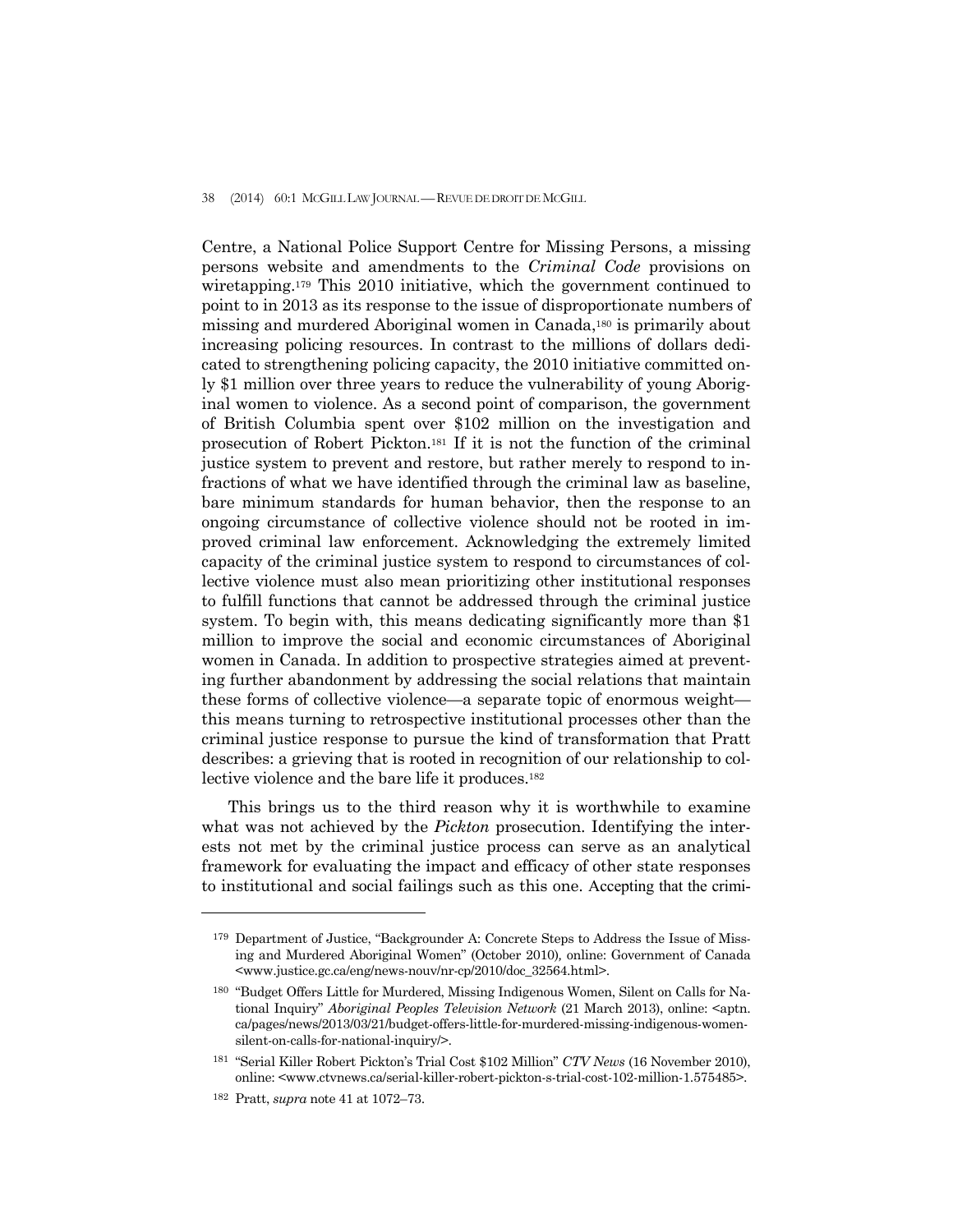nal justice system did not—and perhaps was not intended to—return the murdered women from bare life, it becomes important to ask whether the state has offered an institutional response to the Pickton circumstance that recognizes the social relations, displaces the problematic narratives, and challenges the social processes that produced a state of exception in the Downtown Eastside? The institutional response that comes to mind, of course, is the commission of inquiry: in this case, the government of British Columbia's Missing Women Commission of Inquiry.

 Public inquiries or commissions into police conduct, state-sponsored or state-perpetuated sexual and physical abuse, and other institutional failures have become commonplace in Canada.183 Arguably, apart from the criminal justice system public inquiry processes are the most significant, expensive, and high profile government response to race, sexuality, and gender-based harms in Canadian society.184 Unlike with the criminal justice system, they often involve a mandate that is explicitly systemic in its orientation.185 Often, as was the case following the Pickton prosecution, the impetus for these commissions originates from individual and public expressions of dissatisfaction with the formal legal response to a societal

<sup>183</sup> See e.g. Ontario, Cornwall Public Inquiry, *Report of the Cornwall Inquiry* (Cornwall, Ont: Cornwall Public Inquiry, 2009)*,* online: Government of Ontario <www. attorneygeneral.jus.gov.on.ca/inquiries/cornwall/en/report/index.html> [*Cornwall Inquiry*] (regarding child sexual abuse allegations against public officials employed by the City of Cornwall, Ontario); Canada, *Commission of Inquiry Into Certain Events at the Prison for Women in Kingston* (Ottawa: Public Works and Government Services Canada, 1996) (regarding use of excessive force by an all-male riot squad at a female prison); *Indian Residential Schools Settlement Agreement* (2006), online: <www.residential schoolsettlement.ca/settlement.html> [*Residential School Settlement*] (settlement with former attendees for physical, psychological, and sexual abuse sustained while mandatorily forced to attend an Indian Residential School); Canada, *Report of the Royal Commission of Inquiry into the Response of the Newfoundland Criminal Justice System to Complaints* (St. John's: Royal Commission of Inquiry into the Response of the Newfoundland Criminal Justice System to Complaints, 1991) vol 1 (regarding allegations of sexual abuse by staff at the Mount Cashel Orphanage in St. John's, Newfoundland); Ontario, *Report of the Ipperwash Inquiry* (Toronto: Ipperwash Inquiry, 2007), online: Government of Ontario <www.attorneygeneral.jus.gov.on.ca/inquiries/ipperwash/index. html> (inquiry into the events surrounding the death of Dudley George who was shot by police during a First Nations' protest at Ipperwash Provincial Park in Ontario).

<sup>184</sup> One reaction to the federal government's unwillingness to engage with the issue of missing Aboriginal women in a holistic manner has come from the provinces. Nine of Canada's provinces recently called for a national inquiry into missing and murdered Aboriginal women across the country ("Premiers call for inquiry on missing aboriginal women" *The Globe and Mail* (24 July 2013), online: <www.theglobeandmail.com/news/ politics/premiers-call-for-inquiry-on-missing-aboriginal-women/article13398161/>.

<sup>185</sup> See e.g. *Cornwall Inquiry*, *supra* note 183*.*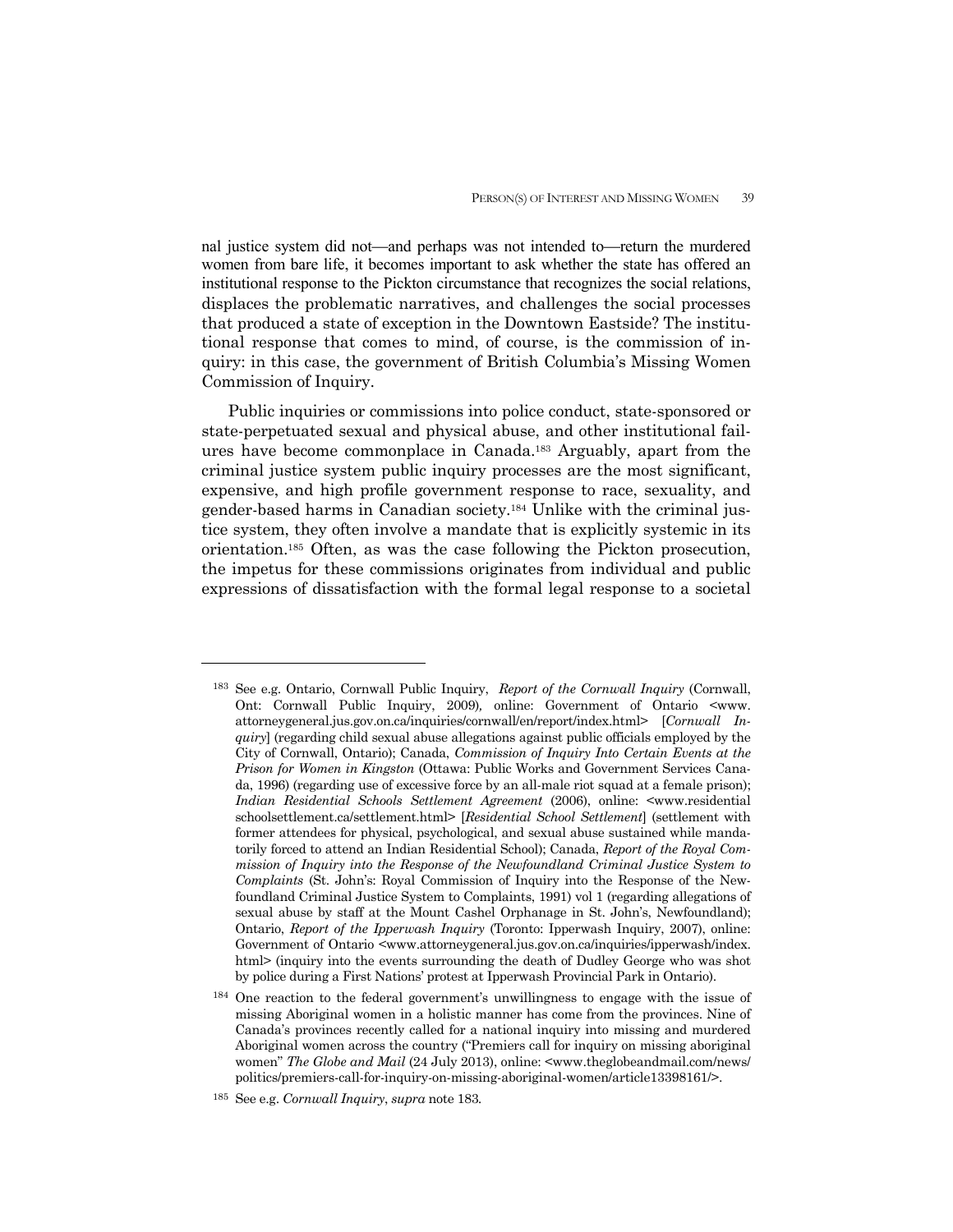or institutional failing.186 In other words, they are often preceded by criminal proceedings.187 Moreover, they are as long if not longer, and as expensive if not more expensive, than the criminal trials that precede them.188 The Missing Women's Commission of Inquiry is thought to have cost the government of British Columbia over \$10 million.189 In a loose sense, there can be overlap between these two processes. Sometimes, the same government (and sometimes even the same individual) is responsible for both the criminal justice response to and public inquiry into the same situation. This is particularly well exemplified by one individual's multicapacity involvement in the Pickton circumstance.

 Wally Oppal appears for the first time in the very first reported decision in the Pickton criminal proceedings.190 The decision concerned a pretrial application to have the court room closed for the preliminary inquiry. In rejecting the application, the British Columbia Provincial Court relied extensively on then Justice Oppal's jurisprudence in a previous case.191 By the time of Pickton's trial, Mr. Oppal had been elected to the legislative assembly of British Columbia and appointed as the province's Attorney General. As Attorney General, he oversaw the trial and was responsible for the decision to stay the twenty additional charges against Pickton after Pickton's second-degree murder convictions. Following his nearly five-

<sup>186 &</sup>quot;Pickton Victim Families Press for Inquiry" *CBC News* (5 August 2010), online: <www. cbc.ca/news/canada/british-columbia/story/2010/08/05/bc-pickton-inquiry-families.html>; "Pickton Victim Families Want Inquiry into Police" *CTV News* (15 December 2007), online: <www.ctvnews.ca/pickton-victim-families-want-inquiry-into-police-1.267672>.

<sup>187</sup> See e.g. *Missing Women's Inquiry Vol I*, *supra* note 1; Nova Scotia, *Royal Commission on the Donald Marshall Jr Prosecution: Digest of Findings and Recommendations* (Nova Scotia: Royal Commission on the Donald Marshall Jr Prosecution, 1989), online: Government of Nova Scotia <www.novascotia.ca/just/marshall\_inquiry/\_docs/Royal% 20Commission%20on%20the%20Donald%20Marshall%20Jr%20Prosecution\_findings.p df>; *Residential School Settlement*, *supra* note 183.

<sup>188</sup> See e.g. *Cornwall Inquiry*, *supra* note 183, which cost the cost the Ontario government \$53 million ("Ont. premier questions cost of Cornwall sex abuse inquiry" *CBC News* (17 December 2009), online: <www.cbc.ca/news/canada/ottawa/ont-premier-questions-costof-cornwall-sex-abuse-inquiry-1.861206>).

<sup>189</sup> Gary Mason, "The Debacle Over BC's Missing Women" *The Globe and Mail* (20 October 2011), online: <www.theglobeandmail.com/commentary/the-debacle-over-bcs-missingwomen/article4199587/>. The Cornwall Public Inquiry into allegations of abuse against youth and children by police and other public officials lasted almost five years and is estimated to have cost the government of Ontario \$53 million. The Cornwall Public Inquiry should not be held out as exemplary in this regard. The government of Ontario amended its public inquiries legislation in response to the cost and length of the Cornwall Public Inquiry (Simon Ruel, *The Law of Public Inquiries in Canada* (Toronto: Carswell, 2010) at xxxiv).

<sup>190</sup> *R v Pickton*, 2002 BCPC 526, [2002] BCJ No 2830.

<sup>191</sup> *Ibid* at para 23, citing *R v Murrin*, [1997] BCJ No 3182 (QL) (BCSC).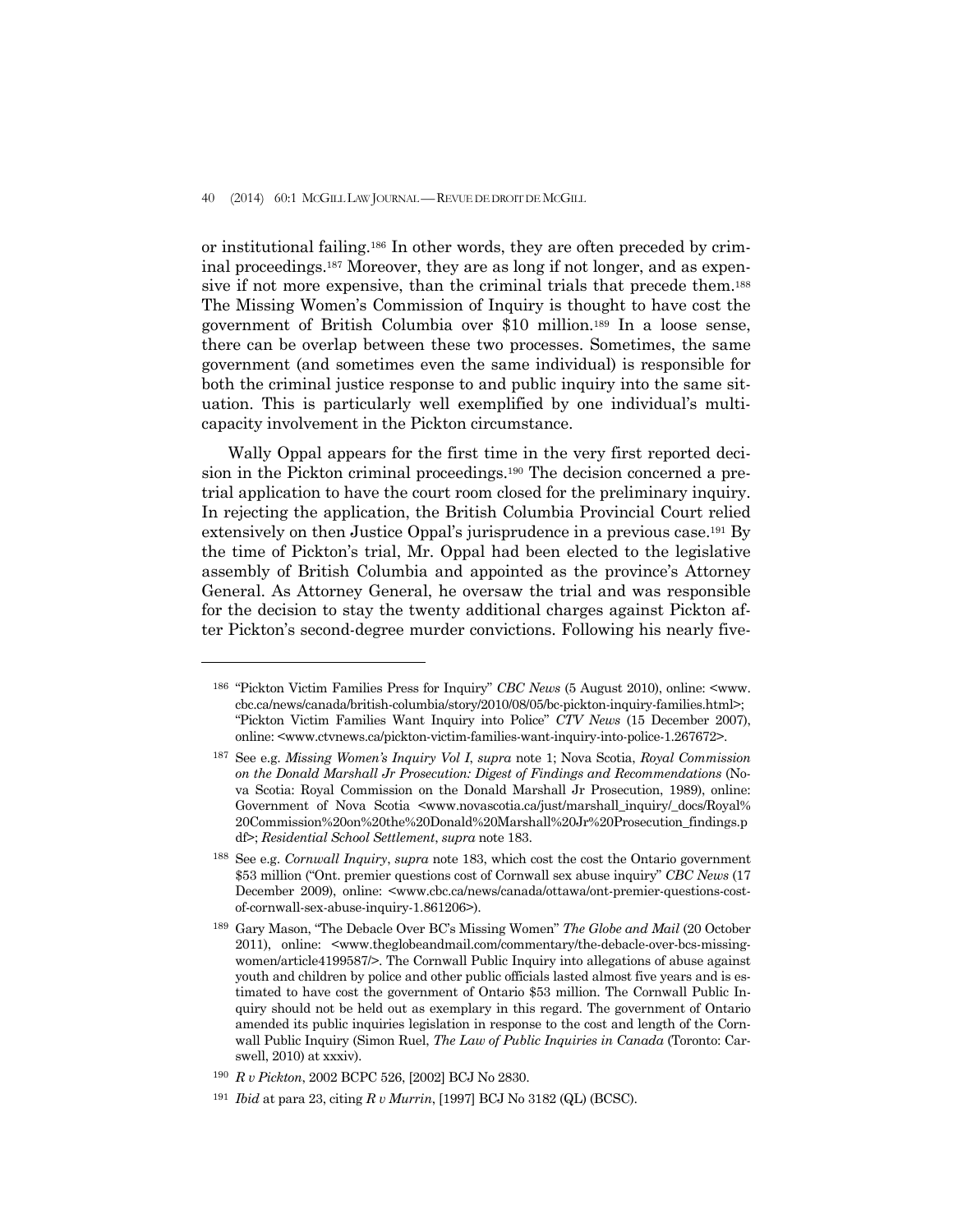year tenure as Attorney General, he went on to serve as the Commissioner of the Missing Women's Inquiry and to author of its final report: *Forsaken*.192 In either a dramatic coincidence or a startling indication of how thinly constituted the upper echelons of power and decision making are in a particular community, the voice of Wallace Oppal served as both the opening and closing acts in the state's institutional response to the Pickton circumstance.

 The point, for the purposes of this discussion, is that the same government purse and the same cohort of political and legal decision makers established and administered both of these processes. In light of this, it seems reasonable to ask whether the Missing Women's Inquiry served any of the functions found to be lacking in the criminal justice response. The third reason it is important to observe what was not achieved by the *Pickton* prosecution is that identifying its limits provides parameters by which to evaluate the state's *other* institutional response to the Pickton circumstance.

 Presumably, the Missing Women's Inquiry represents the final institutional or state sponsored process in response to the Pickton circumstance.193 As noted in Part I, this article examining the criminal justice response to the missing and murdered women from the Downtown Eastside forms the first part of a two-article project. Drawing on the significant limits of the criminal justice response identified in this article, the second article will address the following questions: Under the Missing Women's Commission of Inquiry, does the drug-dependent sex-trade worker from the Downtown Eastside become a person of interest? Did the Missing Women's Inquiry produce a truth account capable of providing knowledge or restoring humanity to the murdered women? Did the family members of the murdered women experience the inquiry process as a performance of justice, and more importantly, will the Commission and its report offer

<sup>192</sup> *Missing Women's Inquiry Vol I*, *supra* note 1; *Missing Women's Inquiry Vol II*, *supra*  note 12. The entire report is available online: Missing Women Commission of Inquiry <www.missingwomeninquiry.ca/obtain-report/>.

<sup>193</sup> The families of four women whose remains were found on Pickton's property recently filed civil claims against the police, the provincial government and Robert Pickton. These are private law suits. Legal proceedings of this nature are not properly characterized as a state or state sponsored public response to the situation. See *Boen v British Columbia (Minister of Justice)*, Notice of Civil Claim in BCSC (7 May 2013); *De Vries v British Columbia (Minister of Justice)*, Notice of Civil Claim in BCSC (9 May 2013); *Marin v British Columbia (Minister of Justice)*, Notice of Civil Claim in BCSC (9 May 2013); *Mongovius v British Columbia (Minister of Justice)*, Notice of Civil Claim in BCSC (9 May 2013). See also James Keller, "Families of Four Missing Women Sue Robert Pickton, Police, Government" *Toronto Sun* (9 May 2013), online: <www.thestar.com/ news/canada/2013/05/09/families\_of\_four\_missing\_women\_sue\_robert\_pickton\_police\_ government.html>.